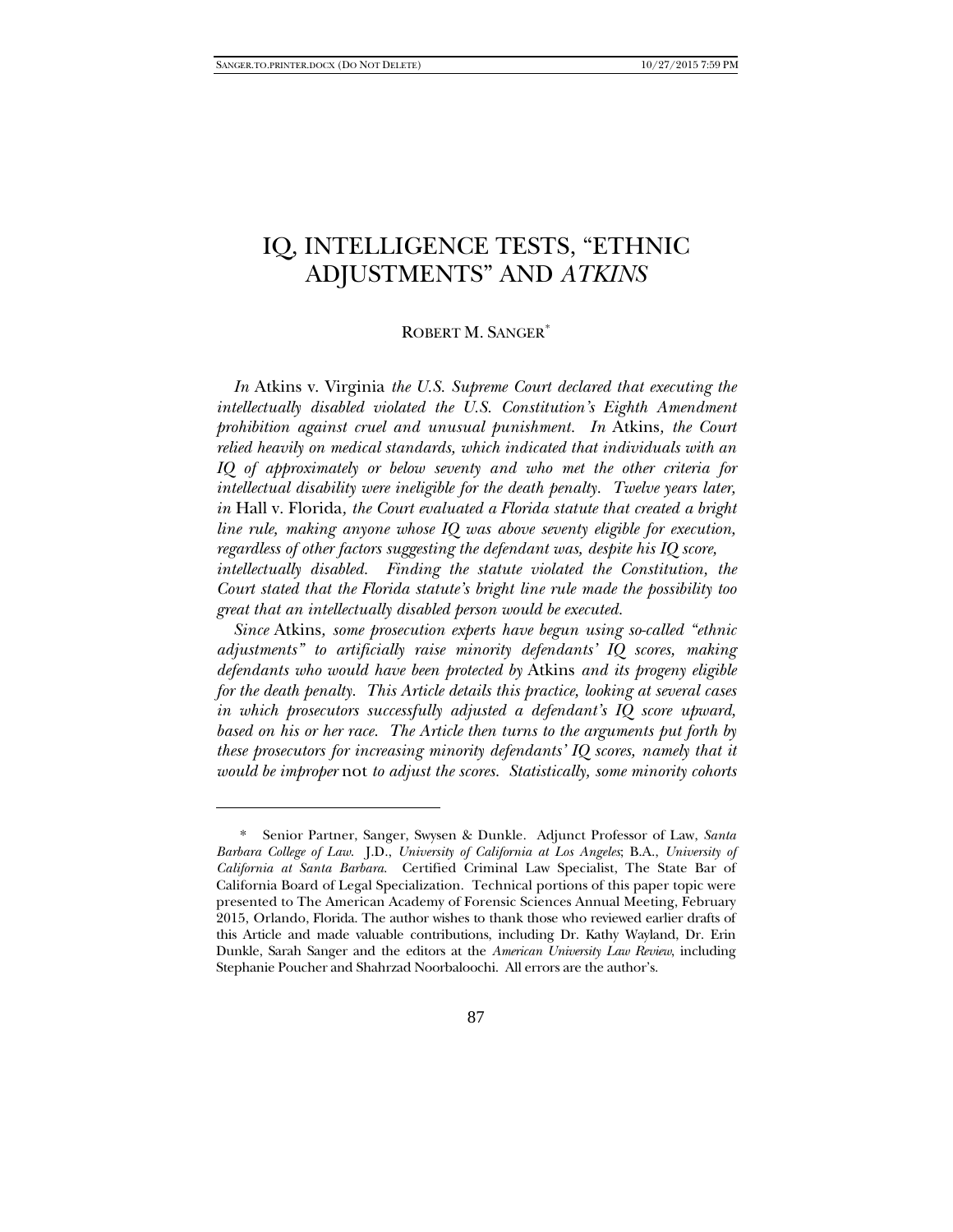*tend to perform worse on tests than White cohorts; prosecutors argue that this discrepancy is not based on intellectual inferiority, but rather that there are testing biases and behavioral factors that cause minority test-takers to underperform. Thus, the argument goes, minority IQ scores should be increased to control for these biases and behavioral factors.*

*Evaluating the merits of these arguments, this Article concludes that ethnic adjustments are not logically or clinically appropriate when computing a person's IQ score for* Atkins *purposes. This Article looks at epigenetics to explain the discrepancies in IQ scores, concluding that environmental factors—such as childhood abuse, poverty, stress, and trauma—can cause decreases in actual IQ scores and which can be passed down from generation to generation. Therefore, given that individuals who suffered these environmental factors disporportionately populate death row, ethnic adjustments make it more likely that individuals who are actually intellectually disabled will be put to death. Ultimately, after looking at the Supreme Court's affirmative action jurisprudence, this Article concludes that the practice of ethnic adjustments for the purpose of determining eligibility for the death penalty violates the Fourteenth Amendment's Equal Protection Clause and would not survive strict scrutiny.*

#### TABLE OF CONTENTS

|  |           | . 89<br>Introduction                                         |
|--|-----------|--------------------------------------------------------------|
|  |           | I. Intellectual Disability, Ineligibility for Execution, and |
|  |           |                                                              |
|  |           | A. A Person Convicted of a Capital Crime Who Is              |
|  |           | Intellectually Disabled Cannot Be Executed 93                |
|  | <b>B.</b> | Hall and Further Reflection on the Definitional              |
|  |           |                                                              |
|  |           | C. IQ Tests and the First Criterion: Impaired Intelligence   |
|  |           | or Subaverage General Intellectual Functioning 100           |
|  |           | D. The Legal Significance of IQ Scores and the First         |
|  |           | Criterion: Impaired Intelligence or Subaverage               |
|  |           |                                                              |
|  |           | II. The Prosecution's Recent Attempts to Increase FSIQ       |
|  |           |                                                              |
|  |           | A. The Prosecution's Claim to Add Points to African          |
|  |           | American and Latina/o IQ Scores in Florida and               |
|  |           |                                                              |
|  |           |                                                              |
|  |           | C. Prosecution's Attempt to Add Points to a Mexican's        |
|  |           |                                                              |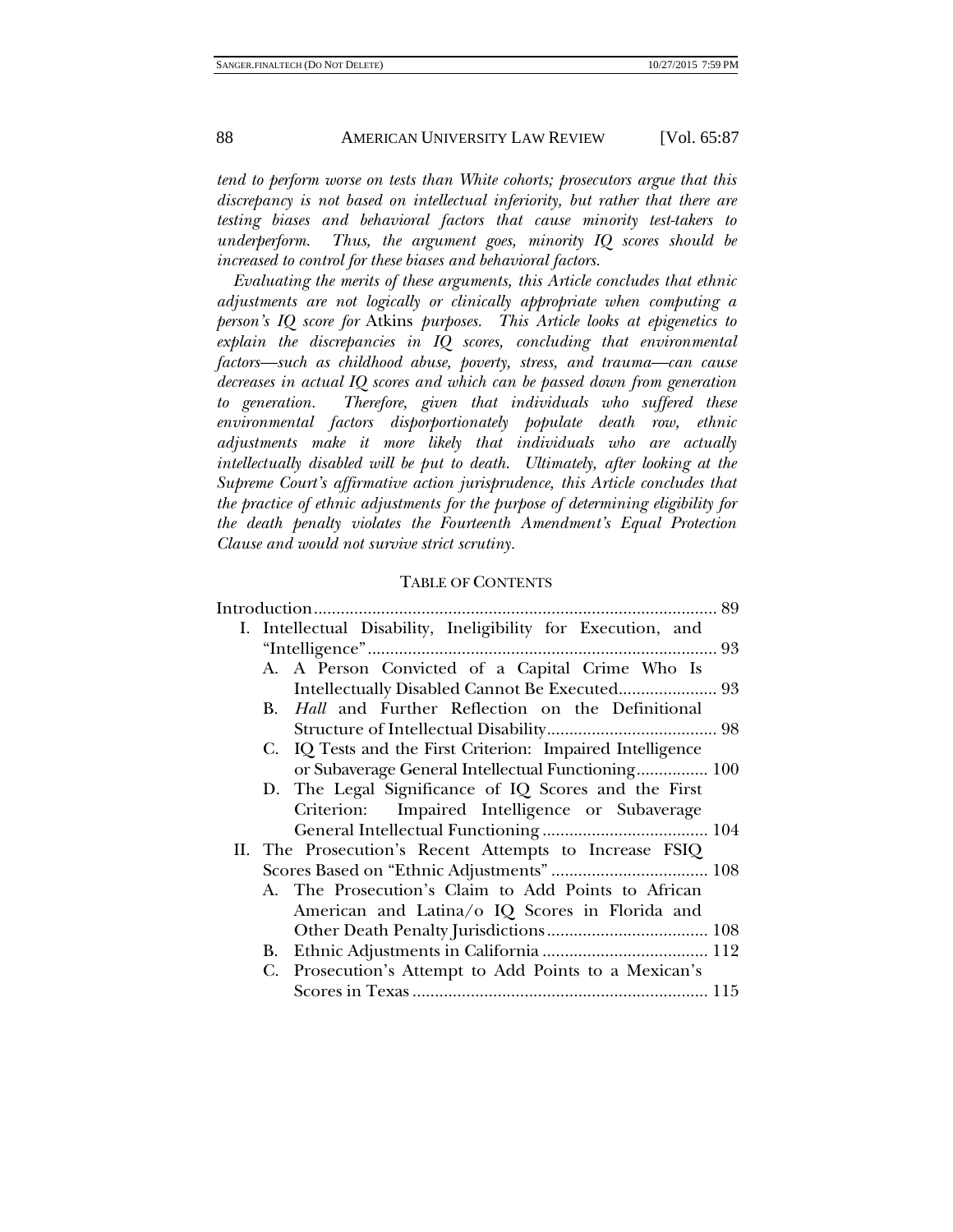1

| 2015] | IQ, "ETHNIC ADJUSTMENTS" AND ATKINS                            | 89 |
|-------|----------------------------------------------------------------|----|
|       | III. The Logical and Clinical Analysis of "Ethnic Adjustments" |    |
|       |                                                                |    |
|       |                                                                |    |
|       |                                                                |    |
|       |                                                                |    |
|       | D. Why Courts Acquiesce in "Ethnic Adjustments" 124            |    |
|       | IV. There Is an Epigenetic Effect of Childhood Abuse, Stress,  |    |
|       | Poverty, and Trauma That Affects the Expression of Genes       |    |
|       | and the Phenotype of Cell and Individual Development 129       |    |
|       | Race is a Proxy for Likelihood of Exposure to Abuse,<br>А.     |    |
|       | Neglect, Stress, Poverty, and Trauma 130                       |    |
|       | Abuse, Neglect, Stress, Poverty, and Trauma Are<br><b>B.</b>   |    |
|       | Correlated to Limitations in Intelligence  131                 |    |
|       | Studies Show that These Effects Can Be<br>$C_{\cdot}$          |    |
|       |                                                                |    |
|       | Etiology: Environmental Factors Lead to Epigenetic<br>D.       |    |
|       |                                                                |    |
|       | V. Using a Classification of Race to Determine Eligibility for |    |
|       |                                                                |    |
|       | Classifications Based on Race Are Subject to Strict<br>А.      |    |
|       |                                                                |    |
|       | 1. Adjusting test scores based on race in the employment       |    |
|       | and education contexts is unconstitutional  140                |    |
|       | 2. "Ethnic adjustments" have the opposite effect of            |    |
|       | the "benign" purpose for which they were offered               |    |
|       | and therefore are not narrowly tailored 144                    |    |
|       |                                                                |    |

#### <span id="page-2-1"></span>**INTRODUCTION**

In the last few years, courts in the United States have approved of, or acquiesced in, expert testimony offered by the prosecution in death penalty cases to the effect that several points (generally, five to fifteen) should be added to the intelligence quotient (IQ) scores of African American and Latina/ $o<sup>1</sup>$  $o<sup>1</sup>$  $o<sup>1</sup>$  defendants in determining whether

<span id="page-2-0"></span><sup>1.</sup> The term "Latina/os" is currently the accepted way to refer to the people whom the prosecution experts and courts seem to be categorically classifying as Mexican or Hispanic or, in some cases, for whom they do not make a clear ethnic designation. For a taxonomy of the various available terms, see Lilian Comas-Díaz, *Hispanics, Latinos, or Americanos: The Evolution of Identity*, 7 CULTURAL DIVERSITY & ETHNIC MINORITY PSYCHOL. 115, 115–19 (2001). However, none of the terms refer to a "race." *See State & County Quick Facts: Hispanic Origin*, U.S. CENSUS BUREAU, http://quickfacts.census.gov/qfd/meta/long\_RHI725212.htm ("Hispanics or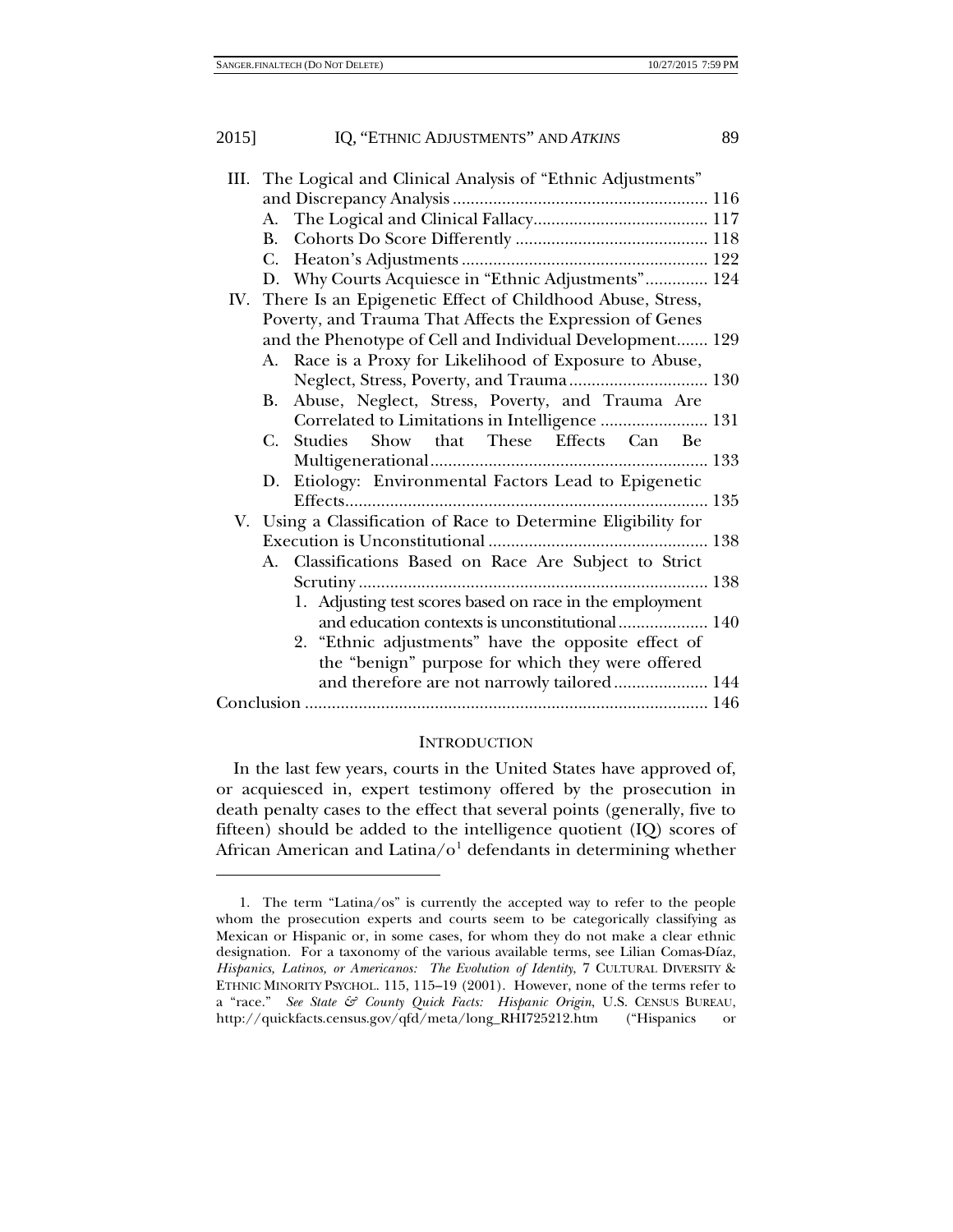<span id="page-3-6"></span>they are intellectually disabled (mentally retarded)<sup>[2](#page-3-0)</sup>. Generally, after increasing the test scores, the prosecution argues that the defendant is not eligible for relief from execution under *Atkins v. Virginia*. [3](#page-3-1) In such cases, the "ethnic adjustment"<sup>[4](#page-3-2)</sup> of test scores based on the race of the defendant has the effect of qualifying people of color, who otherwise would be exempted, for execution.

<span id="page-3-5"></span>Placing this in context, in 2002, the U.S. Supreme Court held in *Atkins* that it is unconstitutional for the government to execute an intellectually disabled person.<sup>[5](#page-3-3)</sup> The determination of whether a particular individual is intellectually disabled is based, in significant part, on IQ test scores.<sup>[6](#page-3-4)</sup> The purported "ethnic adjustment" of IQ scores in capital cases, therefore, plays a significant role in determining who will be executed. This Article addresses whether it

Latinos are those people who classified themselves in one of the specific Spanish, Hispanic, or Latino categories . . . as well as those who indicate that they are 'another Hispanic, Latino, or Spanish origin.' . . . Origin can be view [sic] as the heritage, nationality group, lineage, or country of birth of the person or the person's parents or ancestors before their arrival in the United States. People who identify their origin as Spanish, Hispanic, or Latino may be of any race.").

<span id="page-3-0"></span><sup>2.</sup> This Article will use "intellectual disability" as identical to, and generally instead of, "mental retardation."

<sup>3.</sup> 536 U.S. 304, 321 (2002) (citing Ford v. Wainwright, 477 U.S. 399, 405 (1986)).

<span id="page-3-2"></span><span id="page-3-1"></span><sup>4.</sup> *See* Robert K. Heaton et al., *Demographic Influences and Use of Demographically Corrected Norms in Neuropsychological Assessment*, *in* NEUROPSYCHOLOGICAL ASSESSMENT OF NEUROPSYCHIATRIC AND NEUROMEDICAL DISORDERS 127, 146–47 (Igor Grant & Kenneth M. Adams eds., 3d ed. 2009) (using the term "demographic corrections" interchangeably with "adjustments") [hereinafter Heaton et al., *Neuropsychological Assessment*]; ROBERT K. HEATON ET AL., REVISED COMPREHENSIVE NORMS FOR AN EXPANDED HALSTEAD-REITAN BATTERY: DEMOGRAPHICALLY ADJUSTED NEUROPSYCHOLOGICAL NORMS FOR AFRICAN AMERICAN AND CAUCASIAN ADULTS 6 (2004) [hereinafter HEATON ET AL., REVISED COMPREHENSIVE NORMS] (same); *see also In re* Champion, 322 P.3d 50, 67 (Cal. 2014) (illustrating how witnesses, such as Dr. Charles Hinkin, have used the term "ethnically corrected").

<span id="page-3-3"></span><sup>5.</sup> *Atkins*, 536 U.S. at 317 (using the terminology "mental retardation"). *But see* AM. ASS'N ON INTELLECTUAL DEV. & DISABILITY, INTELLECTUAL DISABILITY: DEFINITION, CLASSIFICATION, AND SYSTEMS OF SUPPORTS 33 (11th ed. 2010) [hereinafter AAIDD MANUAL] (using the current clinical terminology: "intellectual disability"). *See generally* Hall v. Florida, 134 S. Ct. 1986, 1990 (2014) (approving of use of the term "intellectual disability" in lieu of "mental retardation" during discussions of eligibility for execution under *Atkins* (citing Rosa's Law, Pub. L. No. 111-256, 124 Stat. 2643 (2010) (removing references to "mental retardation" in the U.S. Code and replacing the phrase with "intellectual disabilities"))).

<span id="page-3-4"></span><sup>6.</sup> *See Hall*, 134 S. Ct. at 2001 (recognizing that IQ test scores have clinical significance but are not dispositive in diagnosing intellectual disability); *see also* Brumfield v. Cain, 135 S. Ct. 2269, 2278 (2015) (noting that an IQ test result of seventy-five was "in the range of potential intellectual disability").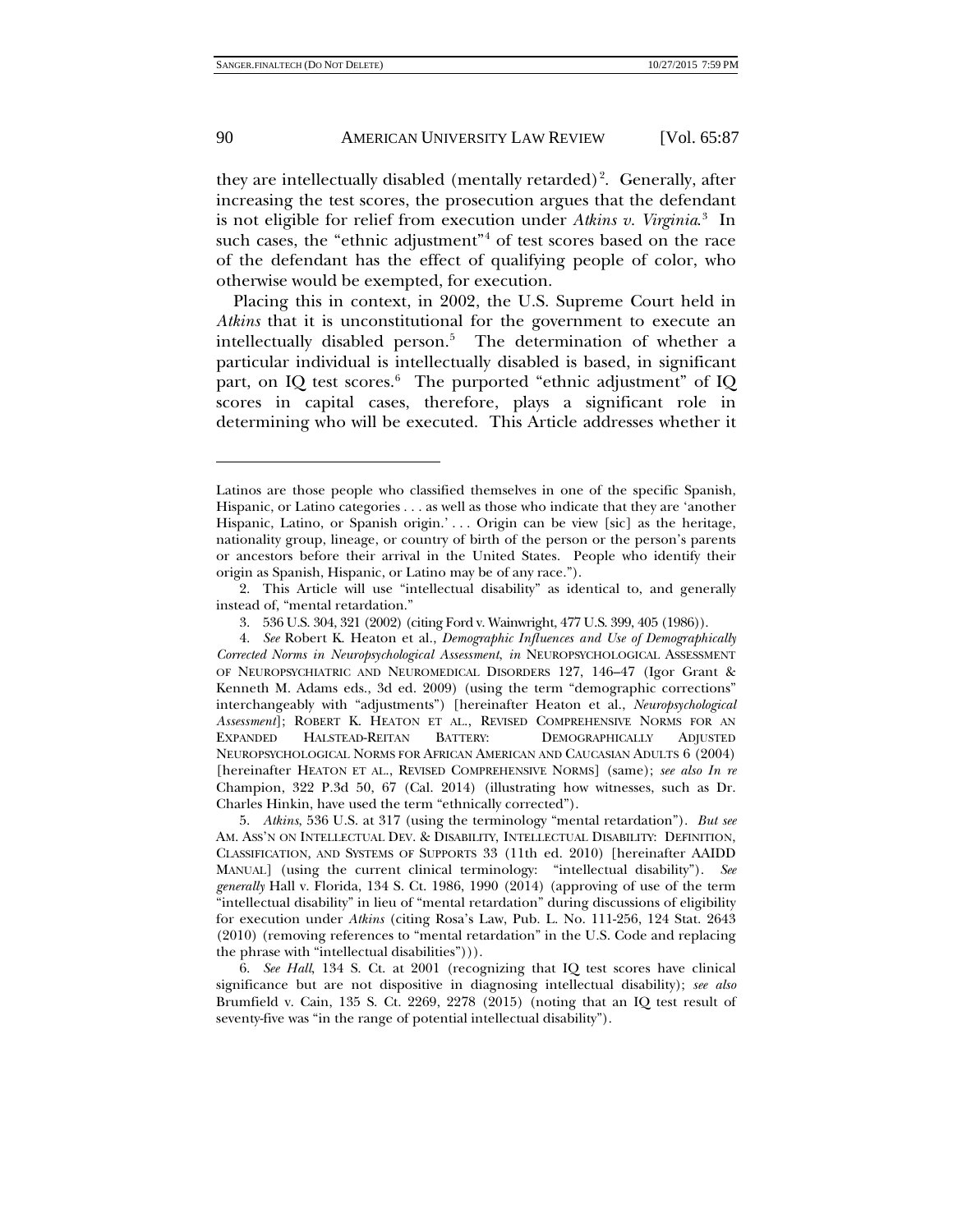is appropriate constitutionally, logically, or clinically to "ethnically adjust" the IQ scores of African Americans and Latina/os for the purpose of determining whether they are eligible for execution.[7](#page-4-0)

Last Term, the United States Supreme Court had an opportunity to address this issue. In *Hernandez v. Stephens*,<sup>[8](#page-4-1)</sup> a Latino defendant,<sup>[9](#page-4-2)</sup> whose IQ the prosecution successfully argued should be adjusted upward, applied for relief under *Atkins* in Texas.<sup>10</sup> The U.S. Court of Appeals for the Fifth Circuit nevertheless affirmed his death sentence, $11$  and the U.S. Supreme Court subsequently denied certiorari.[12](#page-4-5) Meanwhile, as described in this Article, other courts have either approved of or acquiesced in ethnic adjustments.<sup>[13](#page-4-6)</sup>

This Article proceeds in five Parts. Part I reviews the basic law regarding intellectual disability and the death penalty. In so doing, this Part explores the two major Supreme Court cases considering the constitutionality of executing the intellectually disabled, *Atkins* and Hall v. Florida.<sup>[14](#page-4-7)</sup> Part I then examines the definition of intellectual disability as established by the medical community, the legislature, and the judiciary. Finally, this Part considers the Court's specific treatment of IQ testing in *Hall* along with the Court's conclusion that rigid reliance on IQ scores should not deprive persons facing the death penalty of the opportunity to show that the Constitution prohibits their execution.

-

<span id="page-4-7"></span>14. 134 S. Ct. 1986 (2014).

<span id="page-4-0"></span><sup>7.</sup> Although the topic references the death penalty, the same question would also apply to the purported "ethnic adjustment" of IQ scores in any forensic setting. This would include eligibility for treatment or services, civil liability, or non-capital criminal mitigation.

<sup>8.</sup> 537 F. App'x 531 (5th Cir. 2013) (per curiam), *cert. denied*, 134 S. Ct. 1760 (2014).

<span id="page-4-2"></span><span id="page-4-1"></span><sup>9.</sup> It is not clear from the opinions and record whether Mr. Hernandez was a Mexican National, or an American of Mexican descent. The U.S. Court of Appeals for the Fifth Circuit indicated only that Mr. Hernandez's mother and sister lived in Mexico and that he may have spent his childhood in Mexico. *Id.* at 541.

<span id="page-4-3"></span><sup>10.</sup> *Id.* at 535–36. The prosecution's expert adjusted an IQ score of sixty-two to a seventy to conform with "Mexican norms." *Id.* at 536.

<sup>11.</sup> *Id.* at 543.

<sup>12.</sup> *Hernandez*, 134 S. Ct. 1760.

<span id="page-4-6"></span><span id="page-4-5"></span><span id="page-4-4"></span><sup>13.</sup> *See, e.g.*, Maldonado v. Thaler, 625 F.3d 229, 238 (5th Cir. 2010) (affirming that "cultural and educational factors" could have "suppressed" the defendant's IQ scores, so his scores had to be adjusted upward); Hodges v. State, 55 So. 3d 515, 525 (Fla. 2010) (per curiam), *cert. denied*, 132 S. Ct. 164 (2011) (stating that the defendant's low IQ scores could be discounted because "IQ tests tend to underestimate particularly the intelligence of African-Americans"); *Ex parte* Rodriguez, 164 S.W.3d 400, 404 (Tex. Crim. App. 2005) (Cochran, J., concurring) (stating that the defendant's scores did not necessarily show mental retardation because the verbal IQ test "is really culturally based").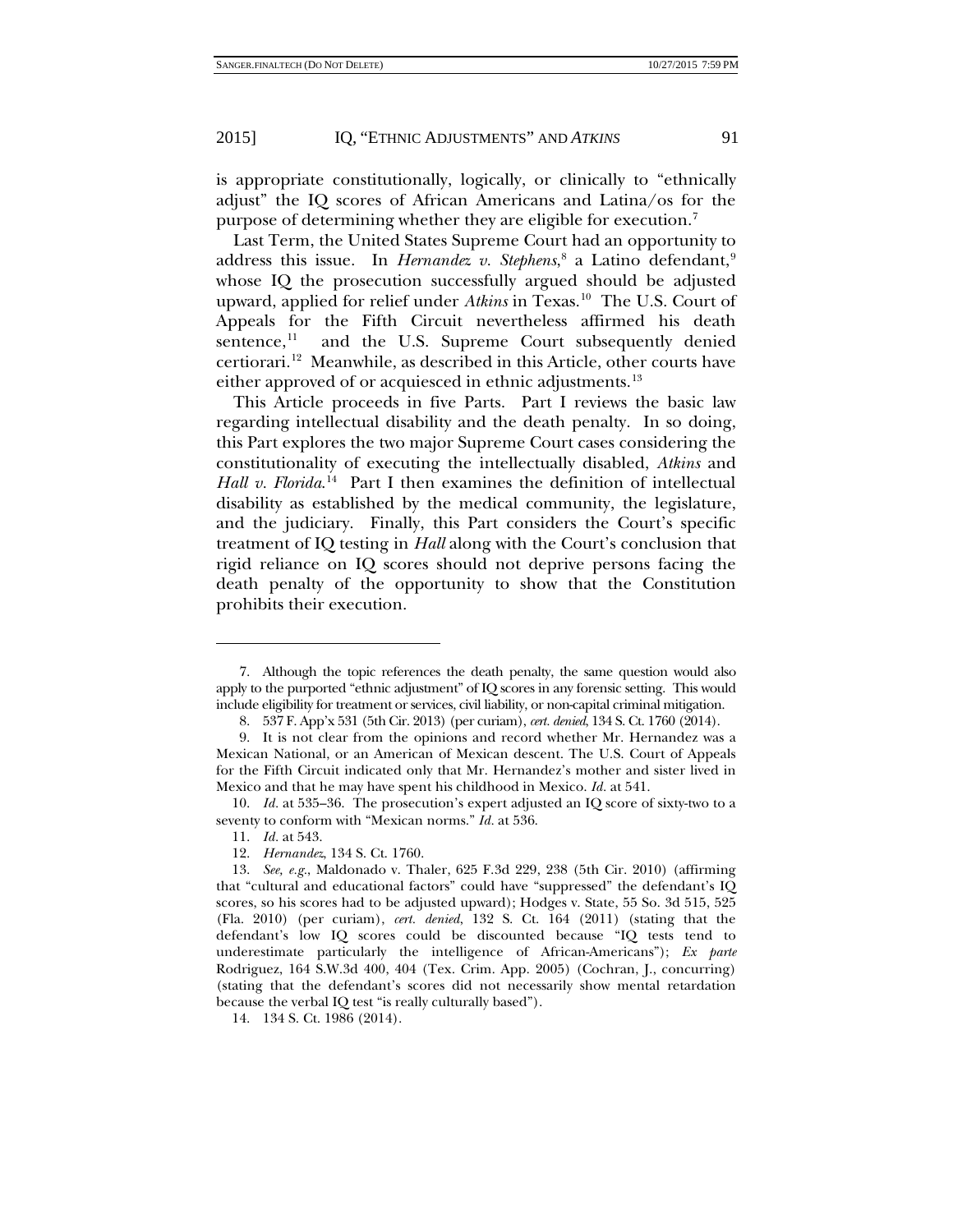Part II of this Article examines the testimony of expert witnesses to the effect that points should be *added* to the IQ scores of African Americans and Latina/os for the purpose of determining whether such individuals meet the first criterion of intellectual disability. This Part discusses California Supreme Court and Fifth Circuit cases decided in 2014, along with cases from other death penalty jurisdictions in the United States that either accepted or acquiesced in the ethnic adjustment of IQ scores.

Part III of this Article examines the justification for ethnic adjustments, both as a matter of logic and in clinical practice. Accordingly, Part III discusses under what circumstances, if any, race or ethnicity can be considered in calculating IQ scores. This Part then evaluates the argument that the state must ethnically adjust IQ scores in capital cases to *avoid* racism, an analysis that challenges the paradigm that has perpetuated the practice of ethnic adjustments. This Part also analyzes whether race neutral variables have a demonstrated relationship to decreased intellectual ability and to lower IQ test scores. It further examines whether something like race—where there might be an imperfect statistical correlation (on average) to lower scores—could be used to justify the imposition of the death penalty on any individual.

Part IV evaluates the issue within a new paradigm, looking to the ways in which environmental factors, rather than race itself, affect IQ scores. Specifically, this Part examines the effects of childhood abuse, stress, poverty, and trauma on an individual—both behaviorally and through the process of epigenetics.<sup>15</sup> This Part argues that any correlation between the average IQ test scores of racial cohorts (or comparing average scores of cohorts to the overall community norm) is not attributable to race and is heavily influenced by race-neutral environmental factors. Further, it asserts that adverse environmental factors result in phenotypic manifestations, which include epigenetic changes affecting intellectual ability. Ultimately, these epigenetic changes result in a disproportionate number of those exposed to adverse environmental factors being intellectually disabled. These individuals are disproportionately represented in the population of people facing the death penalty in the United States.

Part V of this Article examines the constitutional validity of using racial classifications in determining eligibility for the death penalty and

<span id="page-5-0"></span><sup>15.</sup> Epigenetics is the study of "a stably heritable phenotype resulting from changes in a chromosome without alterations in the DNA sequence.'' Shelley L. Berger et al., *An Operational Definition of Epigenetics*, 23 GENES & DEV. 781, 781 (2009).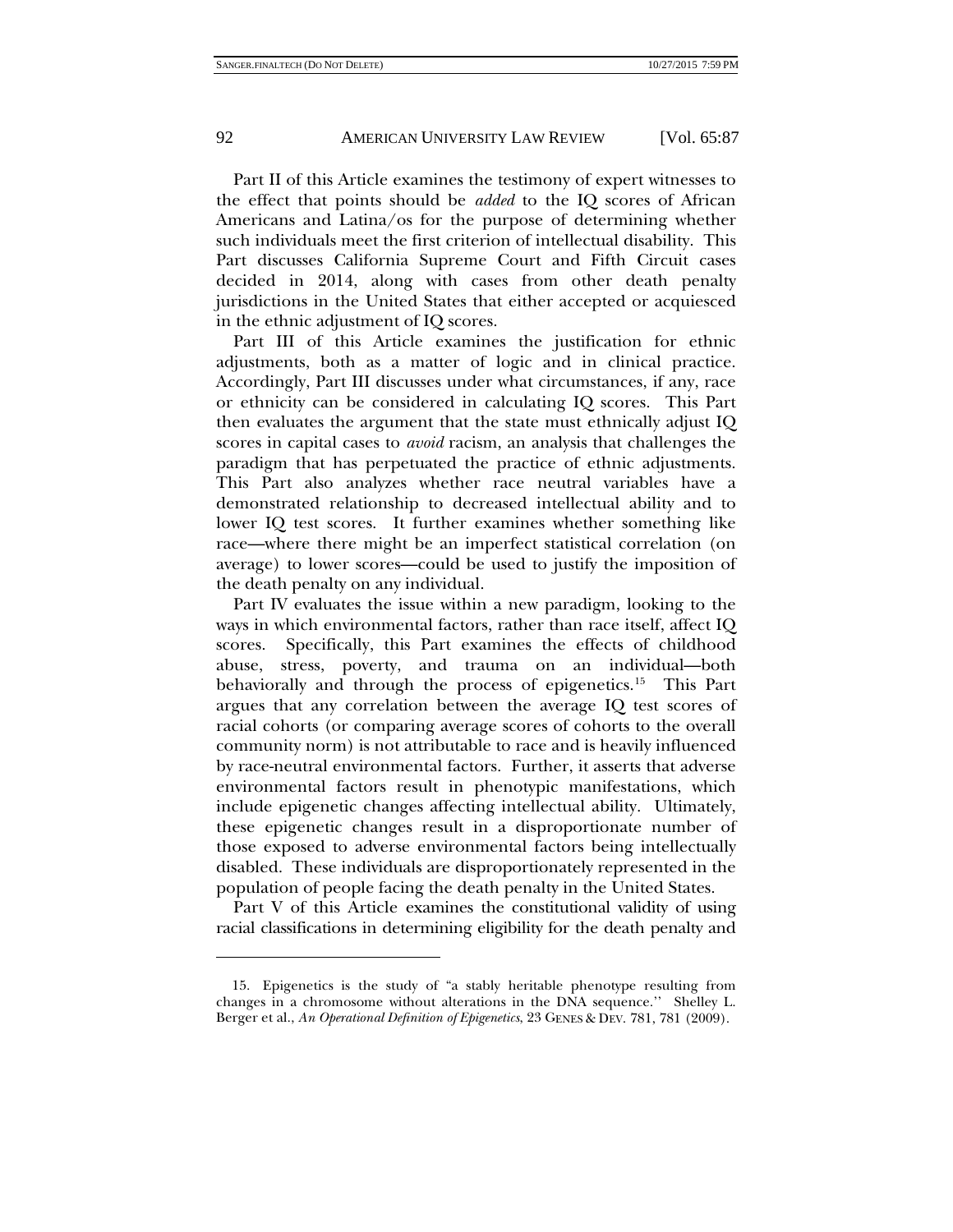-

#### 2015] IQ, "ETHNIC ADJUSTMENTS" AND *ATKINS* 93

explores whether it is a violation of the Fourteenth Amendment's Equal Protection Clause to make a decision of life and death as a result of adjustments based on race. Through this analysis, this Article argues that, for *Atkins* determinations (or for any other forensic purpose), the "ethnic adjustment" of IQ scores is unconstitutional and contrary to both logic and medical science. Therefore, this Article concludes that it is not only logically, clinically, and constitutionally inappropriate to "ethnically" adjust IQ scores, but that, in the context of the death penalty, there is a likelihood that people whose intellectual abilities are actually depressed by adverse environmental factors will be subjected to a false increase in their IQ scores. Thus, the "ethnic adjustment" (or adjustment based on any subgroup cohort) of IQ scores has the effect of making those who are actually intellectually disabled more susceptible to capital punishment.

# I. INTELLECTUAL DISABILITY, INELIGIBILITY FOR EXECUTION, AND "INTELLIGENCE"

<span id="page-6-1"></span>This Part will review the constitutionality of executing the intellectually disabled by analyzing the Supreme Court's decisions in *Atkins* and *Hall*. This Part further explains the definition of intellectual disability that the courts, legislature, and medical community have widely accepted. Finally, this Part will identify the Court's specific treatment of IQ testing in *Hall* and will evaluate the Court's conclusion that rigid reliance on IQ scores should not deprive people facing the death penalty of a chance to illustrate that their execution is unconstitutional.

# *A. A Person Convicted of a Capital Crime Who Is Intellectually Disabled Cannot Be Executed*

In 2002, the Supreme Court, in *Atkins v. Virginia*, held that executing a person who is "mentally retarded" (intellectually disabled) constituted "excessive" punishment under the Eighth Amendment<sup>[16](#page-6-0)</sup> and therefore violated the Constitution.<sup>17</sup> The Court

<span id="page-6-0"></span><sup>16.</sup> Atkins v. Virginia, 536 U.S. 305, 321 (2002). The Eighth Amendment to the U.S. Constitution provides: "Excessive bail shall not be required, nor excessive fines imposed, nor cruel and unusual punishments inflicted." U.S.CONST. amend. VIII. As stated in *Atkins*,

A claim that punishment is excessive is judged not by the standards that prevailed in 1685 when Lord Jeffreys presided over the "Bloody Assizes" or when the Bill of Rights was adopted, but rather by those that currently prevail. As Chief Justice Warren explained in his opinion in Trop v. Dulles[:] "The basic concept underlying the Eighth Amendment is nothing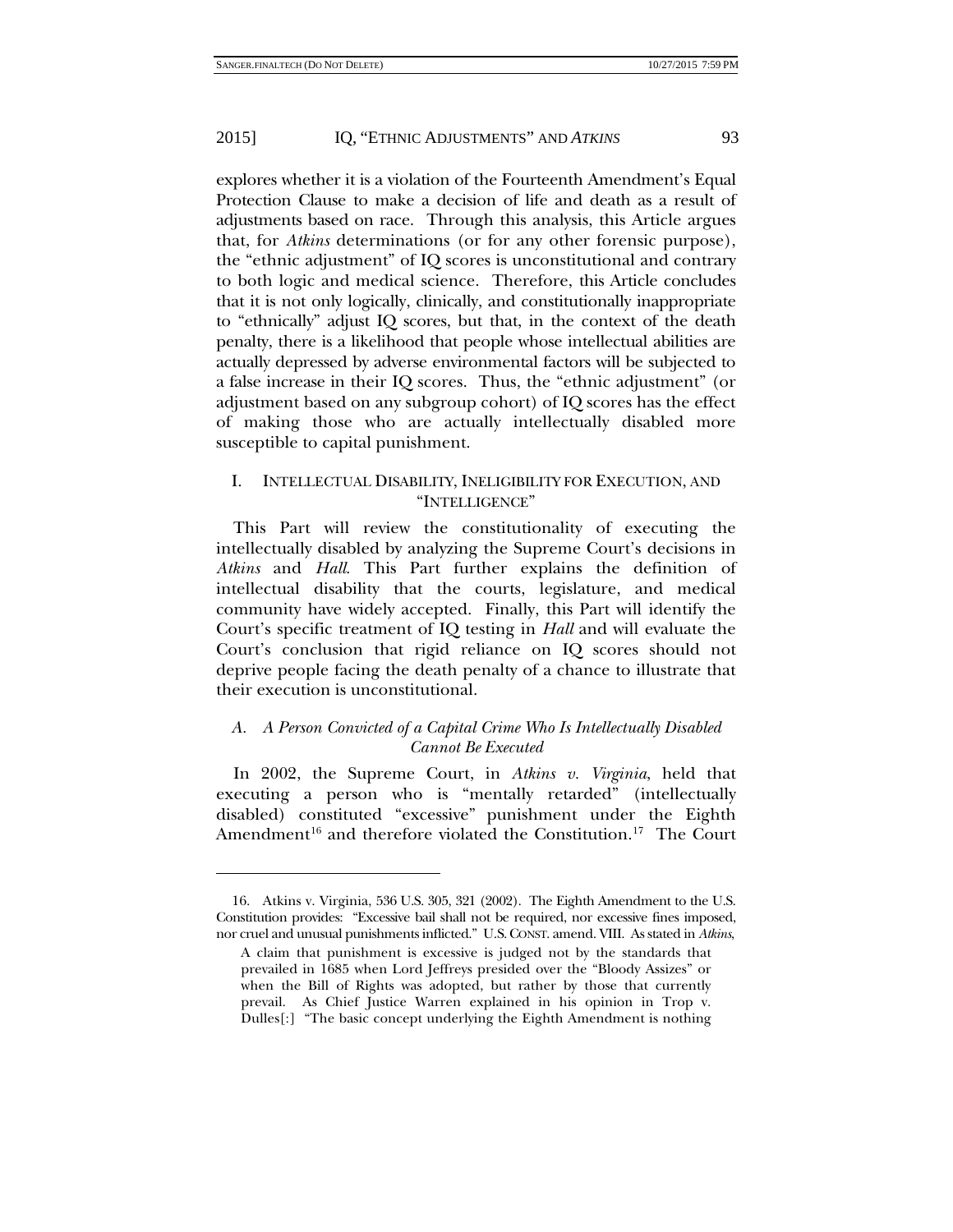reasoned that the execution of the mentally retarded is "excessive" in that "the Constitution 'places a substantive restriction on the State's power to take the life' of a mentally retarded offender."[18](#page-7-0) The Court further explained that mentally retarded offenders "by definition [] have diminished capacities to understand and process information, to communicate, to abstract from mistakes and learn from experience, to engage in logical reasoning, to control impulses, and to understand the reactions of others."[19](#page-7-1)

The Court's holding in *Atkins* has resulted in a legal process whereby the courts make a binary determination about whether a defendant is intellectually disabled. That process is outcomedeterminative regarding life or death. Consequently, as with any term upon which significant legal consequences depend, there has been legislation,<sup>[20](#page-7-2)</sup> litigation,<sup>[21](#page-7-3)</sup> and controversy<sup>[22](#page-7-4)</sup> over its "legal"

18. *Id.* (quoting *Ford*, 477 U.S. at 405).

19. *Id.* at 318.

<span id="page-7-4"></span>22. *See* Benjamin L. Handen, *Intellectual Disability (Mental Retardation)*, *in* ASSESSMENT OF CHILDHOOD DISORDERS 551, 553 (Eric J. Mash & Russell A. Barkley

<span id="page-7-5"></span>less than the dignity of man. . . . The Amendment must draw its meaning from the evolving standards of decency that mark the progress of a maturing society." *Atkins*, 536 U.S. at 311–12 (citing Trop v. Dulles, 356 U.S. 86, 100–01 (1958)).

<sup>17.</sup> *Id*. at 321 ("We are not persuaded that the execution of mentally retarded criminals will measurably advance the deterrent or the retributive purpose of the death penalty. Construing and applying the Eighth Amendment in the light of our 'evolving standards of decency,' we therefore conclude that such punishment is excessive and that the Constitution 'places a substantive restriction on the State's power to take the life' of a mentally retarded offender." (citing Ford v. Wainwright, 477 U.S. 399, 405 (1986))).

<span id="page-7-2"></span><span id="page-7-1"></span><span id="page-7-0"></span><sup>20.</sup> *Compare* IND. CODE § 35-36-9-2 (2015) (defining an individual with an intellectual disability as one "who, before becoming twenty-two years of age, manifests: (1) significantly sub-average intellectual functioning; and (2) substantial impairment of adaptive behavior"), *with* OR. REV. STAT. § 427.005 (2015) (defining intellectual ability as "significantly subaverage general intellectual functioning . . . with significant impairment in adaptive behavior, that is manifested before the individual is [eighteen] years of age").

<span id="page-7-3"></span><sup>21.</sup> *Compare* the Supreme Court of Tennessee in *Van Tran v. State*, 66 S.W.3d 790, 795 (Tenn. 2001) (citing AM. PSYCHIATRIC ASS'N, DIAGNOSTIC AND STATISTICAL MANUAL OF MENTAL DISORDERS 39 (4th ed. 1994) [hereinafter DSM-IV]) (narrowing the definition of adaptive behavior by stating that "[an intellectually disabled] person will have significant limitations in at least two of the following basic skills: communication, self-care, home living, social/interpersonal skills . . . and safety"), *with* the Texas Court of Appeals in *Ex parte* Briseno, 135 S.W.3d 1, 7 (Tex. Crim. App. 2004) (citing AM. ASS'N ON MENTAL DEFICIENCY, CLASSIFICATION IN MENTAL RETARDATION 11 (Herbert J. Grossman ed., 1983)) (failing to specify a particular number of skills that should be impaired in making the determination that an individual is intellectually disabled).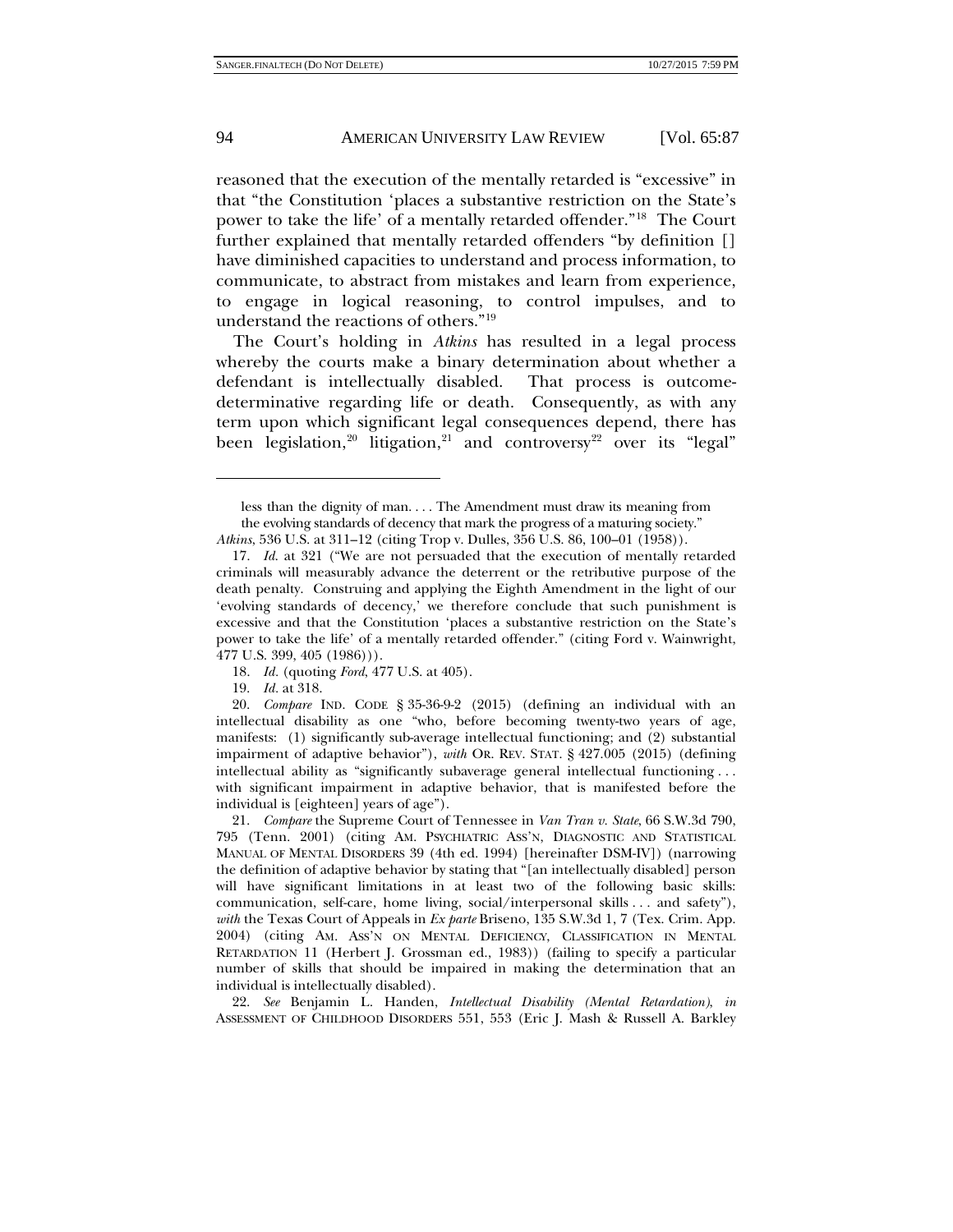definition. This controversy arises because "mental retardation" (intellectual disability) is both a legal and medical (or clinical) term.[23](#page-8-1) After *Atkins*, this confluence of contexts from which the term arises left unsettled whether its meaning evolved with changes in understanding in the medical community.

Determining whether the *Atkins* Court intended "mental retardation" to be a legal term with a fixed definition or whether it is a term of art dependent on the evolving medical interpretation entails three further questions: first, whether the court would acknowledge any change in terminology to the legal definition based on a change in usage in the medical profession; second, whether the definition is intended to be static, that is, fixed at the time of the *Atkins* decision, or dynamic based on subsequent legal and medical developments; and third, whether the definition is intended to be implemented in individual cases based on clinical judgment or based on a rigid application of legal rules.

<span id="page-8-0"></span>The U.S. Supreme Court did not directly answer these questions in *Atkins*, nor did it address any definitional issues under *Atkins* until its 2014 decision in *Hall v. Florida*. [24](#page-8-2) The Court in *Hall* concluded that IQ scores used to ascertain the intelligence of persons facing the death penalty should be treated with "studied skepticism" and that courts must recognize these tests' imprecision.[25](#page-8-3)

Years before *Hall* came down, the medical community stopped using the term "mental retardation" and began using the term "intellectual disability,"[26](#page-8-4) with the American Association on Intellectual and Developmental Disabilities ("AAIDD") leading the

eds., 4th ed. 2007) (discussing the revised definitions of "intellectual disability" over the last few decades, which today places greater emphasis on associated deficits in adaptive functioning, although there is "little agreement over both the definition of 'adaptive behavior' and how to assess it").

<sup>23.</sup> *See infra* notes [24–](#page-8-0)[29](#page-9-0) and accompanying text.

<span id="page-8-2"></span><span id="page-8-1"></span><sup>24.</sup> 134 S. Ct. 1986, 1990 (2014); *cf.* People v. Barrett, 281 P.3d 753, 755 & n.2 (Cal. 2012), *reh'g denied*, 2012 Cal. LEXIS 8950 (Cal. Sept. 19, 2012) (opining that California courts should use the term "developmentally disabled" or "intellectually disabled" rather than "mental retardation").

<span id="page-8-3"></span><sup>25.</sup> *Hall*, 134 S. Ct. at 2000–01, *see* Brumfield v. Cain, 135 S. Ct. 2269, 2278 (2015). The holding in *Hall* will be addressed in more detail later in this Article. *See infra* Part I.A–B (discussing the definitional structure of intellectual disability and the legal significance of IQ scores, respectively).

<span id="page-8-4"></span><sup>26.</sup> Robert L. Schalock et al., *The Renaming of Mental Retardation: Understanding the Change to the Term Intellectual Disability*, 45 INTELLECTUAL & DEVELOPMENTAL DISABILITIES 116, 116 (2007).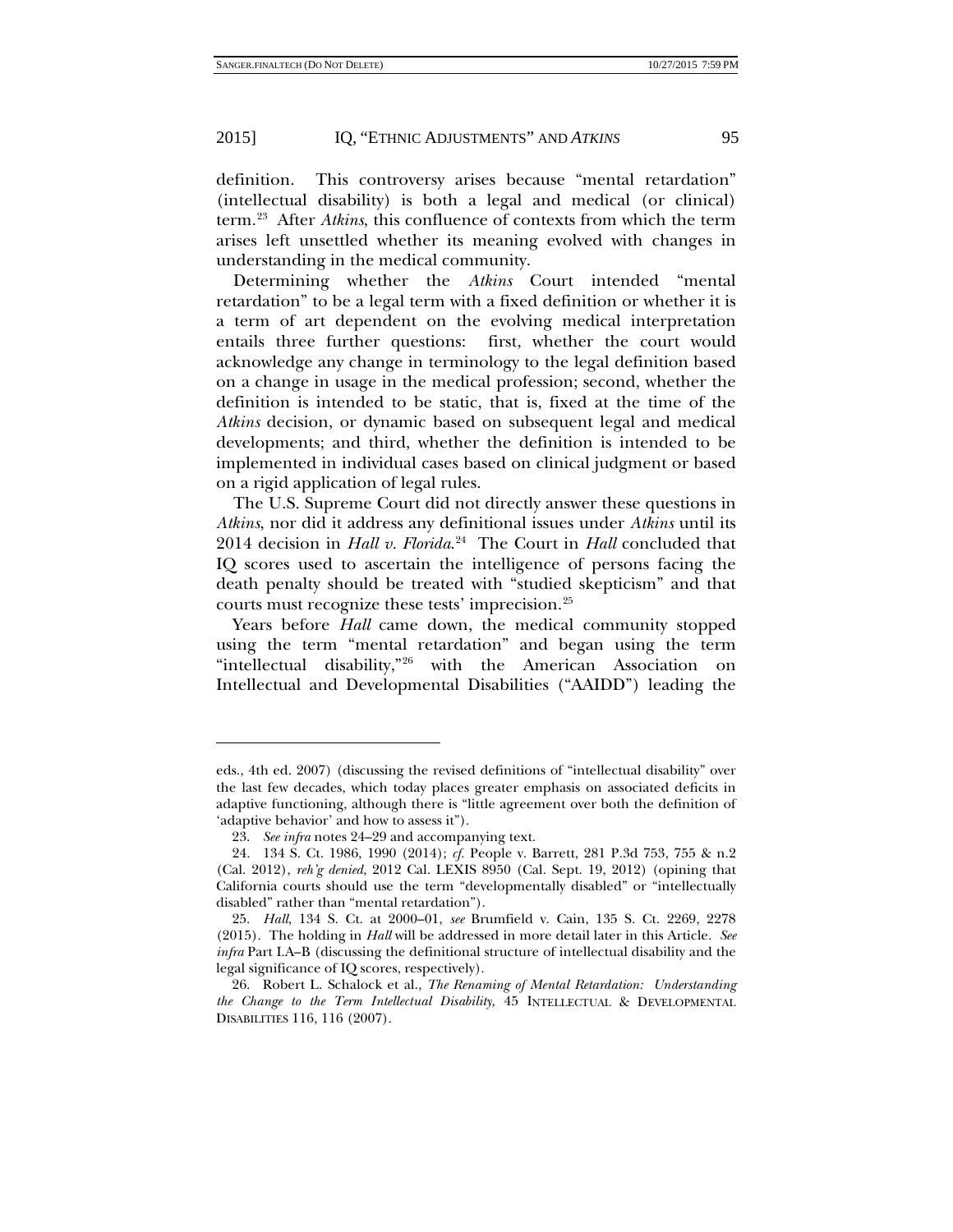<span id="page-9-1"></span>charge.[27](#page-9-2) Indeed, the organization changed its name from the American Association on Mental Retardation ("AAMR") to its current name to reflect its commitment to abandoning the term "mental retardation" in favor of "intellectual disability.["28](#page-9-3) Thereafter, the American Psychiatric Association ("APA") accepted the change in terminology in the *Diagnostic and Statistical Manual-5* ("DSM-5*"*)[.29](#page-9-4)

<span id="page-9-0"></span>Answering this terminological question, Justice Kennedy, writing for the majority in *Hall*, held that the Court would adopt the current medical appellation.<sup>[30](#page-9-5)</sup> The Court chose to abandon the term "mental" retardation" and its variants in favor of "intellectual disability,"[31](#page-9-6) considering the two terms to be "identical" for legal purposes.  $32$ Hence, as a matter of constitutional law, the terms are interchangeable. Congress amended the U.S. Code thereafter, confirming this change in terminology[.33](#page-9-8)

The second question, now that the Court used "the term 'intellectual disability' to describe the *identical* phenomenon,"[34](#page-9-9) was whether the definition of "intellectual disability" was static and fixed at the time of *Atkins* or subject to evolution over time in the course of medical practice. The AAIDD held that the change in terms reflected a change in the understanding of the clinical phenomenon as well as a change of label. $35$  During the course of discussing the specific issues in *Hall*, the Court acknowledged that the definition of intellectual disability was neither static and frozen in time by *Atkins*

<span id="page-9-2"></span><sup>27.</sup> KRONKOSKY CHARITABLE FOUND., INTELLECTUAL DISABILITY 1 (2015) [hereinafter KRONKOSKY RESEARCH BRIEF], http://www.kronkosky.org/Research/ Foundation-Research/Research-Briefs; *see also* AAIDD MANUAL, *supra* note [5,](#page-3-5) at xiii– xvi (explaining that the AAIDD has led the field of intellectual disabilities in "understanding, defining, [] classifying[,]" and educating the public).

<sup>28.</sup> AAIDD MANUAL, *supra* not[e 5,](#page-3-5) at xiii.

<span id="page-9-4"></span><span id="page-9-3"></span><sup>29.</sup> *See* AM. PSYCHIATRIC ASS'N, DIAGNOSTIC AND STATISTICAL MANUAL OF MENTAL DISORDERS 33 (5th ed. 2013) [hereinafter DSM-5]. The modern Diagnostic and Statistical Manual was created by the American Psychiatric Association ("APA") in the early 1950s in an effort to standardize diagnostic criteria within the mental health professions. *Id.* at 6.

<sup>30.</sup> *Hall*, 134 S. Ct. at 1990.

<sup>31.</sup> *Id.*

<sup>32.</sup> *Id.*; *cf.* People v. Barrett, 281 P.3d 753, 755 n.2 (Cal. 2012).

<span id="page-9-8"></span><span id="page-9-7"></span><span id="page-9-6"></span><span id="page-9-5"></span><sup>33.</sup> *See* Rosa's Law, Pub. L. No. 111-256, 124 Stat. 2643 (2010) (changing all references in the U.S. Code from "mental retardation" to "intellectual disability").

<span id="page-9-10"></span><span id="page-9-9"></span><sup>34.</sup> *Hall*, 134 S. Ct. at 1990 (emphasis added). *See generally Barrett*, 281 P.3d at 755 n.2 (recommending "that California courts should speak only in terms of persons who are . . . 'intellectually disabled'" and should discontinue using the term "mental retardation").

<sup>35.</sup> *See* KRONKOSKY RESEARCH BRIEF, *supra* not[e 27,](#page-9-1) at 1.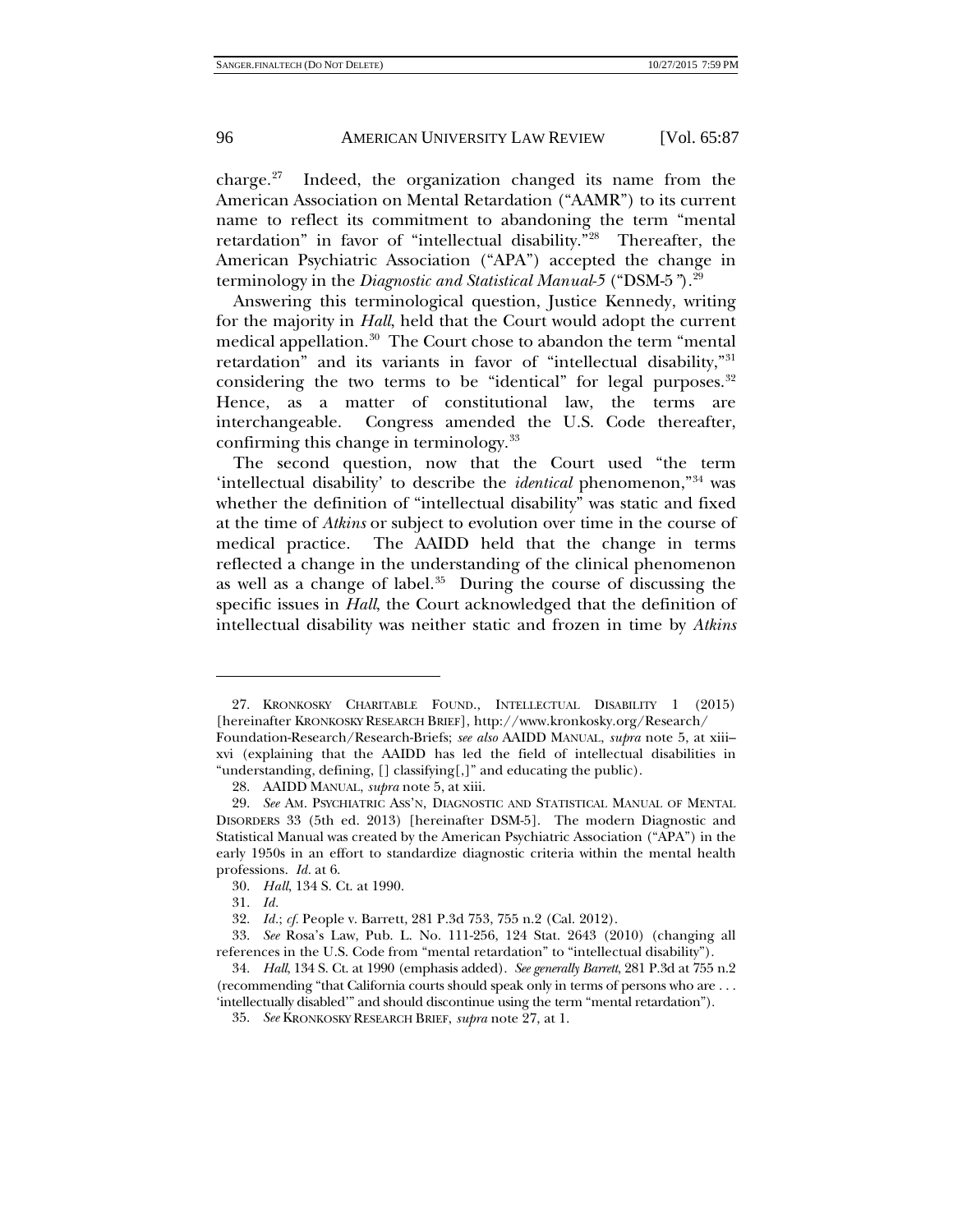itself, nor detached from medical science by legislative enactment.<sup>36</sup> The Court discussed the current clinical understanding of intellectual disability at length, saying, "In determining who qualifies as intellectually disabled, it is proper to consult the medical community's opinions."[37](#page-10-1) The Court went on to cite numerous scholarly and diagnostic materials written long after the *Atkins* decision.<sup>38</sup> In that way, it acknowledged both that the terminology identifying the phenomenon is *legally interchangeable* and that the legal concept should reflect that the phenomenon itself is subject to changes in clinical understanding.[39](#page-10-3)

Finally, the Court addressed the third question, namely whether the Court's definition was to be applied in individual cases as a strict set of legal rules or if it was subject to clinical interpretation.<sup>40</sup> On this question, the Court held that the legal definition used for *Atkins* purposes is substantially based on clinical assessment rather than "rigid" legal rules. $41$  The use of rigid rules, the Court concluded, "create[d] an unacceptable risk that persons with intellectual disabilit[ies] will be executed, and thus is unconstitutional."[42](#page-10-6) In other words, the determination of intellectual disability in any given case will be based on clinical assessment and not limited by a mechanical application of strict rules.

In summary, a person who is intellectually disabled cannot be constitutionally executed, and the legal meaning of intellectual disability, which is synonymous with mental retardation, evolves with the medical understanding of the term and should be assessed in individual cases based on clinical judgment. Having acknowledged this, however, intellectual disability is not totally amorphous. There is a basic structure to the definition both legally and clinically. We will turn to the structure of that definition as interpreted by the Supreme Court and look at the sources upon which the Court relied.

<sup>36.</sup> *Hall*, 134 S. Ct. at 1993.

<sup>37.</sup> *Id.*

<span id="page-10-3"></span><span id="page-10-2"></span><span id="page-10-1"></span><span id="page-10-0"></span><sup>38.</sup> *Id.* at 1995 (citing the latest literature on interpretation of IQ scores, including the DSM-5, *supra* note [29,](#page-9-0) at 37, and the AAIDD MANUAL, *supra* note [5,](#page-3-5) at 22).

<sup>39.</sup> *Id.* at 1990.

<sup>40.</sup> *Id.* at 2000 (citing DSM-5, *supra* not[e 29,](#page-9-0) at 37).

<span id="page-10-6"></span><span id="page-10-5"></span><span id="page-10-4"></span><sup>41.</sup> *Id.* (stating that "[t]he legal determination of intellectual disability is distinct from a medical diagnosis, but it is informed by the medical community's diagnostic framework").

<sup>42.</sup> *Id.* at 1990.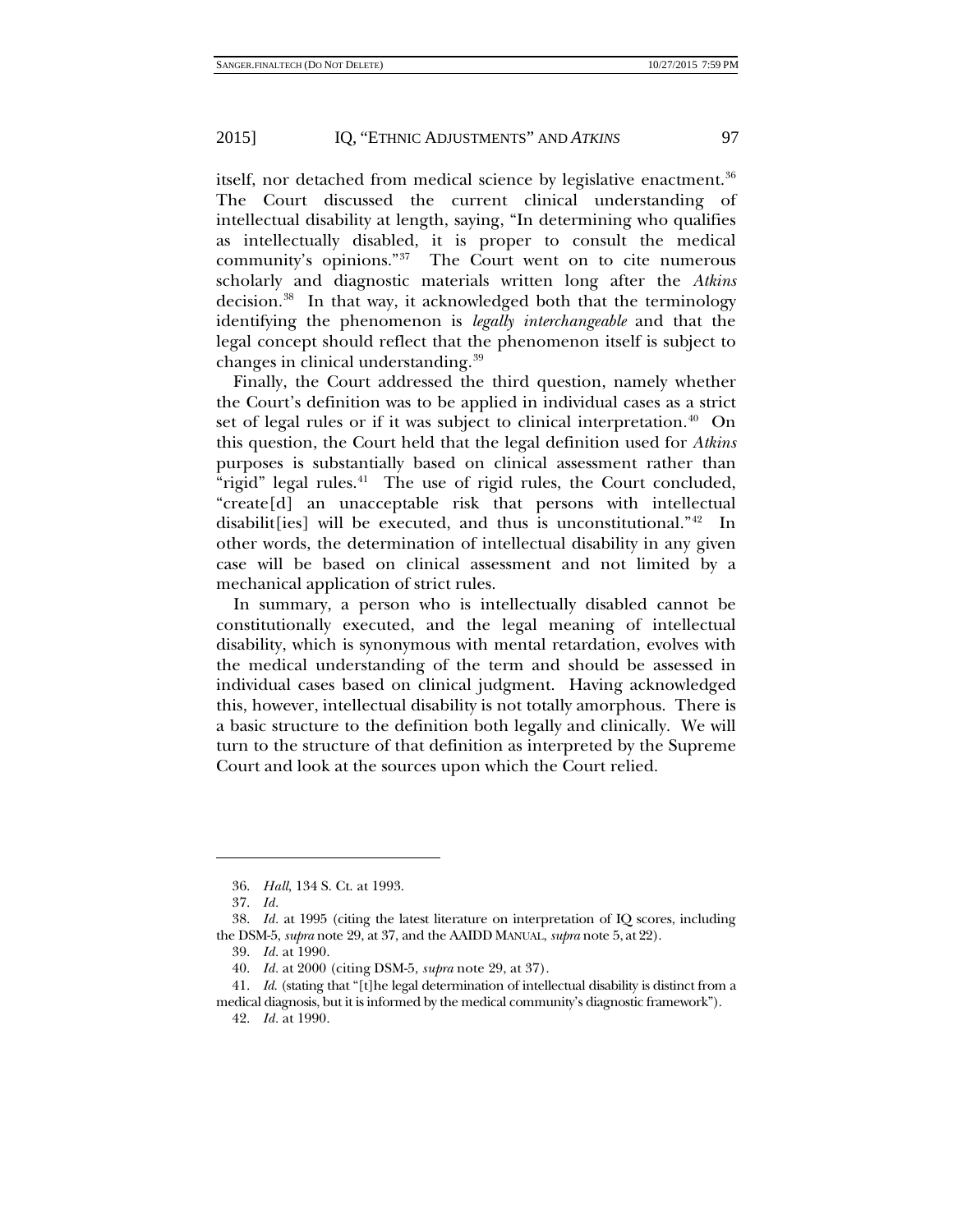-

#### 98 AMERICAN UNIVERSITY LAW REVIEW [Vol. 65:87

# *B.* Hall *and Further Reflection on the Definitional Structure of Intellectual Disability*

Acknowledging that the legal definition would evolve with the medical community's understanding and foreshadowing where the Court would focus more attention in the future, the *Atkins* court cited two "clinical definitions"[43:](#page-11-0) the first derived from the AAMR's manual, *Mental Retardation: Definition, Classification, and Systems of Support*; the second came from the APA's *Diagnostic and Statistical Manual for Mental Disorders* ("DSM").<sup>44</sup> In 2014, twelve years after *Atkins*, the U.S. Supreme Court addressed, for the first time, questions directly related to the definitional structure of intellectual disability,<sup>[45](#page-11-2)</sup> relying heavily on clinical sources.<sup>[46](#page-11-3)</sup> Significantly, since *Atkins*, the medical community's understanding of intellectual disability had progressed considerably.[47](#page-11-4)

45. *Hall*, 134 S. Ct. at 1993.

<span id="page-11-0"></span><sup>43.</sup> Atkins v. Virginia, 536 U.S. 305, 317 (2002); *see id.* at 308 n.3 (noting the similarities between the American Association on Mental Retardation's and the APA's definitions of mental retardation).

<span id="page-11-1"></span><sup>44.</sup> AM. ASS'N OF MENTAL RETARDATION, MENTAL RETARDATION: DEFINITION, CLASSIFICATION, AND SYSTEMS OF SUPPORT (10th ed. 2002); DSM-IV, *supra* note [21.](#page-7-5)  These were the authoritative clinical publications at the time of the *Atkins* decision in 2002. Each has been revised since the publication of *Atkins*: DSM-5, *supra* note [29](#page-9-0) and AAIDD MANUAL, *supra* note [5.](#page-3-5) It does not seem controversial that the definitional structure of a medical or clinical psychological term would be based on the understanding of doctors and clinical psychologists. Not all areas where the law and psychology intersect can make this claim. Insanity in most states relates, in part, to a clinical diagnosis, but it is strictly a legal concept and has a legal definition that is independent of any one clinical diagnosis. The standard in *M'Naghten's Case*, 8 Eng. Rep. 718, 719 (1843), is used in many states. It is a cognitive test that examines whether an individual knows right from wrong or knows the nature and quality of one's acts. Whereas the MODEL PENAL CODE § 4.01 (AM. LAW INST. 1985), followed in other jurisdictions, has both a cognitive and volitional aspect. Both depend on a mental disease or defect that would be informed by medical and clinical opinion but ultimately, the definition of insanity is legal, not medical.

<span id="page-11-3"></span><span id="page-11-2"></span><sup>46.</sup> *Id.* at 1994 (citing *Atkins*, 536 U.S. at 308 n.3) (using the APA's three criteria for defining an intellectual disability). APA has now published the DSM-5, *supra* note [29.](#page-9-0) See *infra* Part I.B. for a more detailed discussion.

<span id="page-11-4"></span><sup>47.</sup> The Court acknowledged the subsequent editions of the American Association on Mental Retardation Manual (now the American Association on Intellectual and Developmental Disabilities (AAIDD) Manual), the DSM-5, and also cited treatises and articles such as R. MICHAEL FURR & VERNE R. BACHARACH, PSYCHOMETRICS: AN INTRODUCTION 118 (2d ed. 2014) and W. Joel Schneider, *Principles of Assessment of Aptitude and Achievement*, *in* THE OXFORD HANDBOOK OF CHILD PSYCHOLOGICAL ASSESSMENT 286, 289–91, 318 (Donald H. Saklofske et al. eds., 2013). *Hall*, 134 S. Ct. at 1995.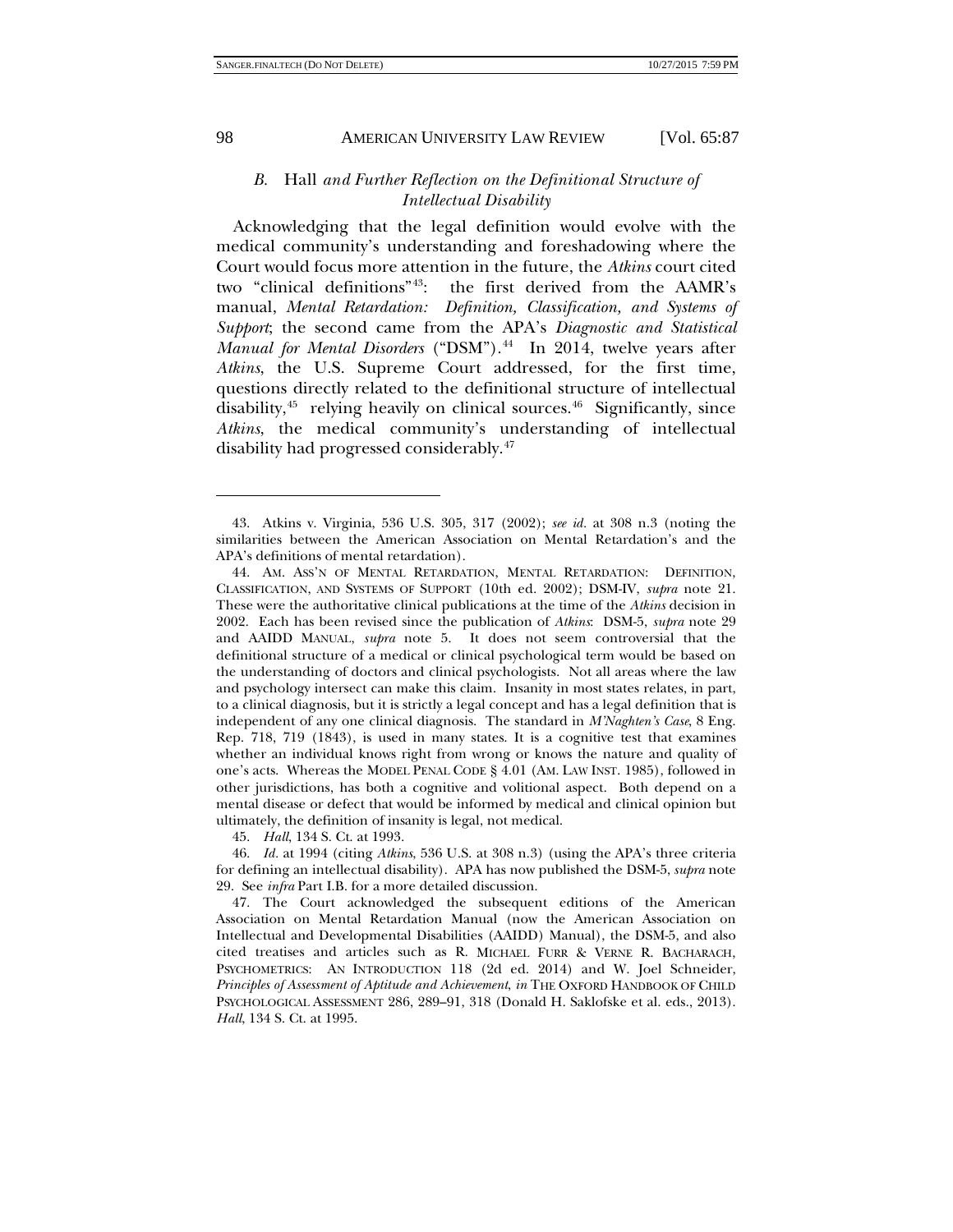The specific issue before the Court was whether Florida could preclude potentially intellectually disabled persons from *Atkins*'s protections by creating a bright line rule excluding anyone with an IQ of more than seventy from such protection.<sup>48</sup> In *Hall*, unlike *Atkins*, the Court conducted a lengthy analysis of intellectual disability's definitional structure,<sup>[49](#page-12-1)</sup> relying extensively on medical and clinical authorities.<sup>[50](#page-12-2)</sup> As a result, three broad criteria derived from the term's clinical definition emerged, establishing the term's legal definition<sup>51</sup>: "(1) significantly subaverage intellectual functioning, (2) deficits in adaptive functioning[,]... and (3) onset of these deficits during the development period."[52](#page-12-4) These three broad definitional criteria are now common to all legal and clinical definitions of intellectual disability;<sup>[53](#page-12-5)</sup> since *Atkins*, states generally agree<sup>[54](#page-12-6)</sup> on this framework.<sup>55</sup> Unsurprisingly, these three broad

<span id="page-12-1"></span><span id="page-12-0"></span>-

52. *Id.* at 1994.

<span id="page-12-5"></span><span id="page-12-4"></span><span id="page-12-3"></span><span id="page-12-2"></span>53. These three criteria can be traced back to the definition given in 1959 by Rick Heber. *See generally* Rick Heber, *A Manual on Terminology and Classification in Mental Retardation*, 64 AM. J. MENTAL DEFICIENCY 55, 55–56, 65 (1959). The same criteria have been carried through from inception to both the AAIDD MANUAL and the DSM-5. The history is set forth in the AAIDD MANUAL, *supra* note [5,](#page-3-5) at 8–9 tbl.1.1.

<span id="page-12-6"></span>54. *See* ALA. CODE 1975 § 15-24-2 (2015), ARIZ. REV. STAT. § 13-753(K)(3) (2015); ARK. CODE ANN. § 5-4-618 (2015); CAL. PENAL CODE § 1376 (West 2015); COLO. REV. STAT. § 18-1.3-1101 (2015); DEL. CODE ANN. tit. 11, § 4209(d)(3)(d)(2) (2015); FLA. STAT. § 921.137 (2015); GA. CODE ANN. § 17-7-131(a)(3) (2015); IDAHO CODE § 19- 2515A(1)(a) (2015); IND. CODE § 35-36-9-2 (2015); KAN. STAT. § 76-12b01(d) (2015); KY. REV. STAT. ANN. § 532.130(2) (West 2015); LA. CODE CRIM. PROC. ANN. art. 905.5.1(H) (2015); MAINE REV. STAT. tit. 34-B, § 5001(3) (2015)\*; MASS. GEN. LAWS ch. 123B, § 1 (2015)\*; MICH. COMP. LAWS § 330.1100b(12) (2015)\*; MISS. CODE ANN. § 41-21-61(f) (2015); MO. REV. STAT. § 630.005(20) (2015); NEV. REV. STAT. § 174.098(7) (2015); N.C. GEN. STAT. § 15A-2005(a)(1)(a) (2015); OKLA. STAT. tit. 21, § 701.10b (2015); S.C. CODE ANN. § 44-20-30(12) (2015); TENN. CODE ANN. § 39-13- 203(a) (2015); TEX. HEALTH & SAFETY CODE ANN. § 591.003(15-a) (West 2015); UTAH CODE ANN. § 77-15a-102 (LexisNexis 2015); VT. STAT. ANN. tit. 1, § 146 (2015)\*; VA. CODE ANN. § 19.2-264.3:1.1(A) (2015); WASH. REV. CODE § 10.95.030(2)(a) (2015); WYO. STAT. ANN. § 25-5-102(b)(xx) (2015).

\* Denotes that the state does not have the death penalty but does have a statute defining intellectual disability.

<span id="page-12-7"></span>55. The federal statute does not purport to define mental retardation. *See* 18 U.S.C. § 3596(c) (2012) (merely stating, "A sentence of death shall not be carried out upon a person who, as a result of mental disability, lacks the mental capacity to understand the death penalty and why it was imposed on that person").

<sup>48.</sup> *Hall*, 134 S. Ct. at 1994.

<sup>49.</sup> *Id.* at 1998–99.

<sup>50.</sup> *Id.* at 1993–94, 2000–01.

<sup>51.</sup> *Id.* at 1994.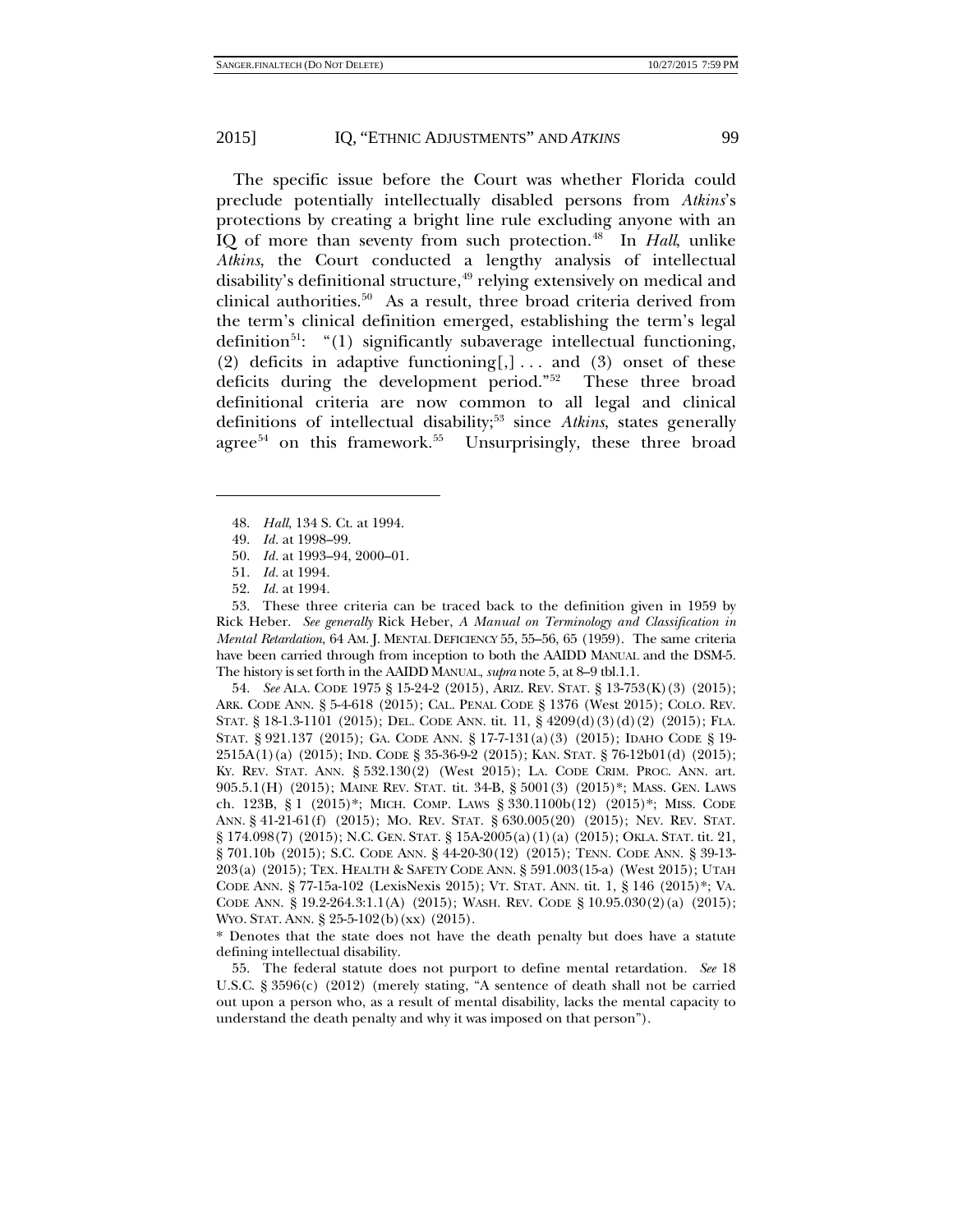definitional criteria derive from the clinical definitions<sup>56</sup> and form the starting point for the more nuanced medical and legal discussions of who qualifies as intellectually disabled in the context of an *Atkins* hearing.<sup>[57](#page-13-1)</sup>

# *C. IQ Tests and the First Criterion: Impaired Intelligence or Subaverage General Intellectual Functioning*

Forensically, in capital punishment litigation, the question of intellectual disability is presented by way of evidence at an *Atkins* hearing. The specific interpretation of each of the three clinical criteria and the overall evidence of clinical judgment is the subject of expert testimony at such hearings.<sup>[58](#page-13-2)</sup> Ultimately, if the trier of fact determines that the defendant facing the death penalty is intellectually disabled based on these three criteria, the defendant is not eligible for execution and, instead, is subject to life in prison without the possibility of parole.<sup>[59](#page-13-3)</sup>

IQ test scores are a factor in assessing the first criterion for intellectual disability—impairment in intelligence or subaverage general intellectual functioning. This Article analyzes "ethnic adjustments" to IQ scores under the first criterion; specifically, whether "ethnic adjustments" to IQ testing are constitutionally, logically, or clinically appropriate.

The three broad criteria in the definition of intellectual disability, as a matter of constitutional law, must be construed in a way that recognizes the acute need to avoid improper execution and gives a fair opportunity to those who are intellectually disabled to show they are not eligible. In other words, the constitutional requirement is that the definitional criteria be construed in a manner that, if there is error, the error is in favor of *not* executing the defendant.<sup>60</sup> In the

<span id="page-13-0"></span><sup>56.</sup> AAIDD MANUAL, *supra* note [5,](#page-3-5) at 33–34. The APA has now published the DSM-5, *supra* not[e 29.](#page-9-0)

<sup>57.</sup> *Hall*, 134 S. Ct. at 1995; Atkins v. Virginia, 536 U.S. 304, 318 (2002).

<span id="page-13-2"></span><span id="page-13-1"></span><sup>58.</sup> *E.g.*, Commonwealth v. DeJesus, 58 A.3d 62, 67–75 (Pa. 2012) (describing the defendant's *Atkins* hearing, which was conducted over twelve days and included testimony from multiple mental health experts and witnesses who knew the defendant well).

<span id="page-13-3"></span><sup>59.</sup> In the event that the death penalty is not imposed, most jurisdictions with the death penalty allow capital convictions to be punished with life in prison without the possibility of parole. *See* ROGER HOOD & CAROLYN HOYLE, THE DEATH PENALTY: A WORLDWIDE PERSPECTIVE 478 (5th ed. 2015).

<span id="page-13-4"></span><sup>60.</sup> *See Hall*, 134 S. Ct. at 2001; *see also* Brumfield v. Cain, 135 S. Ct. 2269, 2278 (2015) (reiterating that it is unconstitutional to foreclose examination of a capital defendant's intellectual disability merely because his IQ is above seventy).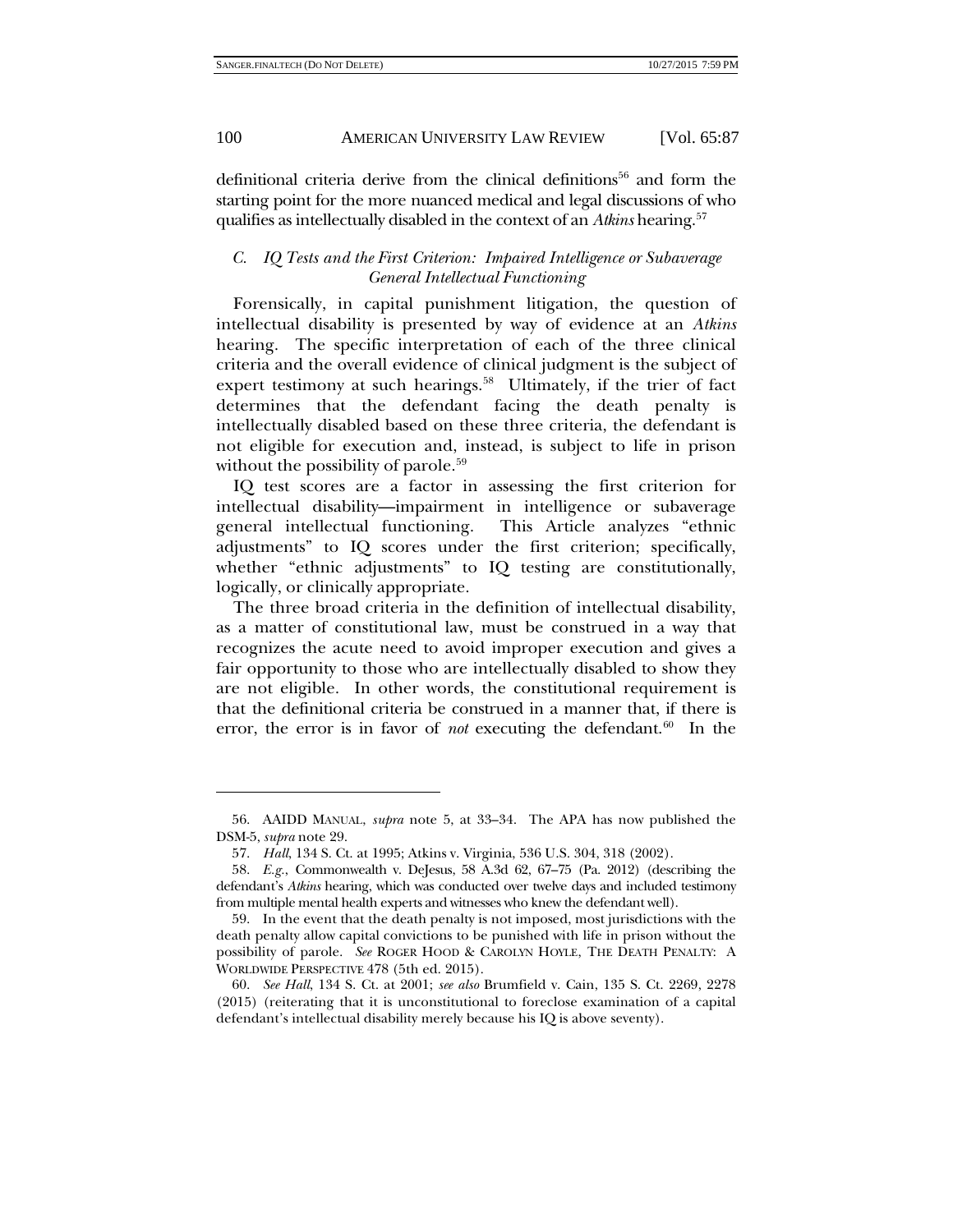context of the first criterion, impairment in intelligence or "subaverage general intellectual functioning," error can occur in IQ testing. $61$ 

The idea of "full scale intelligence quotient" (" $\text{FSIQ}$ ") testing<sup>[62](#page-14-3)</sup> is to determine the "*g*" or general intelligence of the individual and then compare the individual's  $g$  to the norm.<sup>63</sup> This comparison results in an IQ score. There is much written on the extent to which there is a *g* and, if there is, the extent to which intelligence tests actually measure it.<sup>[64](#page-14-5)</sup> Nevertheless, the predominant clinical opinion is that, while subject to error, current IQ testing is fairly accurate.<sup>65</sup> Thus, IQ testing remains a significant factor in making both the legal and clinical assessment of intelligence or intellectual functioning under the first criterion.<sup>[66](#page-14-7)</sup>

An individual's IQ is measured by standardized testing that is "normed" against a cross-section of the larger community. $67$  The norm for the cross-section is  $100<sup>.68</sup>$  $100<sup>.68</sup>$  $100<sup>.68</sup>$  It is generally accepted that an FSIQ score of approximately two standard deviations below the norm, which is approximately thirty points or an FSIQ of approximately seventy, is considered "subaverage" for the diagnosis of intellectual disability.[69](#page-14-10) For many reasons, both clinically and legally, the score is important, but not dispositive.<sup>[70](#page-14-11)</sup>

<span id="page-14-4"></span>63. A key consideration in IQ testing is the "degree to which an IQ test score is saturated" with general intelligence or "g". Dale G. Watson, *Intelligence Testing*, *in* THE DEATH PENALTY AND INTELLECTUAL DISABILITY 113, 113 (Edward A. Polloway ed., 2015). Some tests are better than others, but the "g-loading" of the WAIS-IV and other major intelligence batteries is fairly high. *Id.* at 127.

<span id="page-14-5"></span>64. *See, e.g.*, LICHTENBERGER & KAUFMAN, *supra* note [62,](#page-14-0) at 36–37; Roberto Colom et al., *Education, Wechsler's Full Scale IQ, and* g, 30 INTELLIGENCE 449, 450–51 (2002).

<span id="page-14-1"></span><span id="page-14-0"></span>

<sup>61.</sup> *Atkins*, 536 U.S. 305, 308 n.3, 318; *see Hall*, 134 S. Ct. at 1995–96.

<span id="page-14-3"></span><span id="page-14-2"></span><sup>62.</sup> "Full scale intelligence quotient" ("FSIQ") is a term used for an individual's complete cognitive capacity. Tests include the Wechsler Intelligence Scale for Children ("WISC-IV") and the Wechsler Adult Intelligence Scale ("WAIS-IV") for adults. The FSIQ test consists of fifteen subtests that measure four different aspects of intellectual ability: verbal comprehension, working memory, perceptual reasoning and processing speed. *See generally* ELIZABETH LICHTENBERGER & ALAN KAUFMAN, ESSENTIALS OF WAIS-IV ASSESSMENT 9 (2d ed. 2013) (listing the origins of the fifteen subtests and the aspect of intellectual disability covered by each).

<sup>65.</sup> *See* Watson, *supra* note [63,](#page-14-1) at 114–15, 131–32.

<span id="page-14-8"></span><span id="page-14-7"></span><span id="page-14-6"></span><sup>66.</sup> AAIDD MANUAL, *supra* note [5,](#page-3-5) at 40 ("It must be stressed that the diagnosis of [intellectual disability] is intended to reflect a clinical judgment rather than an actuarial determination.").

<sup>67.</sup> Watson, *supra* note [63,](#page-14-1) at 116.

<sup>68.</sup> *Id.*

<sup>69.</sup> AAIDD MANUAL, *supra* not[e 5,](#page-3-5) at 39–40; DSM-5, *supra* note [29,](#page-9-0) at 37.

<span id="page-14-11"></span><span id="page-14-10"></span><span id="page-14-9"></span><sup>70.</sup> *See, e.g.*, Brumfield v. Cain, 135 S. Ct. 2269, 2277–78 (2015) (concluding that it would be unreasonable to ignore potential errors in measurement and other factors necessary in assessing adaptive functioning); Hall v. Florida, 134 S. Ct. 1986,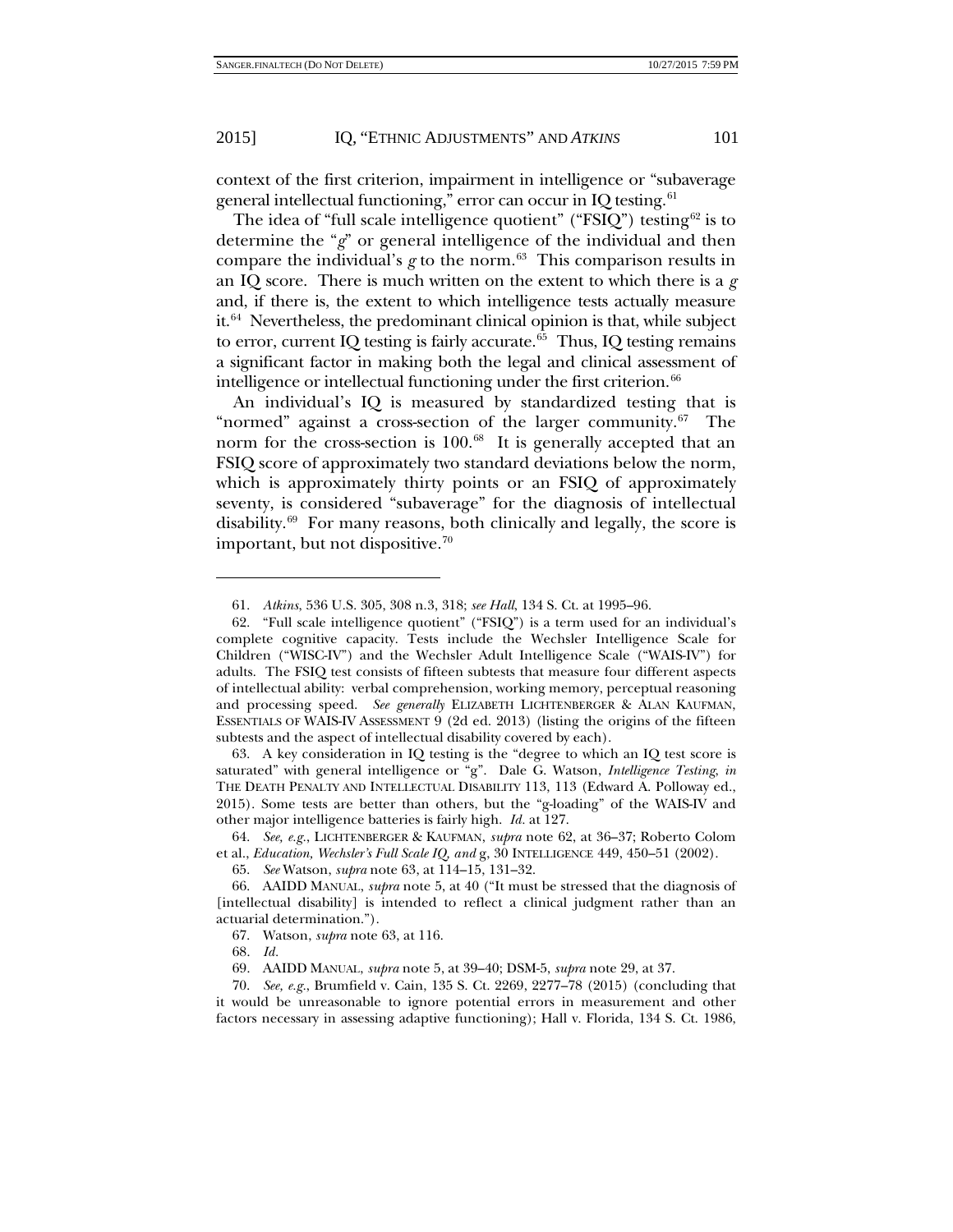<span id="page-15-10"></span>Scientists agree that testing in general, and psychometric testing in particular, is not absolutely precise.<sup>[71](#page-15-0)</sup> Scientific measurement is subject to a standard error of measurement ("SEM").<sup>[72](#page-15-1)</sup> Properly administered IQ testing has an SEM of about plus or minus three to five points.<sup>[73](#page-15-2)</sup> Therefore, to the extent that IQ test scores contribute to a determination of whether the first criterion is met for the purpose of determining intellectual disability, the scores should be subject to interpretation based, at a minimum, on the SEM. $^{74}$  $^{74}$  $^{74}$ 

The SEM, however, is an arbitrary figure; $75$  best practices require that any IQ score be reported with an associated confidence interval.<sup>76</sup> That confidence interval should be considered as a part of any diagnosis of intellectual disability. For instance, one SEM (plus or minus four points) may give a confidence level of somewhere around sixty-six, while two (plus or minus eight points) might give a level of ninety-five.<sup>77</sup> Hence, even an SEM of plus or minus eight points does not convey full confidence. Therefore, although a plus or minus five point SEM is considered clinically reasonable, it will encompass the *g* score of most, but not all, of the test takers.<sup>[78](#page-15-7)</sup>

In addition to the SEM, there may be an adjustment based on the date of the norming of the particular test.<sup>[79](#page-15-8)</sup> This is commonly known as the "Flynn Effect."[80](#page-15-9) In essence, intelligence has increased in the

-

<span id="page-15-4"></span><span id="page-15-3"></span><span id="page-15-2"></span>75. *Hall*, 134 S. Ct. at 1995–96; *see Brumfield*, 135 S. Ct. at 2278 (explaining that any IQ test is subject to a margin of error, represented by the SEM).

<span id="page-15-5"></span>76. *See Hall*, 134 S. Ct. at 1995 (noting that IQ test professionals have concluded that test scores are better understood as a range, rather than as a fixed score).

77. AAIDD MANUAL, *supra* not[e 5,](#page-3-5) at 36.

<span id="page-15-8"></span>79. *See* United States v. Davis, 611 F. Supp. 2d 472, 485–86 (D. Md. 2009) (defining normalization on a population, with respect to IQ scores, as an average around a mean of 100, with intellectual disability falling about two standard deviations below 100).

<span id="page-15-9"></span>80. *See id.* at 486 (describing that the "Flynn Effect" is an observation that the overall population has sustained an increase in test scores since scientists began normalizing the tests).

<sup>2001 (2014) (&</sup>quot;It is not sound to view a single factor as dispositive of a conjunctive and interrelated assessment." (citation omitted)).

<sup>71.</sup> Watson, *supra* note [63,](#page-14-1) at 113–15.

<span id="page-15-1"></span><span id="page-15-0"></span><sup>72.</sup> *Id*. at 119; *see also* Stephen Greenspan & J. Gregory Olley, *Variability of IQ Test Scores*, *in* THE DEATH PENALTY AND INTELLECTUAL DISABILITY 141, 149 (Edward A. Polloway ed., 2015) (describing standard error of measurement ("SEM") as an "estimate" of variability in a sample).

<sup>73.</sup> AAIDD MANUAL, *supra* not[e 5,](#page-3-5) at 36.

<sup>74.</sup> Watson, *supra* note [63,](#page-14-1) at 119.

<span id="page-15-7"></span><span id="page-15-6"></span><sup>78.</sup> *Id.* This raises a larger issue about error rates in criminal convictions, or, here, imposition of capital punishment. The concept of an error rate is problematic when deciding to take a life. *See generally* LARRY LAUDAN, TRUTH, ERROR, AND CRIMINAL LAW 3–9 (2006) (analyzing the question of error as it applies to criminal convictions).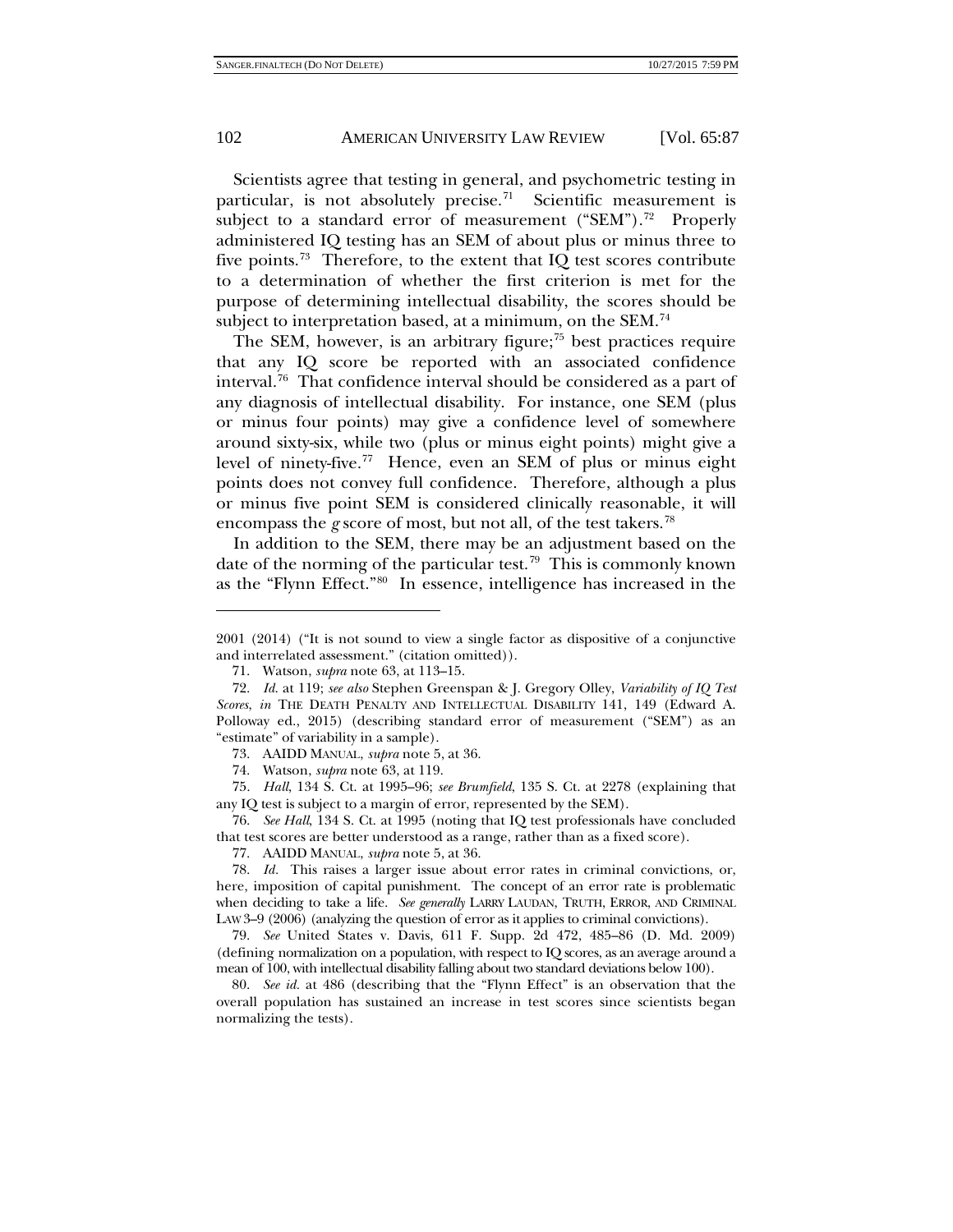1

#### 2015] IQ, "ETHNIC ADJUSTMENTS" AND *ATKINS* 103

general population by about three points every ten years or .33 per year.<sup>81</sup> Therefore, it would be proper to subtract three points from the IQ score of a person who took a test that was normed ten years earlier, because the actual norm at the time of testing would have been three points higher than at the time the test was normed.<sup>82</sup>

Furthermore, in evaluating the significance of test scores, the clinician and testifying expert should consider the manner in which the test was given.<sup>83</sup> It should be administered on an individualized basis and with concern for cultural and lingual differences.<sup>84</sup> In addition, if a subject has been retested on the same or similar instrument previously, there may be a "practice effect" that artificially inflates the subject's score.<sup>[85](#page-16-4)</sup>

Even if the IQ test accurately determines the IQ of an individual, it is not dispositive and is only a part of the overall clinical assessment of the first criterion. [86](#page-16-5) The DSM-5 addresses this: "Deficits in intellectual functions, such as reasoning, problem solving, planning, abstract thinking, judgment, academic learning, and learning from experience,

<span id="page-16-1"></span>82. *See* Geraldine W. Young, Note, *A More Intelligent and Just* Atkins*: Adjusting for the Flynn Effect in Capital Determinations of Mental Retardation or Intellectual Disability*, 65 VAND. L. REV. 615, 617 (2012) (arguing that the Flynn Effect renders old IQ tests' norms obsolete and, as such, test scores should be reduced by 0.3 points for every year between standardization and when the subject took the test).

<span id="page-16-2"></span>83. Greenspan & Olley, *supra* note [72,](#page-15-10) at 144–45. ("One should attempt to determine the circumstances under which any given IQ test was administered before assuming that the result is valid.").

<span id="page-16-5"></span><span id="page-16-4"></span>85. *See* AAIDD MANUAL, *supra* note [5,](#page-3-5) at 38; Alan S. Kaufman, *Practice Effects*, *in* 2 ENCYCLOPEDIA OF HUMAN INTELLIGENCE 828–33 (Robert J. Sternberg ed., 1994).

86. *See* Hall v. Florida, 134 S. Ct. 1986, 1995–96 (2014); DSM-5, *supra* note [29,](#page-9-0) at 33.

<span id="page-16-0"></span><sup>81.</sup> *See generally* James R. Flynn, *Massive IQ Gains in 14 Nations: What IQ Tests Really Measure*, 101 PSYCHOL. BULL. 171, 187–88 (1987) (concluding that, based on IQ testing data from fourteen different countries, the Flynn Effect suggests that IQ tests do not measure intelligence, but rather that IQ tests measure "abstract problemsolving ability (APSA)," which is not the same as "real-world problem-solving" ability); *see also* AAIDD MANUAL, *supra* note [5,](#page-3-5) at 37 (observing that the Flynn Effect presents problems for practitioners diagnosing intellectual disabilities). For a more recent survey of the literature confirming the significance of the Flynn effect, see Lisa H. Trahan et al., *The Flynn Effect: A Meta-Analysis*, 140 PSYCHOL. BULL. 1332 (2014).

<span id="page-16-3"></span><sup>84.</sup> AAIDD MANUAL, *supra* note 4, at 41. ("[O]ne should employ an individually administered, standardized instrument that yields a measure of general intellectual functioning. Further, the selection of a specific standardized measure with which to assess intelligence should be based on several factors, such as the individual's social, linguistic and cultural background."); *see also* United States v. Salad, 959 F. Supp. 2d 865, 871 (E.D. Va. 2013) (describing the statistical principles underlying IQ tests); Jeffrey Usman, *Capital Punishment, Cultural Competency, and Litigating Intellectual Disability*, 42 U. MEM. L. REV. 855 (2012) (promoting consideration of "cultural competency" in litigation on the issue of whether a given defendant is intellectually disabled).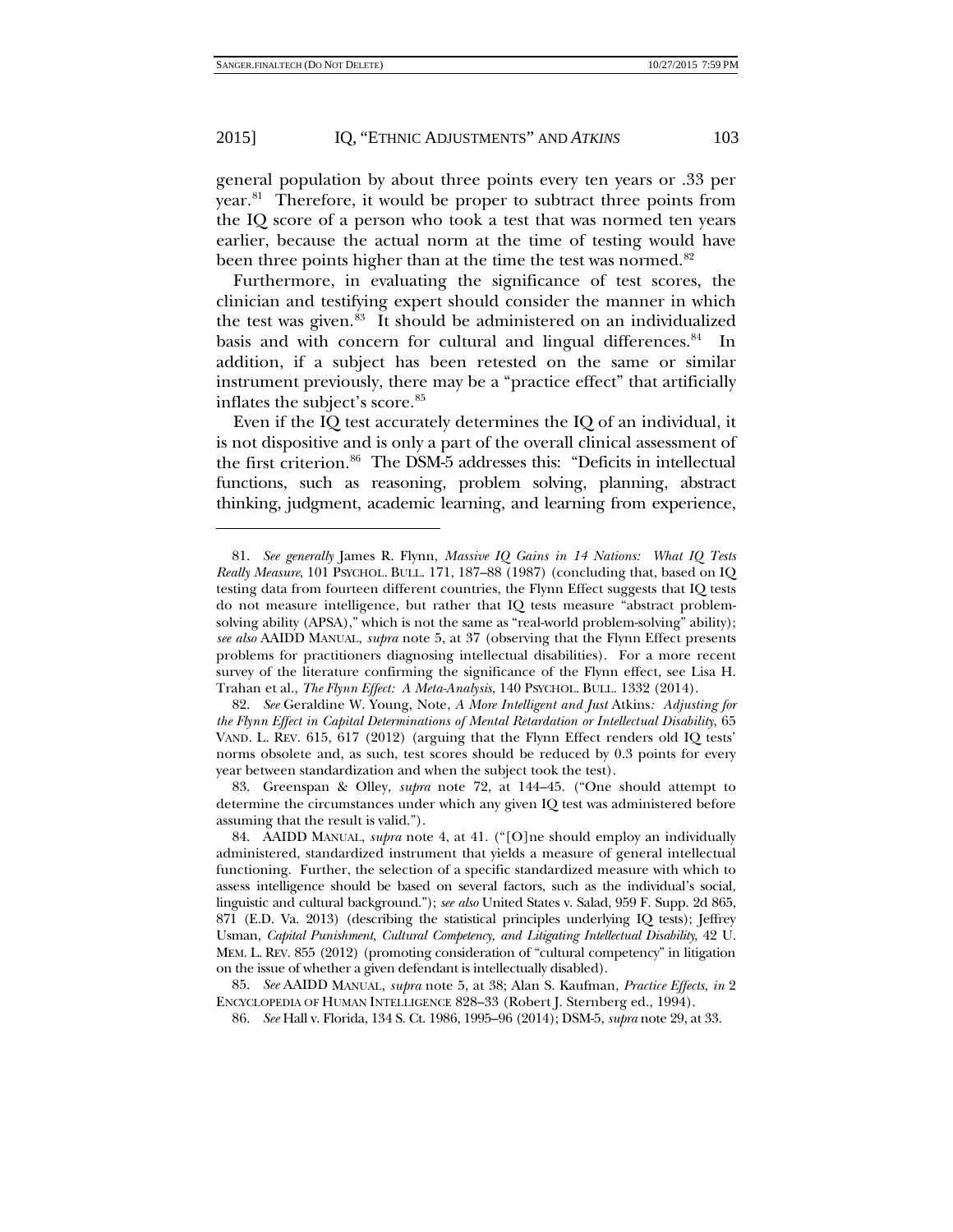[should be] confirmed by both clinical assessment and individualized, standardized intelligence testing."[87](#page-17-0) Therefore, clinically, considering the SEM and other factors, IQ test scores are not precise and, even if relatively well-controlled, not clinically conclusive.

# *D. The Legal Significance of IQ Scores and the First Criterion: Impaired Intelligence or Subaverage General Intellectual Functioning*

Between the *Atkins* decision in 2002 and the *Hall* decision in 2014, the U.S. Supreme Court did not address the legal definition of impaired intelligence or subaverage general intellectual functioning.<sup>[88](#page-17-1)</sup> In particular, the Court had not addressed the legal significance of IQ test scores.<sup>89</sup> Meanwhile, the state of Florida had legislatively created a bright line rule, such that a person was not entitled to invoke the protection the Court announced in *Atkins* if he or she had an IQ above seventy.<sup>90</sup> The Florida courts interpreted this to mean that there was no consideration of any error, even the SEM, associated with IQ testing and, therefore, no room for clinical judgment for scores above seventy.<sup>91</sup>

The Florida statute read in relevant part: "The term 'significantly subaverage general intellectual functioning,' for the purpose of this section, means performance that is two or more standard deviations from the mean score on a standardized intelligence test  $\dots$ ."<sup>[92](#page-17-5)</sup> The Florida Supreme Court then interpreted this statute literally in *Cherry v. State*<sup>[93](#page-17-6)</sup> to mean that there was a bright line cut off at an IQ of seventy. $94$  Accordingly, the Florida court said, "One standard deviation on the WAIS-III, the IQ test administered in the instant case, is fifteen points, so two standard deviations away from the mean of 100 is an IQ score of [seventy].... [T]he statute does not use the word approximate, nor does it reference the SEM."<sup>[95](#page-17-8)</sup> Any defendant with

<sup>87.</sup> DSM-5, *supra* note [29,](#page-9-0) at 33.

<sup>88.</sup> *See Hall*, 134 S. Ct. at 1991–92.

<sup>89.</sup> *See id.* at 1990–92.

<sup>90.</sup> FLA. STAT. § 921.137 (2014) (challenged by Hall v. Florida, 134 S. Ct. 1986 (2014)).

<span id="page-17-4"></span><span id="page-17-3"></span><span id="page-17-2"></span><span id="page-17-1"></span><span id="page-17-0"></span><sup>91.</sup> *See*, *e.g.*, Nixon v. State, 2 So. 3d 137, 146 (Fla. 2009) (per curiam) (addressing petitioner's postconviction argument that a cut-off score of seventy "creates an irrebuttable presumption that no one with an IQ over [seventy] is mentally retarded"), *abrogated by* Hall v. Florida, 134 S. Ct. 1986 (2014).

<sup>92.</sup> FLA. STAT. § 921.137 (2015).

<span id="page-17-8"></span><span id="page-17-7"></span><span id="page-17-6"></span><span id="page-17-5"></span><sup>93.</sup> 959 So. 2d 702 (Fla. 2007) (per curiam), *abrogated by* Hall v. Florida, 134 S. Ct. 1986 (2014).

<sup>94.</sup> *Id.* at 712–13.

<sup>95.</sup> *Id.*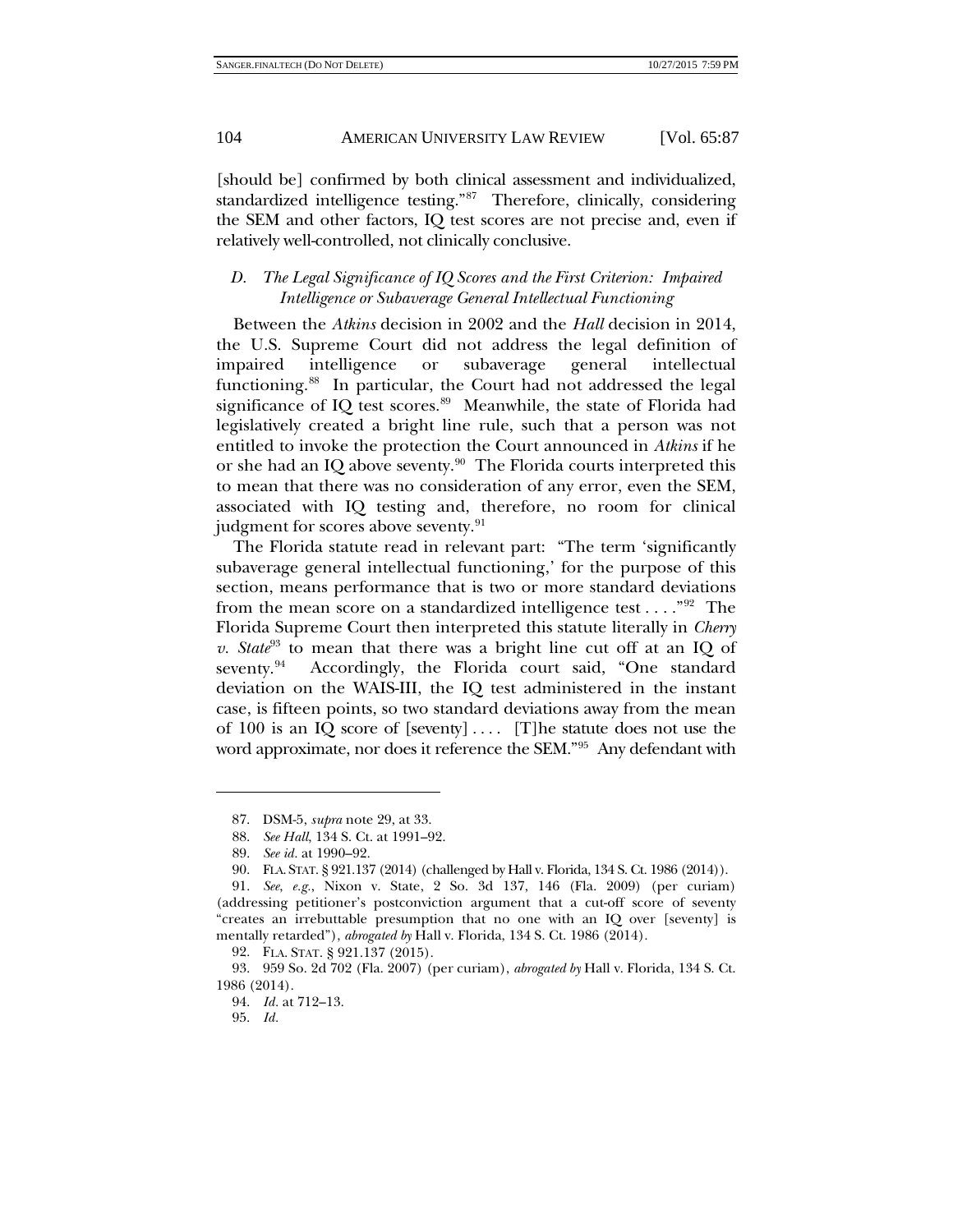an IQ score above seventy would, therefore, be eligible for execution, no matter what other evidence there was of his or her actual impairment.  $96$ 

In 2012, the Florida Supreme Court affirmed the death sentence of Freddie Lee Hall on the basis of *Cherry*. [97](#page-18-1) The U.S. Supreme Court granted certiorari in *Hall*[98](#page-18-2) and subsequently rejected Florida's bright line approach. $99$  There, the Court said,

Florida's rule disregards established medical practice in two interrelated ways. It takes an IQ score as final and conclusive evidence of a defendant's intellectual capacity, when experts in the field would consider other evidence. It also relies on a purportedly scientific measurement of the defendant's abilities, his IQ score, while refusing to recognize that the score is, on its own terms, imprecise.<sup>[100](#page-18-4)</sup>

In other words, Florida's bright line rule overemphasized the significance of IQ scores in the determination of intellectual disability in that IQ scores constitute only a part of what should be considered in determining whether a person has deficient general intellectual functions.<sup>[101](#page-18-5)</sup> The definition of intellectual disability still required clinical judgment. In that way, Florida's inflexible use of an IQ score failed to acknowledge that the score is approximate and subject to variables, including the SEM. $^{102}$  $^{102}$  $^{102}$ 

The Court stated that "the medical community accepts that all of this evidence,"[103](#page-18-7) made manifest by the defendant's failure or inability to adapt to his social and cultural environment, including medical histories, behavioral records, school tests and reports, and testimony regarding past behavior and family circumstances, "can be probative of intellectual disability, including for individuals who have an IQ test

1

<span id="page-18-0"></span><sup>96.</sup> *See* Franqui v. State, 59 So. 3d 82, 91–92 (Fla. 2011) (per curiam) (disregarding the other two elements to prove intellectual disability because the evidence showed Franqui's IQ score was seventy-five).

<span id="page-18-1"></span><sup>97.</sup> Hall v. State, 109 So. 3d 704, 708 (Fla. 2012) (per curiam), *rev'd*, 134 S. Ct. 1986 (2014).

<sup>98.</sup> 134 S. Ct. 471 (2014).

<span id="page-18-3"></span><span id="page-18-2"></span><sup>99.</sup> *See* Hall v. Florida, 134 S. Ct. 1986, 1994–98 (2014) ("The rejection of the strict [seventy] cutoff in the vast majority of States and the 'consistency in the trend,' toward recognizing the SEM provide strong evidence of consensus that our society does not regard this strict cutoff as proper or humane."(citation omitted)).

<sup>100.</sup> *Id.* at 1995.

<span id="page-18-5"></span><span id="page-18-4"></span><sup>101.</sup> *See id.* at 1999 (providing that a person's IQ score may fluctuate on any given day based on factors such as health and location of test administration).

<span id="page-18-6"></span><sup>102.</sup> *See id.* (positing that the SEM demonstrates it is unreasonable to boil down an individual's intellect to a "single numerical score"); *see also* Brumfield v. Cain, 135 S. Ct. 2269, 2278 (2015) (finding that the lower court was unreasonable in concluding that the petitioner's IQ score "demonstrated that he could not possess subaverage intelligence").

<span id="page-18-7"></span><sup>103.</sup> *Hall*, 134 S. Ct. at 1994.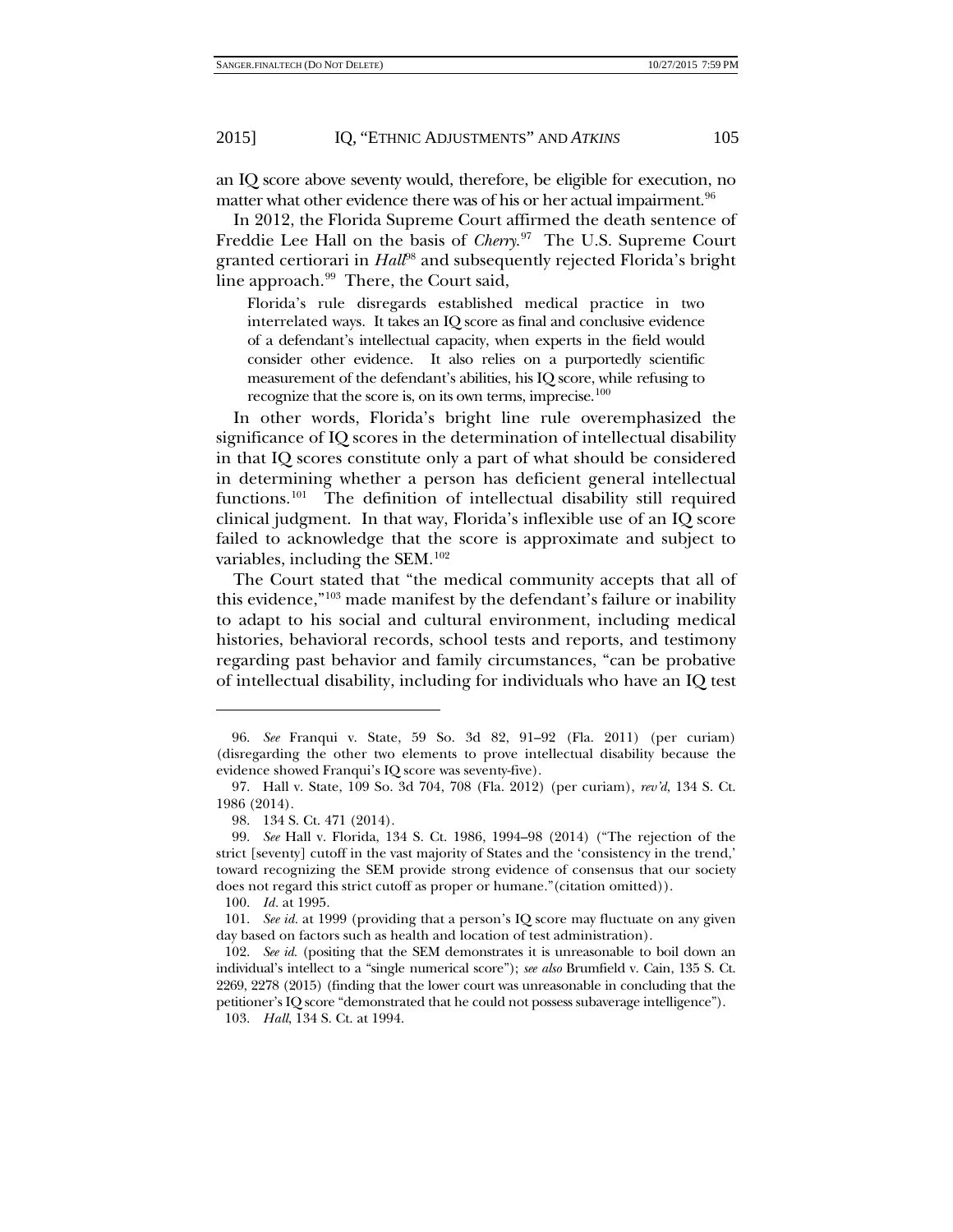score above [seventy].["104](#page-19-0) Throughout the *Hall* opinion, the Court relied on and cited extensively to clinical practices.<sup>[105](#page-19-1)</sup>

The Supreme Court also established the government's purpose behind *Atkins* and the reason for conducting *Atkins* hearings, emphasizing the need to protect individuals who suffer from intellectual disabilities.[106](#page-19-2) "No legitimate penological purpose is served by executing a person with intellectual disability. To do so contravenes the Eighth Amendment, for to impose the harshest of punishments on an intellectually disabled person violates his or her inherent dignity as a human being."[107](#page-19-3)

Although this was the first time the Supreme Court addressed this issue, the California Supreme Court had already acknowledged this clinical understanding in 2005 in *In re Hawthorne*. [108](#page-19-4) There, the California Supreme Court said that the question of whether a person is intellectually disabled is a question of fact: "It is not measured according to a fixed intelligence test score or a specific adaptive behavior deficiency, but rather constitutes an assessment of the individual's overall capacity based on a consideration of all the relevant evidence.["109](#page-19-5) Two years later, the California high court again addressed the issue in *People v. Superior Court* (*Vidal*).<sup>[110](#page-19-6)</sup> The court in

1

<sup>104.</sup> *Id.*

<span id="page-19-1"></span><span id="page-19-0"></span><sup>105.</sup> *See id.* at 1995. The Court cites R. MICHAEL FURR & VERNE R. BACHARACH, PSYCHOMETRICS: AN INTRODUCTION 118 (2d ed. 2014), and W. Joel Schneider, *Principles of Assessment of Aptitude and Achievement*, *in* THE OXFORD HANDBOOK OF CHILD PSYCHOLOGICAL ASSESSMENT 286, 289–91, 318 (Donald H. Saklofske et al. eds., 2013), for the proposition that the SEM must be recognized because a person's "intellectual functioning cannot be reduced to a single numerical score." *Hall*, 134 S. Ct. at 1995; *see also Brumfield*, 135 S. Ct. at 2283 ("We do not deny that Brumfield's crimes were terrible, causing untold pain for the victims and their families. But we are called upon today to resolve a different issue. There has already been one death that society rightly condemns. The question here is whether Brumfield cleared the [Antiterrorism and Effective Death Penalty Act]'s procedural hurdles, and was thus entitled to a hearing to show that he so lacked the capacity for self-determination that it would violate the Eighth Amendment to permit the State to impose the law's most severe sentence, and take his life as well." (citations omitted)).

<span id="page-19-3"></span><span id="page-19-2"></span><sup>106.</sup> *See Hall*, 134 S. Ct. at 1992, 2001 (explaining that in a case involving the death penalty, which is the "gravest sentence our society may impose," the United States has a "duty to teach human decency as the mark of a civilized world").

<sup>107.</sup> *Id.* at 1992 (citation omitted).

<span id="page-19-4"></span><sup>108.</sup> 105 P.3d 552 (Cal. 2005).

<span id="page-19-5"></span><sup>109.</sup> *Id.* at 558.

<span id="page-19-6"></span><sup>110.</sup> 155 P.3d 259 (Cal. 2007).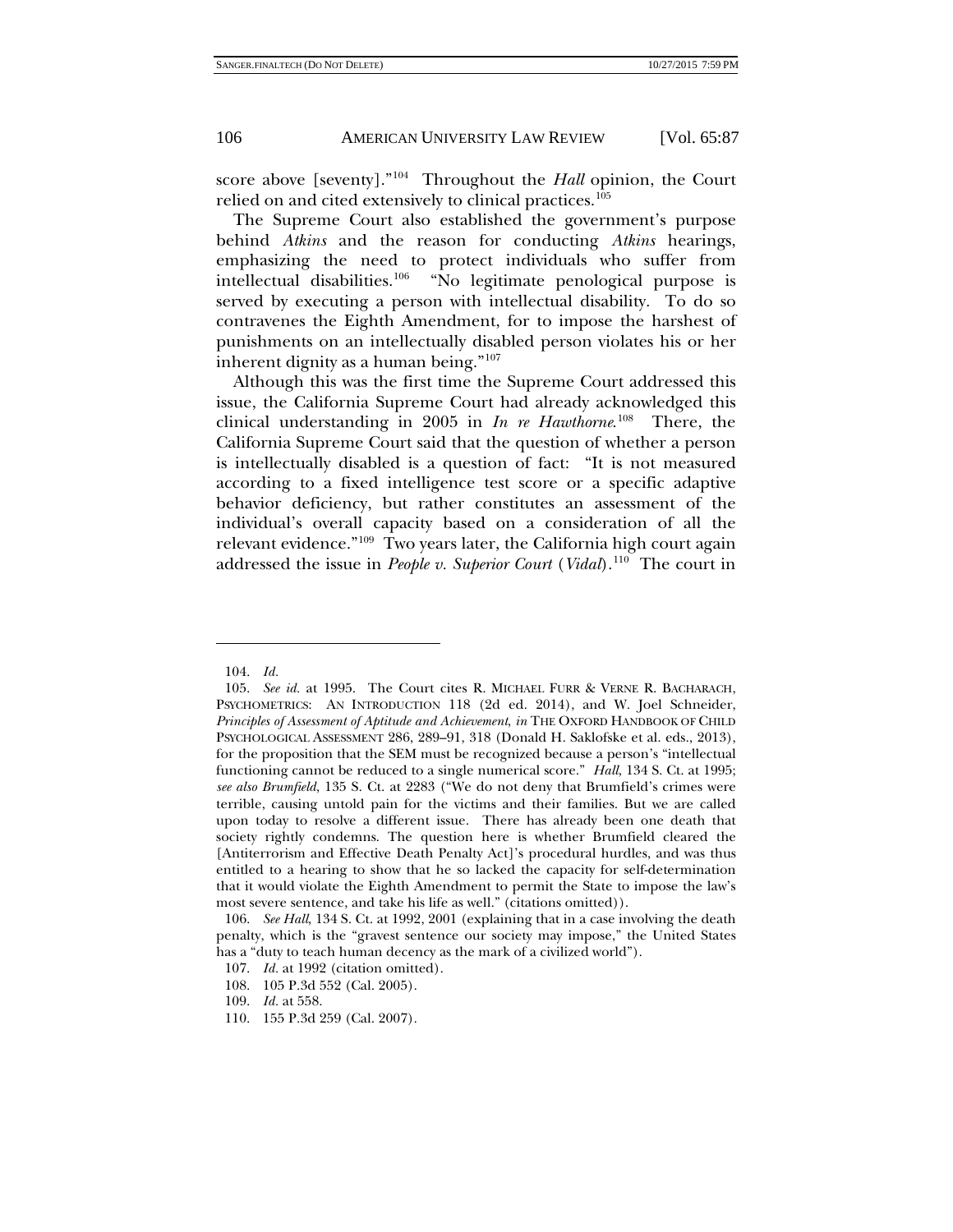*Vidal* addressed a specific issue eventually considered by the U.S. Supreme Court in *Hall*.<sup>[111](#page-20-0)</sup>

In *Vidal*, the prosecution argued that the defendant's FSIQ was significantly higher than the traditional range and that he was, therefore, automatically excluded from consideration for relief under *Atkins*. [112](#page-20-1) The California court held that the trial court used the correct legal standard in assessing intellectual disability when it rejected the State's argument:

That Vidal's Full Scale Intelligence Quotient on Wechsler IQ tests (Full Scale IQ) has generally been above the range considered to show mental retardation does not, as a matter of law, dictate a finding he is not mentally retarded. The legal definition of mental retardation ... does not incorporate a fixed requirement of a particular test score. The trial court, therefore, did not commit legal error in giving less weight to Vidal's Full Scale IQ scores and greater weight to other evidence of significantly impaired intellectual functioning, including Verbal Intelligence Quotient scores on Wechsler IQ tests (Verbal IQ) in the mental retardation range.<sup>[113](#page-20-2)</sup>

As described by the Court in *Hall*, most states had come to the same conclusion.<sup>114</sup> Only Virginia and Delaware seemed to have established a bright line cut off similar to Florida's rule.<sup>[115](#page-20-4)</sup> By rejecting the idea of a "bright line" at a seventy  $IQ<sub>116</sub>$  $IQ<sub>116</sub>$  $IQ<sub>116</sub>$  the Court established both that IQ scores were subject to error and that they were only a part of the clinical judgment required to make the determination of intellectual disability.<sup>[117](#page-20-6)</sup> Both of these principles were recognized as vital to a person facing the death penalty and that person's right to a "fair opportunity to show that the Constitution prohibits [his] execution."[118](#page-20-7)

<span id="page-20-0"></span><sup>111.</sup> *See id.* at 267 (determining how much weight California courts should give to IQ scores in resolving "how best to measure intellectual functioning in a given case").

<span id="page-20-1"></span><sup>112.</sup> *See id.* at 266 (discussing the argument that courts should rely on the full IQ score, not on subtest scores).

<sup>113.</sup> *Id.* at 260–61.

<span id="page-20-3"></span><span id="page-20-2"></span><sup>114.</sup> Hall v. Florida, 134 S. Ct. 1986, 1996–98 (2014) ("Thus in [forty-one] States an individual in Hall's position—an individual with an IQ score of [seventy-one] would not be deemed automatically eligible for the death penalty.").

<sup>115.</sup> *Id.* at 1996; *see* Brumfield v. Cain, 135 S. Ct. 2269, 2278 (2015).

<span id="page-20-7"></span><span id="page-20-6"></span><span id="page-20-5"></span><span id="page-20-4"></span><sup>116.</sup> *Hall*, 134 S. Ct. at 2001 ("Florida seeks to execute a man because he scored a [seventy-one] instead of a [seventy] on an IQ test.").

<sup>117.</sup> *See id.*

<sup>118.</sup> *Id.* at 2000–01.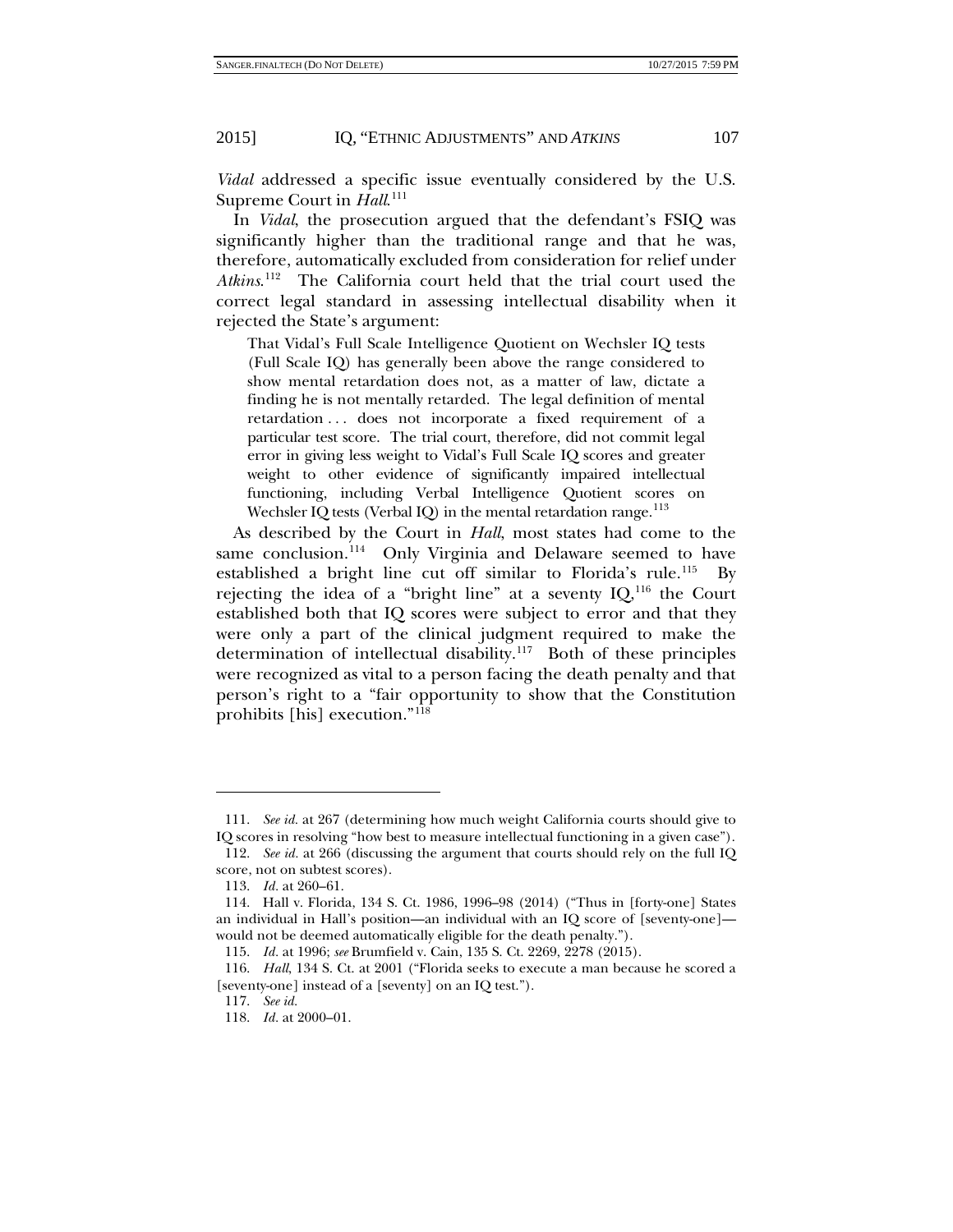#### II. THE PROSECUTION'S RECENT ATTEMPTS TO INCREASE FSIQ SCORES BASED ON "ETHNIC ADJUSTMENTS"

Part II examines expert testimony in a number of cases around the country supporting the practice of adding points to African American and Latina/o IQ scores for the purposes of an *Atkins* hearing. Then, this Part includes for more detailed analysis three cases in which courts considered "ethnic adjustments" of IQ scores: two from California, and one from the Fifth Circuit.

# <span id="page-21-5"></span>*A. The Prosecution's Claim to Add Points to African American and Latina/o IQ Scores in Florida and Other Death Penalty Jurisdictions*

At the same time that Florida was taking the position that a "bright line" cut off at seventy prevented a defendant from getting relief if his score was *above* the line,<sup>[119](#page-21-0)</sup> the State argued that a score *below* the line could be ethnically adjusted upward to allow execution.<sup>120</sup> In other words, the "bright line" was "bright" in only one direction based on a person's perceived or assigned race.<sup>[121](#page-21-2)</sup> In *Hodges v. State*,<sup>[122](#page-21-3)</sup> the Florida Supreme Court held that the legal significance of a Black defendant's low IQ score could be discounted because, as one prosecution expert testified, "IQ tests tend to underestimate particularly the intelligence of African-Americans."[123](#page-21-4) Therefore, in Florida prior to *Hall*, a score over seventy automatically disqualified a person from relief from the death penalty but a low score could still be "ethnically adjusted" upward to exceed seventy, once again precluding a

122. 55 So. 3d 515 (Fla. 2010) (per curiam).

<span id="page-21-0"></span><sup>119.</sup> Cherry v. State, 959 So. 2d 702, 713–14 (Fla. 2007) (per curiam), *abrogated by* Hall v. Florida, 134 S. Ct. 1986 (2014).

<sup>120.</sup> Hodges v. State, 55 So. 3d 515, 525 (Fla. 2010) (per curiam).

<span id="page-21-2"></span><span id="page-21-1"></span><sup>121.</sup> The terms "race" and "ethnicity" are not consistently applied or understood by the witnesses and courts. In fact, even the Brief of Public Law Scholars makes significant errors. *See generally* Brief of Public Law Scholars as Amici Curiae Supporting Petitioner at 20, Hernandez v. Stephens, 134 S. Ct. 1760 (2014) (No. 13- 8004), 2014 WL 333536 (using the terms seemingly interchangeably). Race is a social construct, and ethnicity is largely self-described. Both "African American" and "Latina/o" are a description of origin or affinity with some group. Black and Brown may describe pigmentation of the skin but are more likely to describe some group affiliation. *See, e.g.*, Comas-Díaz, *supra* note [1,](#page-2-1) at 115–20; Jennifer J. Manly & Ruben J. Echemendia, *Race-Specific Norms: Using the Model of Hypertension to Understand Issues of Race, Culture, and Education in Neuropsychology*, 22 CLINICAL NEUROPSYCHOLOGY 319, 322 (2007).

<span id="page-21-4"></span><span id="page-21-3"></span><sup>123.</sup> *Id.* at 525 (upholding the trial court's ruling that Hodges did not prove mental retardation despite both parties' experts concluding sub-seventy scores because of Hodges' functional intelligence and relationships). The court credited witnesses who testified that Hodges was able to travel independently, date women, and work labor-intensive jobs. *See id.*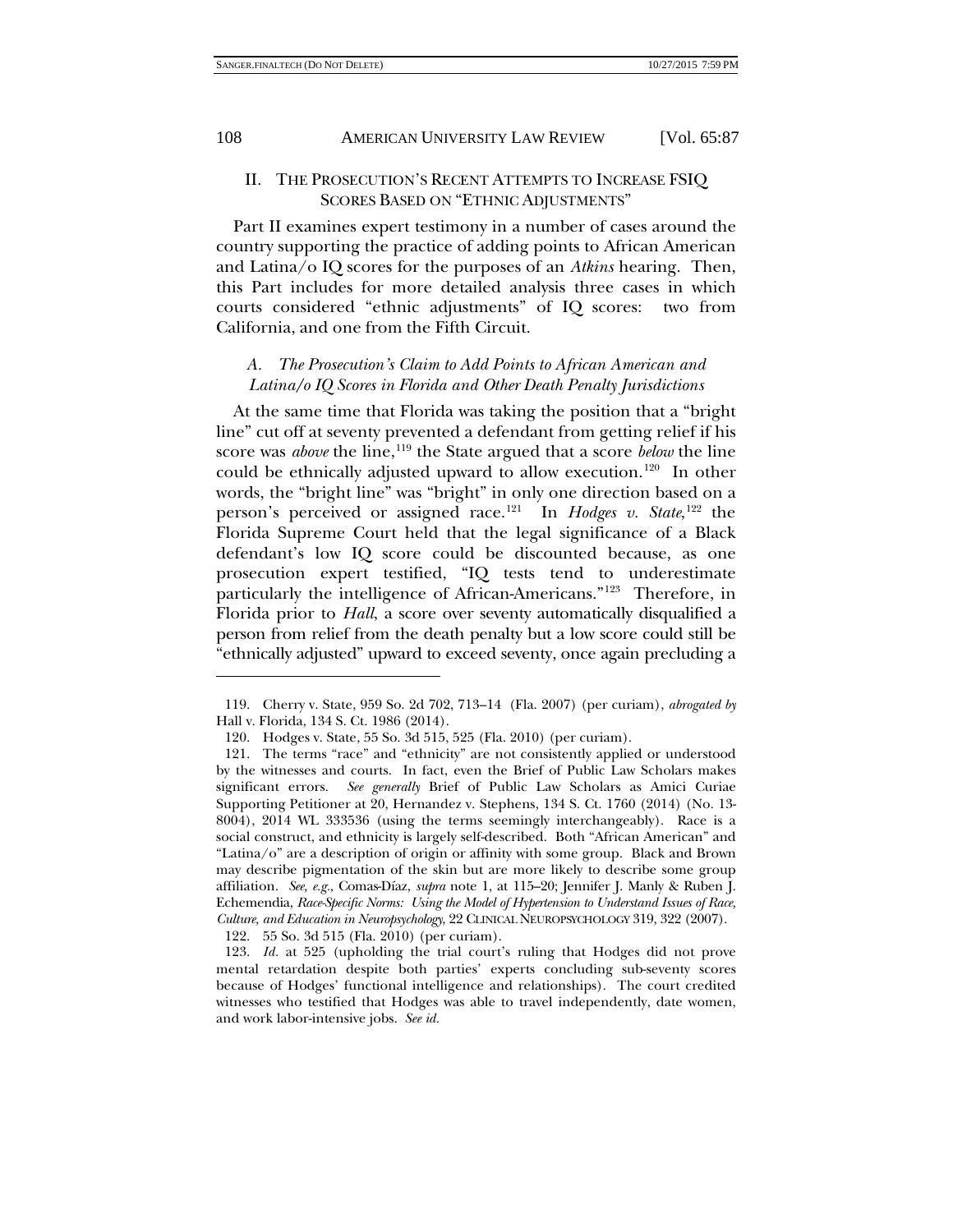person, specifically a Black or Brown person, from relief.<sup>124</sup> While the U.S. Supreme Court found the Florida "bright line" cut off rule unconstitutional, the Court has not yet considered the merits of the claim that "ethnically adjusting" scores upward is constitutional.<sup>[125](#page-22-1)</sup>

"Ethnic adjustments" are not confined to Florida. Prosecutors and their experts have advocated for upward, ethnic adjustments to minority IQ scores in Texas, Alabama, Tennessee, Missouri, California, Pennsylvania, and Ohio state courts as well as before the Fifth Circuit.<sup>126</sup> For example, Texas courts held, based on the testimony of prosecution expert Dr. James Sherman, that the defendant's scores did not necessarily show mental retardation because the verbal IQ test "is really culturally based."<sup>[127](#page-22-3)</sup> The Fifth Circuit considered, at length, the testimony of Dr. George Denkowski<sup>128</sup> in a separate case allowing for adjustments to minorities' IQ scores on the theory that "cultural" factors could have "artificially suppressed" the defendant's scores.<sup>[129](#page-22-5)</sup>

<span id="page-22-0"></span><sup>124.</sup> *See id.* at 523–25 (recognizing the State's witness reliance on factors outside the IQ score because "cultural aspects can affect how a person performs on IQ tests").

<span id="page-22-1"></span><sup>125.</sup> The Supreme Court denied certiorari. Hodges v. Florida, 132 S. Ct. 164, 164 (2011).

<sup>126.</sup> *See infra* Part II.

<span id="page-22-3"></span><span id="page-22-2"></span><sup>127.</sup> *Ex parte* Rodriguez, 164 S.W.3d 400, 404 (Tex. Crim. App. 2005) (per curiam) ("Dr. Sherman testified again and stated that the fact that a person has a subaverage IQ score does not necessarily mean that he is mentally retarded.").

<span id="page-22-4"></span><sup>128.</sup> *But see* Matamoros v. Stephens, 783 F.3d 212, 226 n.10 (5th Cir. 2015) ("[W]e have not given any weight to Dr. Denkowski's testimony or opinions."). The *Matamoros* court made a point to explain that "Denkowski entered into a settlement agreement with the Texas State Board of Examiners of Psychologists, in which he agreed to 'not accept any engagement to perform forensic psychological services in the evaluation of subjects for mental retardation or intellectual disability in criminal proceedings.'" *Id.* at 214; *see Ex parte* Gallo, No. WR-77940-01 2013 WL 105277, at \*1 (Tex. Crim. App. Jan. 9, 2013) (per curiam) (noting that Dr. Denkowski's license was "reprimanded"); *see also* Pierce v. Thaler, 355 F. App'x 784, 794 (5th Cir. 2009) (per curiam) (noting that Dr. Denkowski was subject to disciplinary proceedings for "improperly . . . overstat[ing] the impact of sociocultural factors on these [adaptive] deficits").

<span id="page-22-5"></span><sup>129.</sup> Maldonado v. Thaler, 625 F.3d 229, 237–38 (5th Cir. 2010) (upholding the trial court's decision that petitioner failed to show adaptive deficits). While the Fifth Circuit criticized the methodology of Dr. Denkowski involving a number of issues including the use of a translator—the idea of cultural adjustment was not rejected. *See id.* The Fifth Circuit ultimately adopted the findings of the state's habeas court that, based on [Maldonado's] "minimal amount of education and his criminal lifestyle, [his] poor academic functioning is consistent with the dynamics of lack of opportunity, underachievement, and poor life choices, rather than lack of intellectual functioning" and does not establish significantly subaverage intellectual functioning. Maldonado v. Thaler, 662 F. Supp. 2d 684, 717 (S.D. Tex. 2009); *see Maldonado*, 625 F.3d at 244.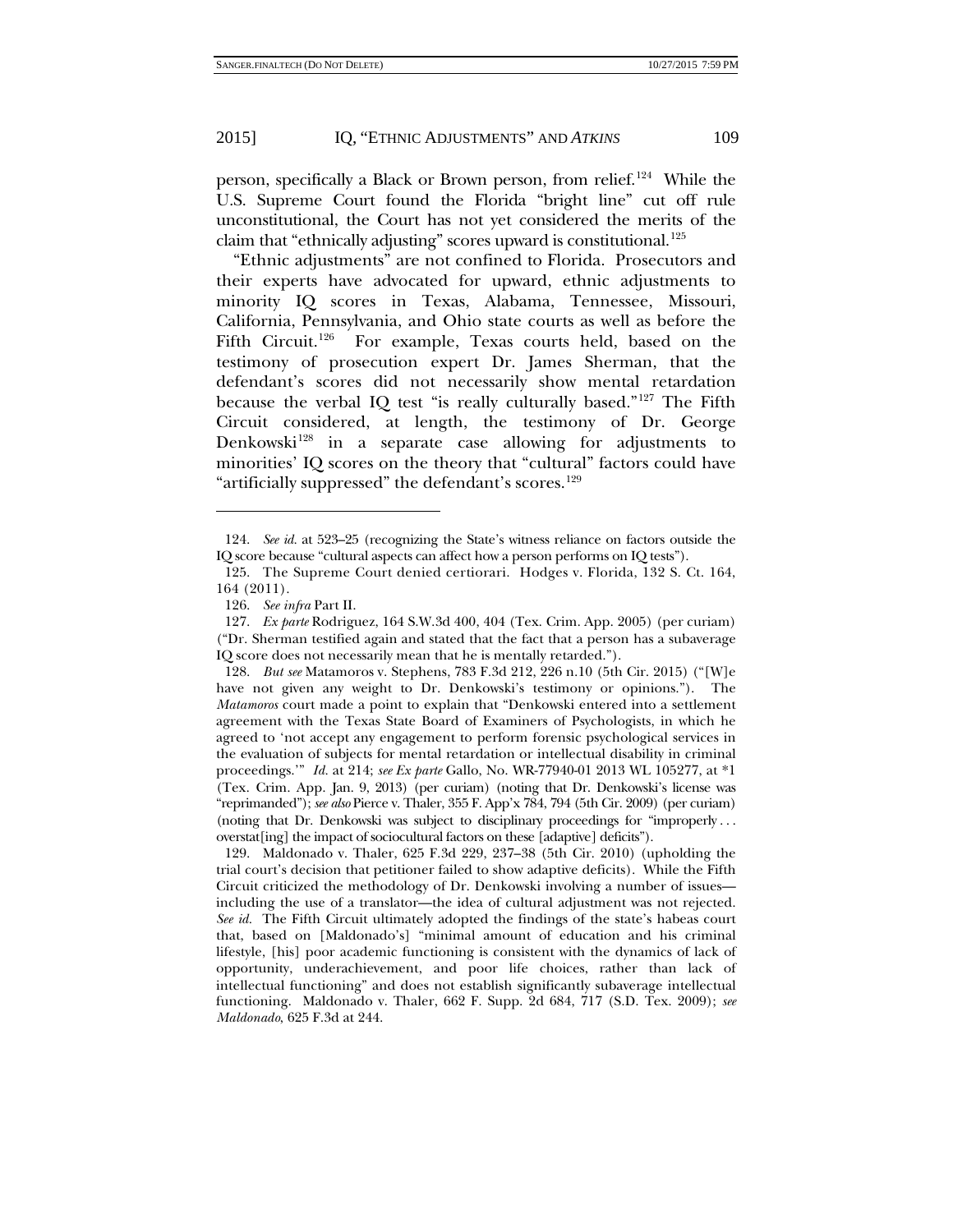In *Ex parte Smith*, [130](#page-23-0) the Supreme Court of Alabama accepted the testimony of a prosecution expert, Dr. Harry McClaren. Dr. McClaren testified that the defendant was not intellectually disabled because his IQ score was "spuriously lowered by things such as exposure to domestic violence, poverty, cultural deprivation, ethnicity, [and] perhaps intoxication."[131](#page-23-1) In another case from Alabama, *Brown v. State*, [132](#page-23-2) an expert testified that the defendant's IQ might be higher than what he scored, explaining that "[s]ometimes[,] individuals of African-American background don't score quite as high on formal testing."[133](#page-23-3) The court ultimately accepted this testimony and concluded that the defendant was not intellectually disabled.<sup>[134](#page-23-4)</sup>

Expert witness Dr. Charles Hinkin testified in California in favor of altering test results on the basis of race, arguing that "because Blacks ordinarily perform more poorly than Whites on those tests, it is preferable to use ethnically corrected norms when scoring the tests."[135](#page-23-5) Other experts, such as Dr. Richard Coons who testified in Texas in *Hernandez*, went further, describing the defendant's "cultural group" this way: "[The Defendant's behavior was in] keeping with the cultural group, . . . people getting into drugs, and . . . using drugs" and that using drugs was "a common thing in that cultural group."[136](#page-23-6)

<span id="page-23-10"></span>The highest courts in other states have also allowed IQ adjustments to ethnic minority scores. Based on the testimony of the same Dr. Denkowski who testified in Texas, the Supreme Court of Pennsylvania in *Commonwealth v. DeJesus*[137](#page-23-7) said that a Puerto Rican defendant's poor adaptation should be discounted because he was a member of "the criminal socio-culture."<sup>138</sup> In *Black v.* State,  $139$  a Tennessee

1

<span id="page-23-0"></span><sup>130.</sup> No. 1080973, 2010 WL 4148528 (Ala. Oct. 22, 2010). Although Mr. Smith's "race" is not identified, the expert referred to his "ethnicity" as a factor that "spuriously lowered" his IQ scores. *Id.* at \*3.

<span id="page-23-1"></span><sup>131.</sup> *See id.* (quoting part of the trial court's transcript found within the intermediate appellate court's ruling in *Smith v. State*, No. CR-97-1258, 2007 WL 2459291, at \*1 (Ala. Crim. App. Aug. 31, 2007) (per curiam)).

<sup>132.</sup> 982 So. 2d 565 (Ala. Crim. App. 2006).

<span id="page-23-3"></span><span id="page-23-2"></span><sup>133.</sup> *Id*. at 604–05 (holding that Brown was not intellectually disabled because he had a seventy-six IQ, and "had some education as well as personal relationships").

<sup>134.</sup> *Id.* at 605.

<sup>135.</sup> *In re* Champion, 322 P.3d 50, 67 (Cal. 2014).

<span id="page-23-6"></span><span id="page-23-5"></span><span id="page-23-4"></span><sup>136.</sup> *See* Brief for United Mexican States as Amicus Curiae Supporting Petitioner at 14, Hernandez v. Stephens, 134 S. Ct. 1760 (2014) (No. 13-8004), 2014 WL 316661, at \*14.

<sup>137.</sup> 58 A.3d 62 (Pa. 2012).

<span id="page-23-9"></span><span id="page-23-8"></span><span id="page-23-7"></span><sup>138.</sup> *Id.* at 72–73 (remanding to the trial court so the prosecution could introduce new evidence regarding DeJesus' functioning capabilities and his participation in a scheme to smuggle a cell phone into prison to defeat his *Atkins* claim).

<sup>139.</sup> No. M2004-01345-CCA-R3-PD, 2005 WL 2662577 (Tenn. Crim. App. Oct. 19, 2005).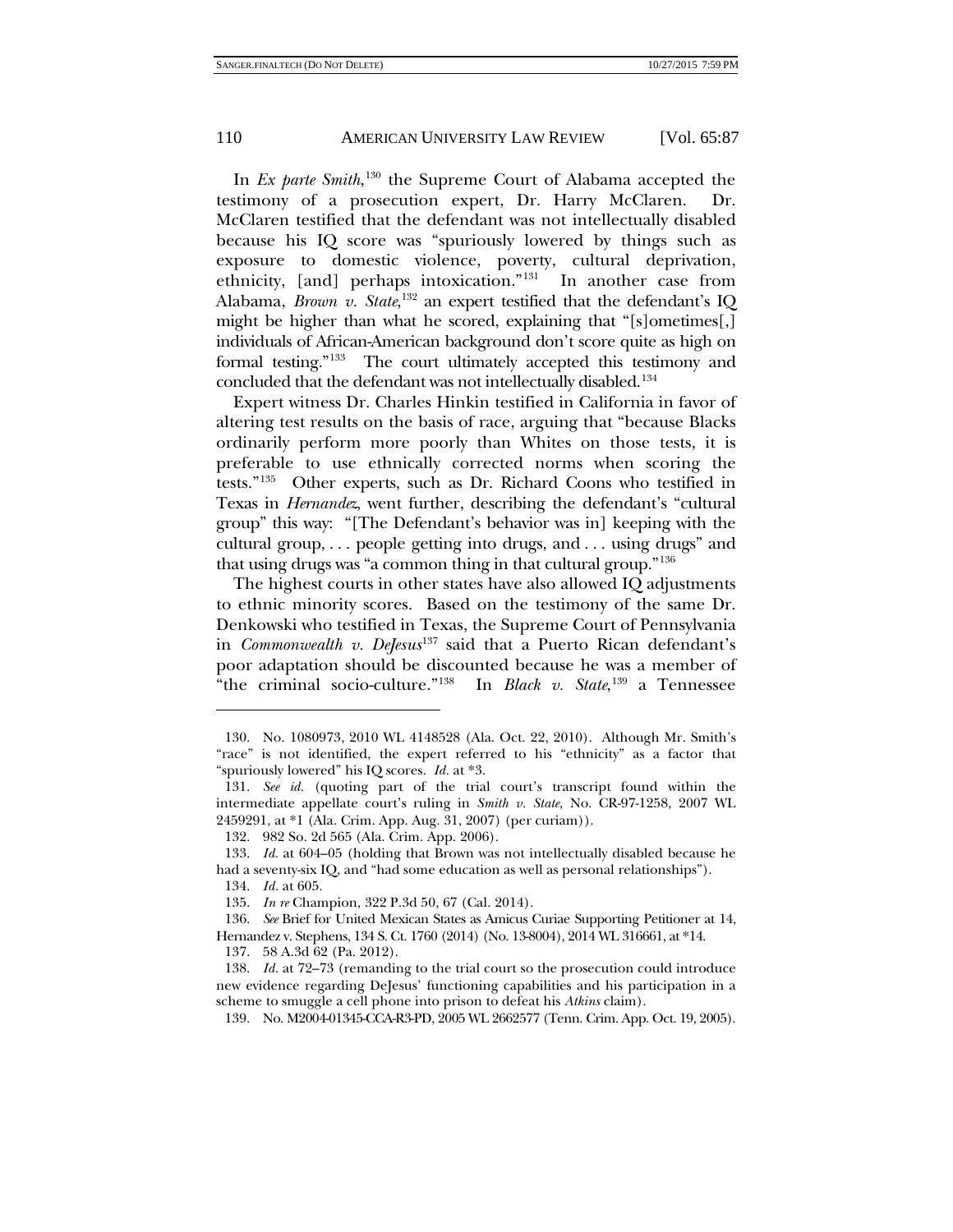appellate court accepted testimony that "IQ tests have historically been biased against minorities."<sup>140</sup> The court went on to state that "[i]f you have an African-American who tests in the seventies, the clinician must be very cautious  $\dots$ ."<sup>[141](#page-24-1)</sup> The Supreme Court of Missouri in *Johnson v. State*<sup>[142](#page-24-2)</sup> quoted the prosecution's expert testimony that the defendant's IQ score should be raised three to six points because the test is "culturally prejudiced against him."[143](#page-24-3) Finally, in Ohio, the state's intermediate appellate court accepted testimony in *State v. Were*<sup>[144](#page-24-4)</sup> that the defendant's sixty-nine IQ score, was "artificially lower" because the "tests were culturally biased against minorities,"<sup>[145](#page-24-5)</sup> without ever identifying the defendant's race, referring to him only as a "Muslim."[146](#page-24-6)

In each of these cases, the expert testified about the members of the defendant's racial group generally and without explanation as to how this bias affected the defendant specifically, other than to note that he or she was a member of that minority group.<sup>147</sup> In the majority of cases, the record does not make clear why courts accepted, without challenge, the ethnic adjustment of IQ scores. There is no discussion of scientific research other than a vague conclusion that minorities do not "do as well" and, therefore, based on the race of the defendant, an adjustment should be made.<sup>[148](#page-24-8)</sup> The courts, in rendering their

<sup>140.</sup> *Id.* at \*8.

<span id="page-24-2"></span><span id="page-24-1"></span><span id="page-24-0"></span><sup>141.</sup> *Id.* at \*8, \*14 (finding that Black was not excluded from the death penalty after failing to prove the third element of showing retardation during his developmental period before he was eighteen years old).

<sup>142.</sup> 102 S.W.3d 535 (Mo. 2003) (en banc).

<sup>143.</sup> *Id.* at 539 n.10. The defendant's race or ethnicity was not described in the opinion.

<sup>144.</sup> No. C-030485, 2005 WL 267671 (Ohio Ct. App. Feb. 4, 2005).

<span id="page-24-5"></span><span id="page-24-4"></span><span id="page-24-3"></span><sup>145.</sup> *Id.* at \*10 ("Nelson stated that cultural bias tended to depress the IQ scores of minorities such as Were.").

<span id="page-24-6"></span><sup>146.</sup> *Id.* at \*2. The term "Muslim" describes a religion, not a race or ethnicity. *See A Demographic Portrait of Muslim Americans*, PEW RESEARCH CTR., http://www.peoplepress.org/2011/08/30/section-1-a-demographic-portrait-of-muslim-americans

<sup>(&</sup>quot;Muslim Americans are racially diverse. No single racial or ethnic group makes up more than [thirty percent] of the total. Overall, [thirty percent] describe themselves as white, [twenty-three percent] as black, [twenty-one percent] as Asian, [six percent] as Hispanic and [nineteen percent] as other or mixed race.").

<span id="page-24-7"></span><sup>147.</sup> *See, e.g.*, Maldonado v. Thaler, 625 F.3d 229, 238 (5th Cir. 2010); Black v. Colson, No. 3:00-0764, 2013 WL 230664, at \*9 (M.D. Tenn. Jan. 22, 2013); *Johnson*, 102 S.W.3d at 538 n.10; *Were*, 2005 WL 267671, at \*11; Commonwealth v. DeJesus, 58 A.3d 62, 72–73 (Pa. 2012); Black v. State, No. M2004-01345-CCA-R3-PD, 2005 WL 2662577 (Tenn. Crim. App. Oct. 19, 2005).

<span id="page-24-8"></span><sup>148.</sup> *See*, *e.g.*, *Maldonado*, 625 F.3d at 238 ("[R]elying upon his 'clinical judgment' and his purported knowledge of Mexican cultural norms," the expert gave a "true" score between [seventy-four] and [eighty-three], which resulted in the petitioner's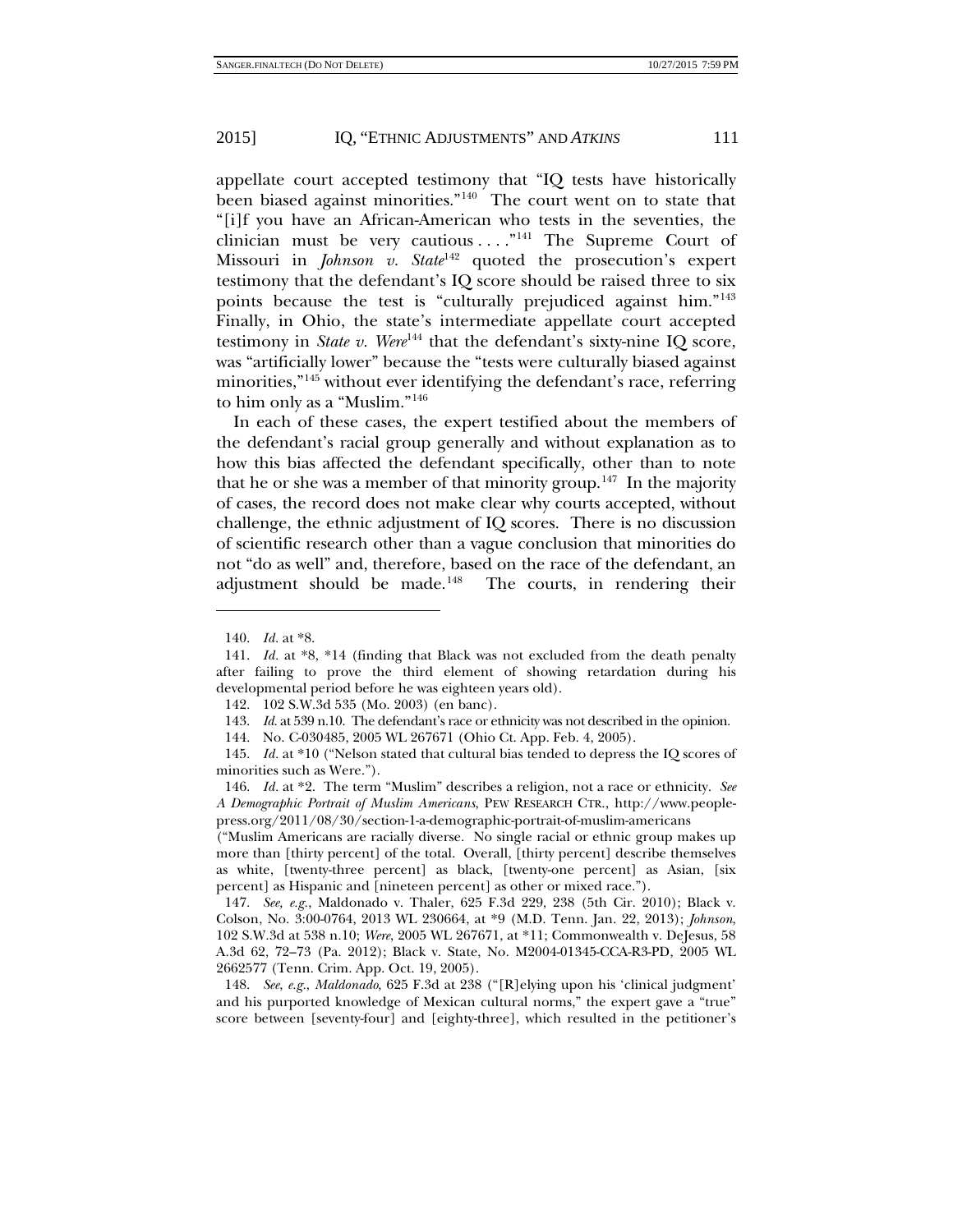opinions, also did not go into any scientific basis for the adjustments.<sup>149</sup> Rather, they either implicitly or explicitly accepted, without much discussion, the upward adjustment of minority IQ scores.<sup>[150](#page-25-1)</sup>

While all of these cases are significant, there are three additional cases, two decided in 2014 and one still pending review, that deserve a more detailed analysis. All three were capital cases. The California Supreme Court decided one,<sup>[151](#page-25-2)</sup> the second is pending in the same court,  $152$  and the Fifth Circuit decided the third.<sup>[153](#page-25-4)</sup>

#### *B. Ethnic Adjustments in California*

The first two cases adopted for more detailed analysis serve to illustrate the mechanism by which the ethnic adjustment of IQ scores in death penalty cases are used nationally. The first California Supreme Court case to mention ethnic adjustments without adverse comment was *In re Champion*. [154](#page-25-5) In *Champion*, decided in 2014, the defendant argued that he had brain damage as evidenced by, among other things, his intellectual impairment.[155](#page-25-6) As such, he argued that his attorney had provided him ineffective assistance of counsel when the attorney failed to introduce evidence of the defendant's brain damage at the penalty phase of his capital trial.<sup>[156](#page-25-7)</sup> The court denied relief and affirmed Champion's death sentence.<sup>[157](#page-25-8)</sup>

response that the expert lacked the proper "established methodology" or "cultural knowledge"); *Colson*, 2013 WL 230664, at \*9 ("Weighing against the Petitioner's arguments for reductions of his school test scores is the expert testimony that IQ tests tended to underestimate the intelligence of African American children in the 1960s. According to Dr. Vaught, this cultural bias 'was one of the reasons why that diagnostic criterion was changed back in the '70s, from one standard deviations [sic] to two standard deviations below the mean.'"); *Were*, 2005 WL 267671, at \*10 (concluding that because there was *credible* and *reliable* evidence to support trial court's finding that defendant was not intellectually impaired as a result of culturally biased IQ tests, it would not overrule the trial court's determination).

<span id="page-25-0"></span><sup>149.</sup> *See DeJesus*, 58 A.3d at 72–73 (stating Dr. Denkowski's opinion that cultural factors have "different effects" without describing or explaining those effects); *see also Were*, 2005 WL 267671, at \*10 (describing the experts' discussion of "cultural bias" vaguely, which affected "other factors" in the determination and "led to changes in the tests").

<sup>150.</sup> *See supra* Part II.

<sup>151.</sup> *In re* Champion, 322 P.3d 50 (Cal. 2014).

<span id="page-25-3"></span><span id="page-25-2"></span><span id="page-25-1"></span><sup>152.</sup> *In re* Lewis, No. S117235 (Cal. filed July 2, 2003). The author of this Article is counsel for the Petitioner in *Lewis*.

<span id="page-25-6"></span><span id="page-25-5"></span><span id="page-25-4"></span><sup>153.</sup> Hernandez v. Stephens, 537 F. App'x 531 (5th Cir. 2013) (per curiam), *cert. denied*, 134 S. Ct. 1760 (2014).

<sup>154.</sup> 322 P.3d 50 (Cal. 2014).

<sup>155.</sup> *See id.* at 59.

<sup>156.</sup> *See id.* at 68–69.

<span id="page-25-8"></span><span id="page-25-7"></span><sup>157.</sup> *See id*. at 83; *see also* CAL. PENAL CODE § 190.3 (West 2015).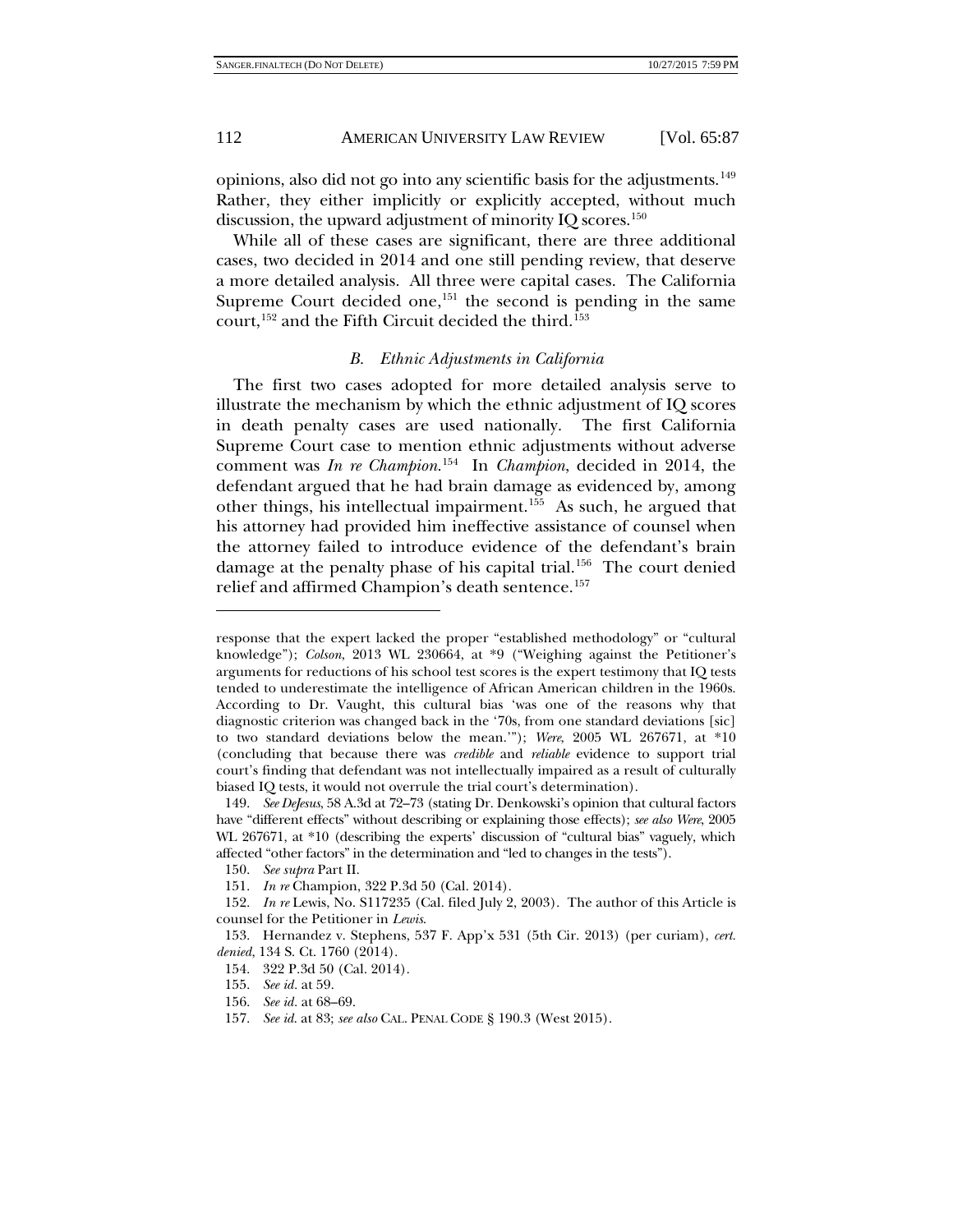1

#### 2015] IQ, "ETHNIC ADJUSTMENTS" AND *ATKINS* 113

In the middle of the opinion, the court referred to the evidence offered by the experts regarding Champion's intellectual disability. The court specifically made reference to the State's expert, Dr. Charles Hinkin,[158](#page-26-0) and seemed to comment favorably on his interpretation of the IQ test data.<sup>[159](#page-26-1)</sup> The court said, "Dr. Hinkin disagreed with Dr. Riley's method of scoring the tests given. He explained that because Blacks ordinarily perform more poorly than Whites on those tests, it is preferable to use ethnically corrected norms when scoring the tests, which Dr. Riley did not do."[160](#page-26-2)

The Attorney General's brief to the California Supreme Court referenced the State's expert testimony that identified various factors potentially causing the disparity between Black and White IQ test scores. These factors include "a lack of equivalent quality of education, even though both sets of individuals completed the same level of education; parental education levels; socioeconomic status; and acculturation."<sup>[161](#page-26-3)</sup> This conclusory statement is typical of others across the country in that it conflates a number of environmental influences in a broad justification for an "ethnic correction" of scores based on race<sup>162</sup> without specifically referencing the defendant.

A second case in California, *In re Lewis*, [163](#page-26-5) involves testimony from the same Dr. Hinkin.<sup>[164](#page-26-6)</sup> After granting an evidentiary hearing on a habeas corpus petition in 2009, the California Supreme Court sent *Lewis* back to the Los Angeles Superior Court. The lower court was tasked

<span id="page-26-0"></span><sup>158.</sup> *See In re Champion*, 322 P.3d at 67–68. Dr. Hinkin's prior experience as a psychologist testifying on behalf of insurance companies in conjunction with Dr. Faerstein, a psychiatrist colleague who also testified in *Champion*, was discussed in *Cardiner v. Provident Life & Accident Ins.*, 158 F. Supp. 2d 1088, 1100–01 (C.D. Cal. 2001).

<span id="page-26-1"></span><sup>159.</sup> *See In re Champion*, 322 P.3d at 67 (noting that "[t]he referee found that Drs. Riley, Hinkin, and Faerstein were 'all impressive, well qualified witnesses,' but he was persuaded by the reasoning of prosecution experts Hinkin and Faerstein"). 160. *Id.*

<span id="page-26-3"></span><span id="page-26-2"></span><sup>161.</sup> Respondent's Reply to Petitioner's Exceptions to the Referee Report and Brief on the Merits, *In re* Champion, 322 P.3d 50 (Cal. 2014) (No. S065575), 2010 WL 3316766, at \*62.

<span id="page-26-4"></span><sup>162.</sup> Dr. Hinkin specifically testified that he was "ethnically correct[ing]" the IQ scores based on discrepancies in tests scores of "Blacks" and "Whites." *In re Champion*, 322 P.3d at 67–68.

<span id="page-26-5"></span><sup>163.</sup> *In re* Lewis, on remand from the California Supreme Court, Case No. S117235, for a reference hearing on *Atkins* issues before the Honorable Robert Perry, Judge of the Los Angeles Superior Court, Case No. A0227897. This case is currently pending before the California Supreme Court. Reference Hearing Transcripts are on file with the court and with the author.

<span id="page-26-6"></span><sup>164.</sup> 12 Reference Hearing Transcripts at 1960, *In re* Lewis, No. S117235 (Cal. June 24, 2011) (on file with author).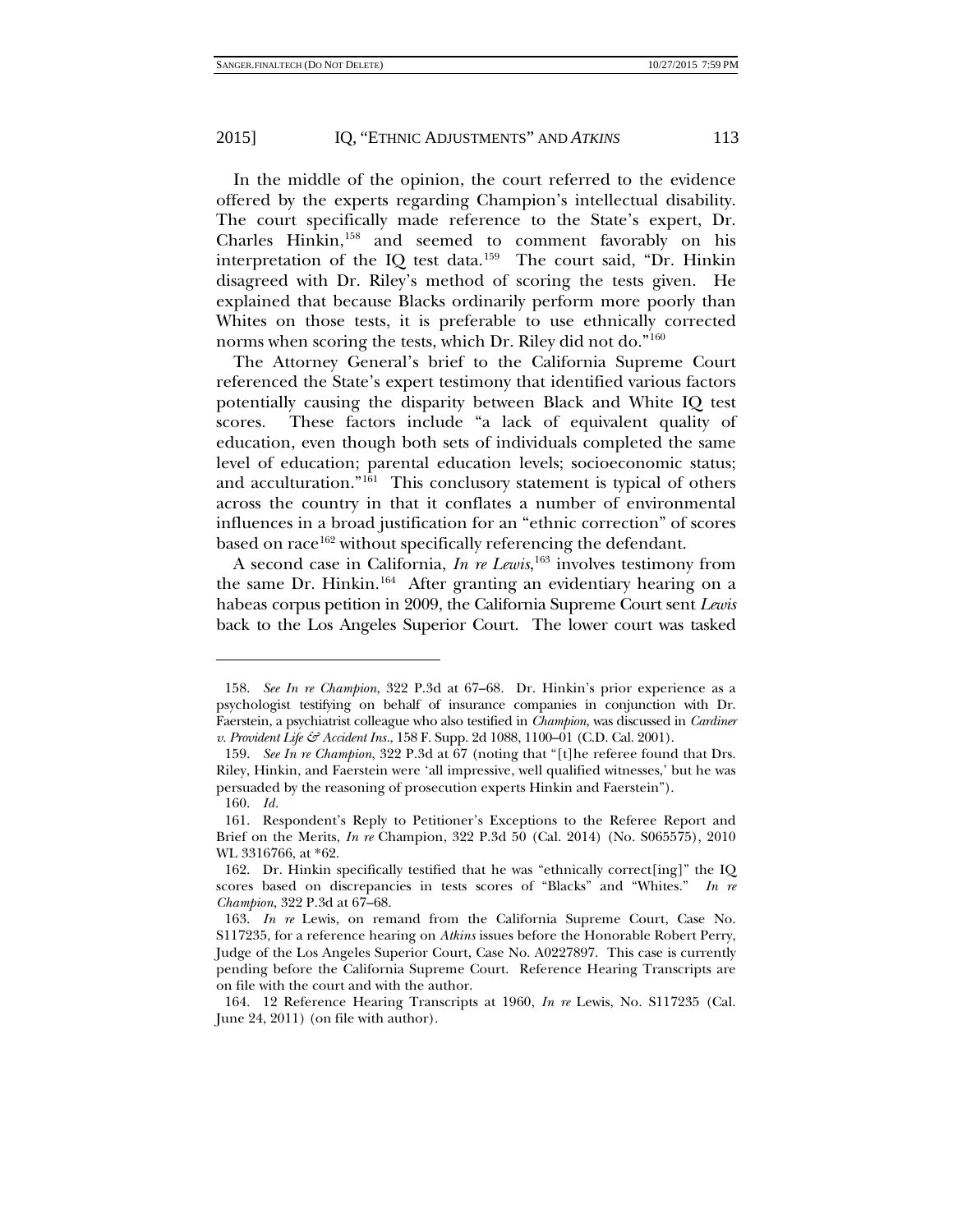with making referee findings on *Atkins* and claims of ineffective assistance of counsel during the penalty phase.[165](#page-27-0) After extensive hearings over a period of more than a year, the court found that the defendant was intellectually disabled and thus ineligible for execution.<sup>166</sup> Lewis is now back before the California Supreme Court.<sup>[167](#page-27-2)</sup>

In *Lewis*, Dr. Hinkin testified that African Americans generally score fifteen points lower than White individuals on IQ tests, although the gap narrowed in recent years to about a ten point range.<sup>168</sup> He said that race is a "proxy" for differences in "educational opportunities [and] occupational opportunities, the kinds of things that would  $\ldots$  affect IQ test performance."<sup>169</sup> Dr. Hinkin said that the petitioner was not from a "mainstream" group<sup>[170](#page-27-5)</sup> and speculated, without doing any testing of his own, that his poor performance might be due to illiteracy rather than mental retardation, $171$  even though he admitted that the Wechsler tests used to evaluate the defendant's IQ did not involve reading.<sup>172</sup> Taking all of these concerns into account, Dr. Hinkin concluded: "I think that the IQ Subaverage intellect prong is probably closer to the mental retardation [sic]. I don't think that's it, but that one is certainly in the ballpark."[173](#page-27-8) Nevertheless, he opined that the petitioner did not qualify as intellectually disabled.<sup>[174](#page-27-9)</sup> The Attorney General of the State of California is urging the Supreme Court to consider the testimony of Dr. Hinkin and to find that the petitioner is eligible to be executed.<sup>[175](#page-27-10)</sup>

In the *Champion* case, the California Supreme Court quoted, but did not decide on, the propriety of the "ethnic" correcting of norms.<sup>[176](#page-27-11)</sup> The court said, regarding the neuropsychological tests in the case in general, "We need not resolve this dispute. We did not

<span id="page-27-0"></span><sup>165.</sup> The Court also referred certain questions pertaining to ineffective assistance of the original trial counsel at the penalty phase of the trial. Habeas Hearing Order, *In re* Lewis, No. S117235 (Cal. Dec. 10, 2008) (on file with author).

<span id="page-27-1"></span><sup>166.</sup> Referee's Report at 42, *In re* Lewis, No. S117235 (Cal. Mar. 23, 2012) (on file with author).

<sup>167.</sup> *In re* Lewis, No. S117235 (Cal. July 2, 2003).

<span id="page-27-5"></span><span id="page-27-4"></span><span id="page-27-3"></span><span id="page-27-2"></span><sup>168.</sup> 12 Reference Hearing Transcripts at 2011, *In re* Lewis, No. S117235 (Cal. June 24, 2011) (on file with author).

<sup>169.</sup> *Id*. at 2011–12.

<sup>170.</sup> *Id*. at 2009.

<span id="page-27-6"></span><sup>171.</sup> *Id*. at 2000–01.

<sup>172.</sup> *Id*. at 1992.

<sup>173.</sup> *In re* Lewis, No. S117235 at 2017.

<sup>174.</sup> *Id.* at 2074.

<span id="page-27-11"></span><span id="page-27-10"></span><span id="page-27-9"></span><span id="page-27-8"></span><span id="page-27-7"></span><sup>175.</sup> Respondent's Response to Petitioner's Exceptions & Reply Brief on the Merits at 27, *In re* Lewis, No. S117235 (Cal. Aug. 14, 2014) (on file with author).

<sup>176.</sup> *See In re* Champion, 322 P.2d 50, 67 (Cal. 2014).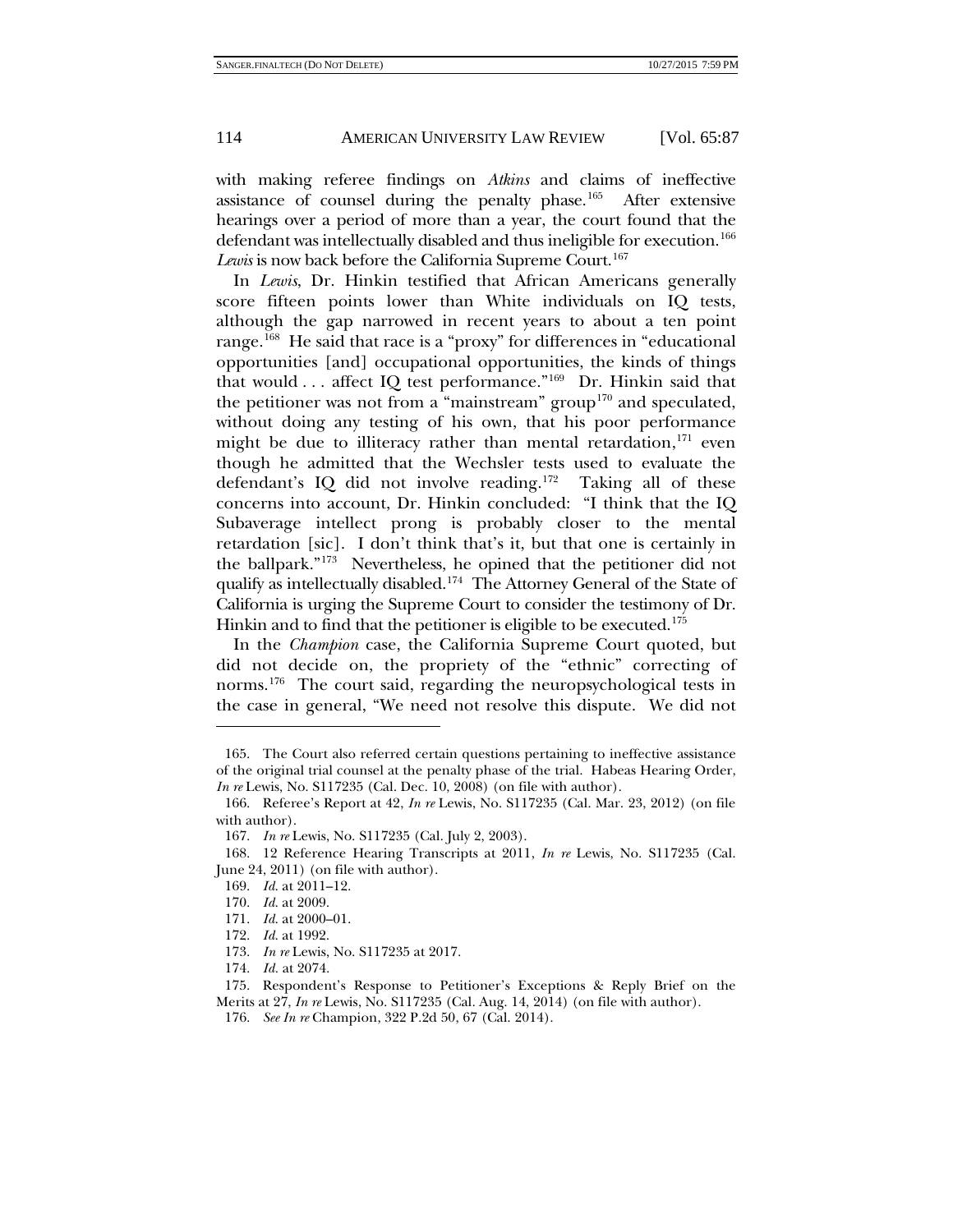ask the referee to decide whether petitioner was neuropsychologically impaired at the time of his capital trial, and the answer to that question does not assist us in deciding whether Defense Counsel Skyers competently assisted him at the penalty phase of trial."[177](#page-28-0) Therefore, because *Lewis* is still pending and the court did not resolve the issue in *Champion*, the issue is unresolved by the California Supreme Court as to whether ethnic adjustments are constitutionally permitted.<sup>[178](#page-28-1)</sup>

#### *C. Prosecution's Attempt to Add Points to a Latino's Scores in Texas*

The third significant case, *Hernandez v. Stephens,* also decided in 2014, came out of Texas and involved upwardly adjusting the IQ score of a Mexican defendant in an *Atkins* hearing.[179](#page-28-2) In *Hernandez*, the prosecution's witness, who did not test the defendant personally[,180](#page-28-3) claimed that the defendant's test scores should be normed based on a cohort of Mexicans and not the standardized norm of the community as a whole.<sup>[181](#page-28-4)</sup>

The case went from the Texas courts to the Fifth Circuit.<sup>[182](#page-28-5)</sup> The Circuit Court stated in conclusory terms that "[w]hen scaled to Mexican norms, [the defendant] scored exactly [seventy] on the *one* . . . test."[183](#page-28-6)  Hernandez's IQ scores were as low as fifty-two, fifty-four, and fifty-seven when scaled to so-called "American norms."<sup>[184](#page-28-7)</sup> Nevertheless, the Fifth Circuit allowed the adjusted score of seventy to stand.<sup>[185](#page-28-8)</sup>

The defendant in *Hernandez* sought review of Texas's use of ethnic adjustments, filing a writ of certiorari before the U.S. Supreme Court.[186](#page-28-9) Several organizations filed amicus curiae briefs urging the

<span id="page-28-10"></span>

<sup>177.</sup> *Id.* at 68.

<span id="page-28-2"></span><span id="page-28-1"></span><span id="page-28-0"></span><sup>178.</sup> *Id.* However, the issue is before the court in *In re Lewis*, No. S117235 (Cal. July 2, 2003).

<sup>179.</sup> Hernandez v. Stephens, 537 F. App'x 531, 536 (5th Cir. 2013) (per curiam), *cert. denied*, 134 S. Ct. 1760 (2014). It is unclear from the opinion whether the defendant was a Mexican or American citizen. The Fifth Circuit indicated only that Mr. Hernandez's had family living in Mexico and that he may have been raised there. *Id.* at 541.

<sup>180.</sup> *See id.* at 536.

<span id="page-28-5"></span><span id="page-28-4"></span><span id="page-28-3"></span><sup>181.</sup> *See id.* at 539 (expressing a prosecution witness's concern with the results of the defendant's IQ testing because parts of the tests lacked "comparative norms").

<sup>182.</sup> *Id.*

<sup>183.</sup> *Id.* at 539.

<sup>184.</sup> *Id.* at 536.

<span id="page-28-8"></span><span id="page-28-7"></span><span id="page-28-6"></span><sup>185.</sup> *Id.* at 540 (concluding that Hernandez did not rebut the presumption of correctness of the lower court's determination that he was not intellectually disabled).

<span id="page-28-9"></span><sup>186.</sup> Petition for Writ of Certiorari, Hernandez v. Stephens, 134 S. Ct. 1760 (2014) (No. 13–8004).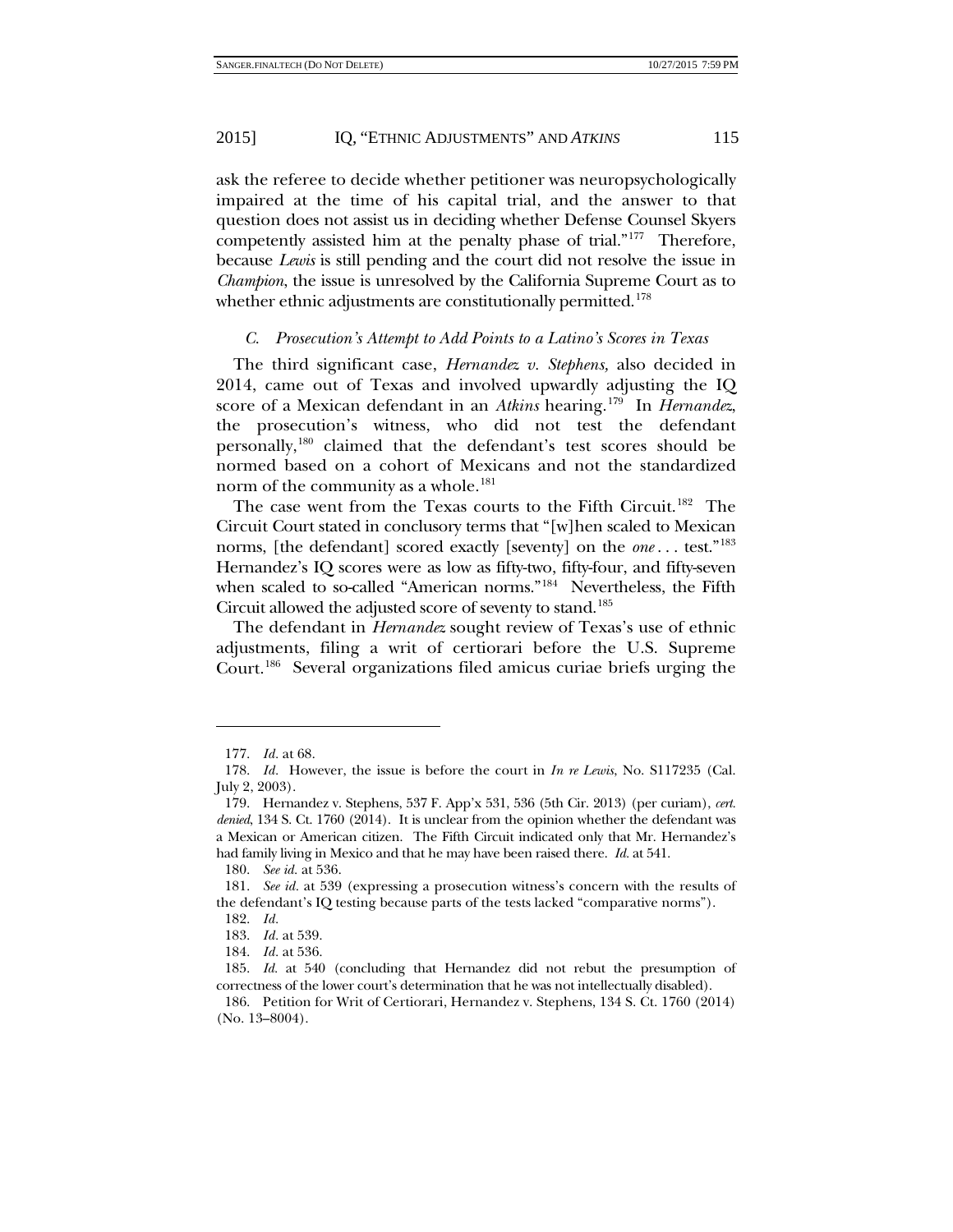<span id="page-29-0"></span>Court to grant certiorari.<sup>[187](#page-29-1)</sup> An amicus curiae brief filed on behalf of constitutional law scholars highlighted that ethnic adjustments in *Atkins* cases were occurring nationwide and argued that such adjustments violated Equal Protection under the Fourteenth Amendment.<sup>188</sup> Several other briefs made similar arguments.<sup>189</sup> Nevertheless, the Supreme Court denied certiorari in 2014 without opinion.[190](#page-29-4) Although a denial of certiorari is not a decision on the merits, the reality is that immediately after the denial in April of 2014, Texas executed Mr. Hernandez.<sup>[191](#page-29-5)</sup>

# III. THE LOGICAL AND CLINICAL ANALYSIS OF "ETHNIC ADJUSTMENTS" AND DISCREPANCY ANALYSIS

This Part examines the logical and clinical justifications for ethnic adjustments, which informs the constitutional discussion in Part V. Since *Atkins*, discrepancy analysis has generated considerable scholarly and clinical discussion, including whether there is a logical or clinical basis for ethnic adjustments in any setting. Accordingly, through that lens, this Part considers whether race or ethnicity can be considered in creating IQ scores; and if they can be considered, under which circumstances such considerations are appropriate. This Part then explores whether race neutral variables have a demonstrated relationship to decreased intellectual ability and to lower IQ test scores. It concludes by examining whether race can be used scientifically to justify the imposition of the death penalty on an individual.

<span id="page-29-1"></span><sup>187.</sup> *See* Brief for American Ass'n on Intellectual & Developmental Disabilities & the Arc of the United States as Amici Curiae Supporting Petitioner, 134 S. Ct. 1760 (2014) (No. 13-8004), 2014 WL 262250; Brief for League of United Latin American Citizens et al. as Amici Curiae Supporting Petitioner, Hernandez v. Stephens, 134 S. Ct. 1760 (2014) (No. 13-8004), 2014 WL 316660; Brief of Public Law Scholars, *supra* note [121;](#page-21-5) Brief for United Mexican States as Amicus Curiae Supporting Petitioner, *supra* not[e 136.](#page-23-10)

<sup>188.</sup> Brief of Public Law Scholars, *supra* note [121,](#page-21-5) at 1, 5, 13–18, 23.

<span id="page-29-3"></span><span id="page-29-2"></span><sup>189.</sup> *See, e.g.*, Brief of Public Law Scholars, *supra* note [121,](#page-21-5) at 4 ("This Court's equal-protection jurisprudence demands that such arguments satisfy strict scrutiny."); Brief for League of United Latin American Citizens, *supra* note [187,](#page-29-0) at \*24 ("*Atkin*'s bar on the execution of the mentally retarded must apply equally, regardless of race, culture, or nationality.").

<sup>190.</sup> Hernandez v. Stephens, 134 S. Ct. 1760 (2014).

<span id="page-29-5"></span><span id="page-29-4"></span><sup>191.</sup> Ian Smith, *How Race-Based IQ Handicapping Led to A Man's Execution*, DAILY CALLER (Aug. 28, 2014, 7:38 PM), http://dailycaller.com/2014/08/28/how-racebased-iq-handicapping-led-to-a-mans-execution.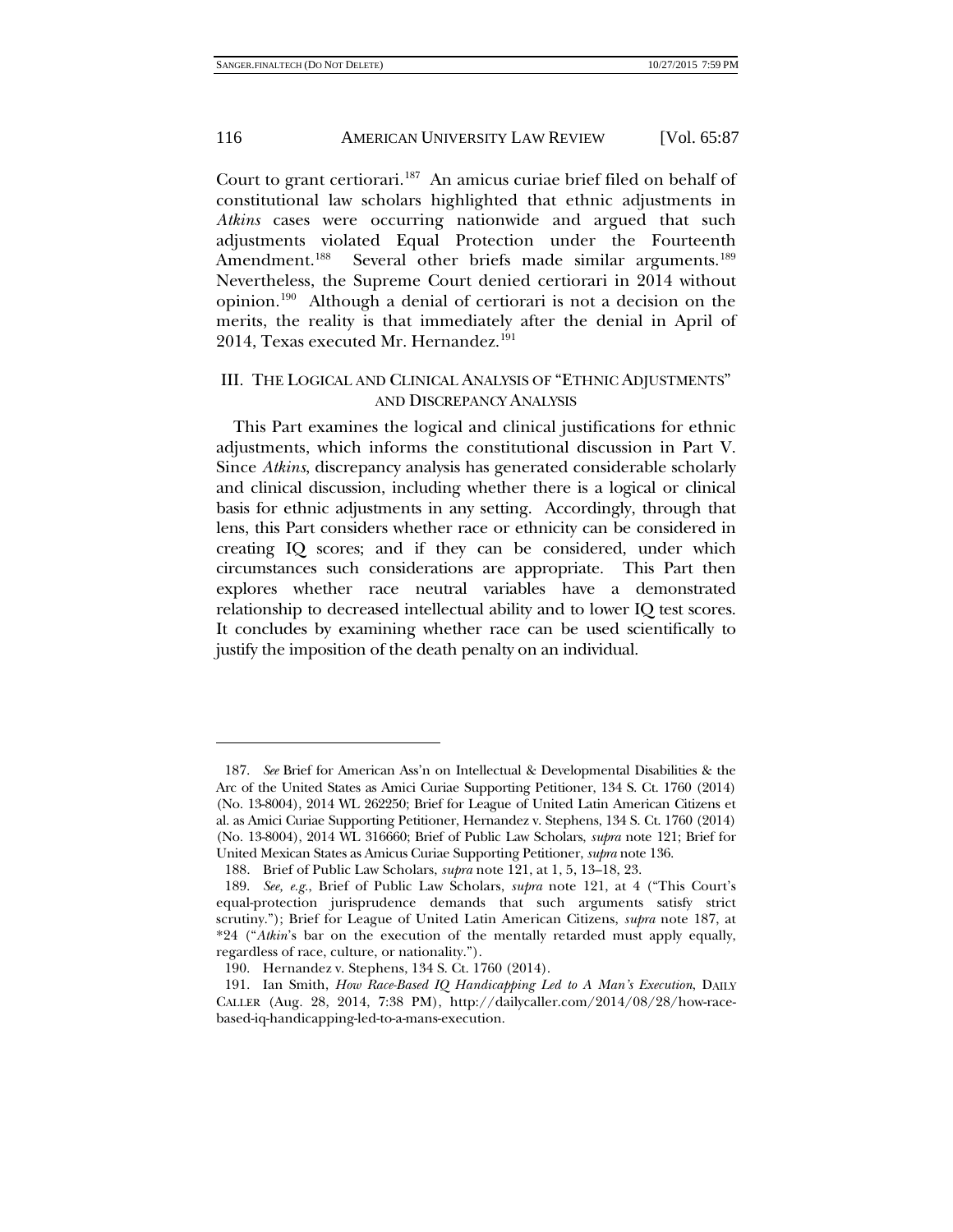# *A. The Logical and Clinical Fallacy*

In determining an intelligence quotient, it is a fallacy, both logically and clinically, to make the determination based on comparing an individual's performance on a test to norms of a particular group rather than the standardized norms of the community as a whole. Logically, comparison to the community norm is comparison to the standardized norm based on a crosssection of the community, not the norm of a limited cohort of individuals who share certain characteristics with the subject. The *reductio ad absurdum* would be to limit the cohort for the purpose of an individual's comparison to the norm of a cohort in which she or he is the only member. In other words, if the claim is that some people are subject to circumstances that result in discrepancies from the standardized norm, that individual could only be compared to the norm for people with identical circumstances. If human beings are complex and unique, using a regression analysis that corrects for every variable would result in a normative sample of one. In such a situation, each individual's test results would be normed against her or his own test results, and everyone would have a 100 IQ score.

Therefore, for norming purposes, the use of groups larger than one, but smaller than a representative cross-section of the entire population would have the potential to improperly skew the individual's IQ either up or down.<sup>[192](#page-30-0)</sup> A portion of the clinical test for intellectual disability is whether the individual tests approximately two standard deviations below the norm *of the community as a whole*. [193](#page-30-1)  That "community" is based on a cross-section of the entire population, which includes members of each race, ethnicity, and socioeconomic background.<sup>[194](#page-30-2)</sup> The concept does not entail comparing a person's test scores to a cohort comprised only of a particular ethnic, socioeconomic, or other group.<sup>[195](#page-30-3)</sup> Using a group of more than one but of any size less than a cross-section of the whole results in a different kind of analysis. It would be a comparison of an individual's intelligence not to the whole but to some specialized group, thus distorting the true score of the individual. $196$ 

<sup>192.</sup> Watson, *supra* note [63,](#page-14-1) at 116.

<sup>193.</sup> *Id.*

<span id="page-30-4"></span><span id="page-30-3"></span><span id="page-30-2"></span><span id="page-30-1"></span><span id="page-30-0"></span><sup>194.</sup> *Id.* (explaining that IQ test scores reference a normative sample that is representative of the general population).

<sup>195.</sup> *Id.* at 116–17.

<sup>196.</sup> Greenspan & Olley, *supra* note [72,](#page-15-10) at 145–46.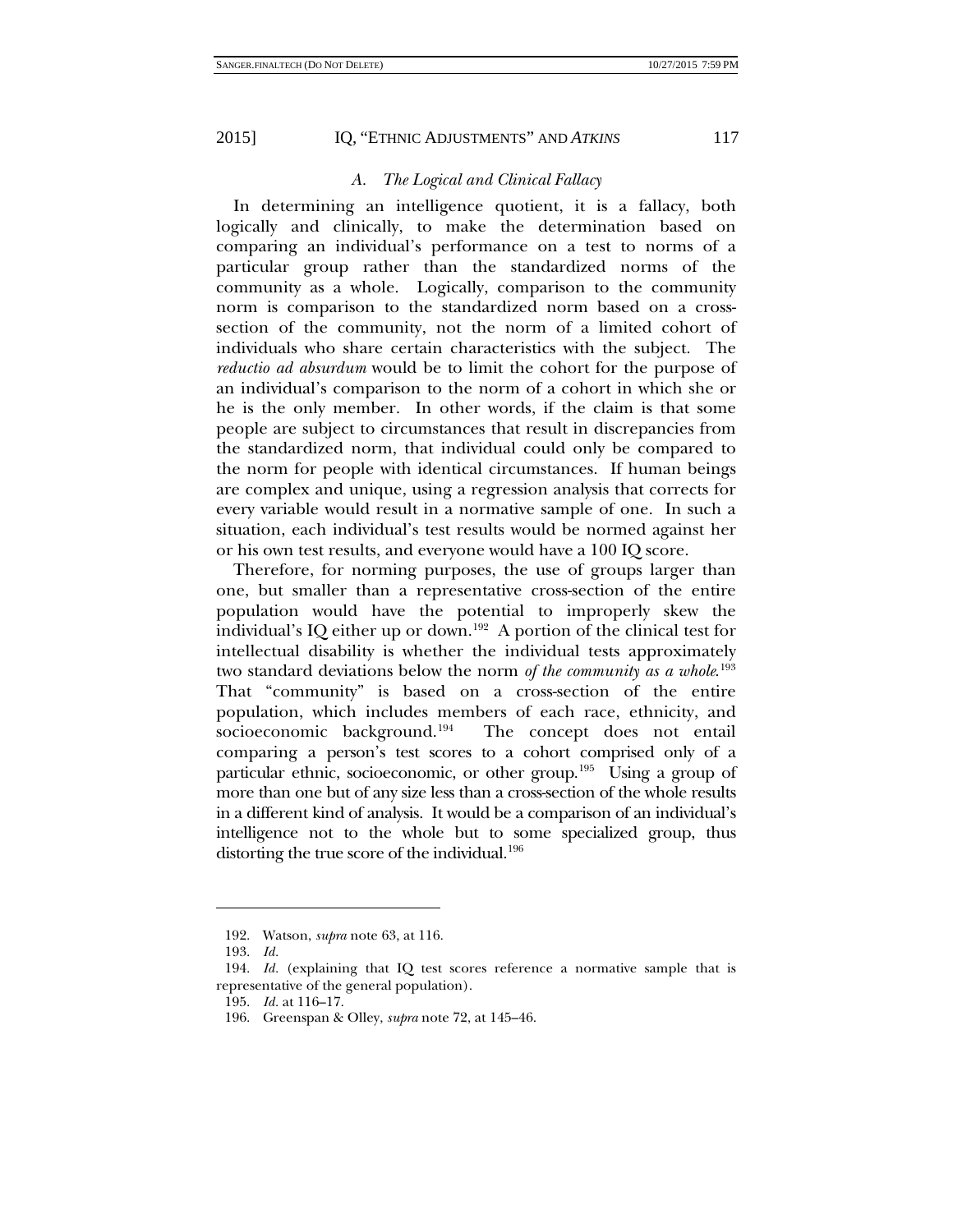Dr. Stephen Greenspan, member of the APA's Ad Hoc Committee on Mental Retardation and the Death Penalty,<sup>[197](#page-31-0)</sup> and others have put this concept succinctly:

IQ tests are *norm-based*, which means that standard scores are based on the individual's performance in comparison to that of others of the same age used in the standardization sample. The norms are intended to reflect the population of the larger society which, in the case of the Wechsler and Stanford-Binet tests, is the most recent census of the United States.[198](#page-31-1)

Clinical psychologist Dr. Dale Watson made the same logical point when he argued that demographic variables such as gender, race, and education are not useful in assessing intellectual disability because such a diagnosis is "dependent on a comparison to the larger normative reference group."[199](#page-31-2) Anything other than that does not measure whether a person is approximately two standard deviations below the norm as is required by *Atkins* and *Hall*.

#### <span id="page-31-8"></span><span id="page-31-6"></span>*B. Cohorts Do Score Differently*

This is not to deny that there is a discrepancy between the average test results of particular cohorts—including cohorts selected on the basis of race, sex, and other factors—and the standardized norm.<sup>200</sup> One may recall the controversy elicited by the book *The Bell Curve*, which is credited with offering evidence that it is "highly likely . . . that both genes and the environment have something to do with racial differences" in intelligence. [201](#page-31-4) Wading in among the thousands of articles and books spawned by *The Bell Curve*, the book's conclusions have been the subject of voluminous professional criticism.<sup>[202](#page-31-5)</sup> Early on, the APA confronted the raw data and tried to

<span id="page-31-7"></span><span id="page-31-0"></span><sup>197.</sup> United States v. Hardy, 762 F. Supp. 2d 849, 858–59 (E.D. La. 2010).

<sup>198.</sup> Greenspan & Olley, *supra* note [72,](#page-15-10) at 145.

<sup>199.</sup> Watson, *supra* note [63,](#page-14-1) at 117.

<sup>200.</sup> *See* Ulric Neisser et al., *Intelligence: Knowns and Unknowns*, 51 AM. PSYCHOL. 77,

<span id="page-31-4"></span><span id="page-31-3"></span><span id="page-31-2"></span><span id="page-31-1"></span><sup>91, 97 (1996) (</sup>summarizing the differences in IQ test results based on race and sex). 201. RICHARD J. HERRNSTEIN & CHARLES MURRAY, THE BELL CURVE: INTELLIGENCE AND CLASS STRUCTURE IN AMERICAN LIFE 311 (1994).

<span id="page-31-5"></span><sup>202.</sup> *See, e.g.*, Jennifer J. Manly, *Advantages and Disadvantages of Separate Norms for African Americans*, 19 CLINICAL NEUROPSYCHOL. 270, 272 (2005) (maintaining that the research agendas of the authors of *The Bell Curve* "lead to dangerous and irresponsible biological and genetic interpretations"); Robert J. Sternberg et al., *Intelligence, Race, and Genetics*, 60 AM. PSYCHOL. 46, 46 (2005) (concluding that *The Bell Curve* study was "not grounded in scientifically derived constructs but rather in folk beliefs about them").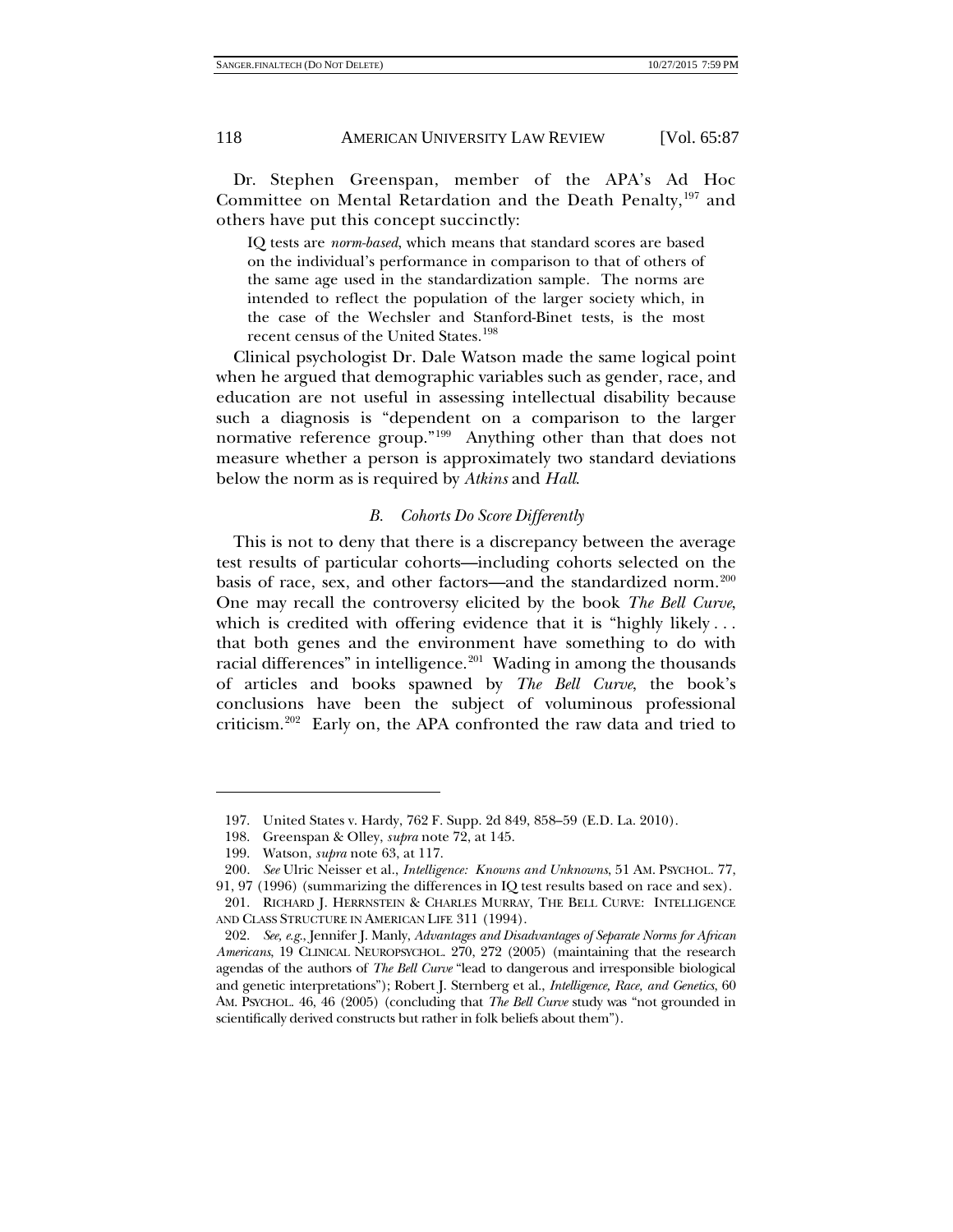make some sense of it.<sup>203</sup> The corresponding report surveyed the literature in response to *The Bell Curve* and concluded that there were, in fact, differences in test scores of various cohorts within the standardized group. $204$  Some of the cohorts were based on ethnicity.<sup>[205](#page-32-2)</sup> However, the report determined that the results are likely influenced by non-race-based, socioeconomic factors, such as poverty and exposure to toxins like lead-based paint.<sup>206</sup> They also considered the general "caste-like" circumstances of minorities in American life.<sup>207</sup> They concluded, in 1996, that the book's controversial assertions were riddled with uncertainties and many "unknown[s].["208](#page-32-5)

Notwithstanding the APA's findings in 1996, *The Bell Curve* raised a more fundamental issue: is there any *genetic* difference in IQ and intellectual ability based on *race*? Most contend that "[r]ace is a socially constructed concept, not a biological one[, and that i]t derives from people's desire to classify."[209](#page-32-6) Such efforts to classify based on race are arbitrary and subjective.<sup>210</sup> Therefore, there is no established genetic basis for identifying race itself.<sup>[211](#page-32-8)</sup> If there is no genetic basis for identifying race, there can be no genetic basis for claiming that there is a discrepancy in IQ based on perceived differences between "races."[212](#page-32-9)

Since 1996, however, empirical evidence has provided further support for the conclusion that there is no genetic basis for

<span id="page-32-1"></span><span id="page-32-0"></span><sup>203.</sup> *See* Neisser et al., *supra* not[e 200,](#page-31-6) at 77 (explaining that the APA created a diverse task force to author an authoritative report on the issues raised by *The Bell Curve*).

<sup>204.</sup> *Id.* at 91–93.

<sup>205.</sup> *Id.* at 92–93.

<sup>206.</sup> *Id.* at 89, 94.

<span id="page-32-4"></span><span id="page-32-3"></span><span id="page-32-2"></span><sup>207.</sup> *Id.* at 94 (defining caste-like minorities as "grow[ing] up firmly convinced that one's life will eventually be restricted to a small and poorly-rewarded set of social roles").

<sup>208.</sup> Neisser et al., *supra* note [200,](#page-31-6) at 97. 209. Sternberg et al., *supra* note [202,](#page-31-7) at 49.

<span id="page-32-7"></span><span id="page-32-6"></span><span id="page-32-5"></span><sup>210.</sup> *See AAA Statement on Race*, AM. ANTHROPOLOGICAL ASS'N, http://www.americananthro.org/ConnectWithAAA/Content.aspx?ItemNumber=2583&R Dtoken=47501&userID=6944 ("Historical research has shown that the idea of 'race' has always carried more meanings than mere physical differences; indeed, physical variations in

<span id="page-32-8"></span>the human species have no meaning except the social ones that humans put on them."). 211. *Id.*

<span id="page-32-9"></span><sup>212.</sup> *Id.*; *see* Ta-Nehisi Coates, *The Social Construction of Race*, ATLANTIC (May 17, 2013), http://www.theatlantic.com/national/archive/2013/05/the-social-construction

<sup>-</sup>of-race/275974; Angela Onwuachi-Willig, *Race and Racial Identity Are Social Constructs*, N.Y. TIMES (June 17, 2015, 1:40 PM), http://www.nytimes.com/roomfordebate/

<sup>2015/06/16/</sup>how-fluid-is-racial-identity/race-and-racial-identity-are-social-constructs.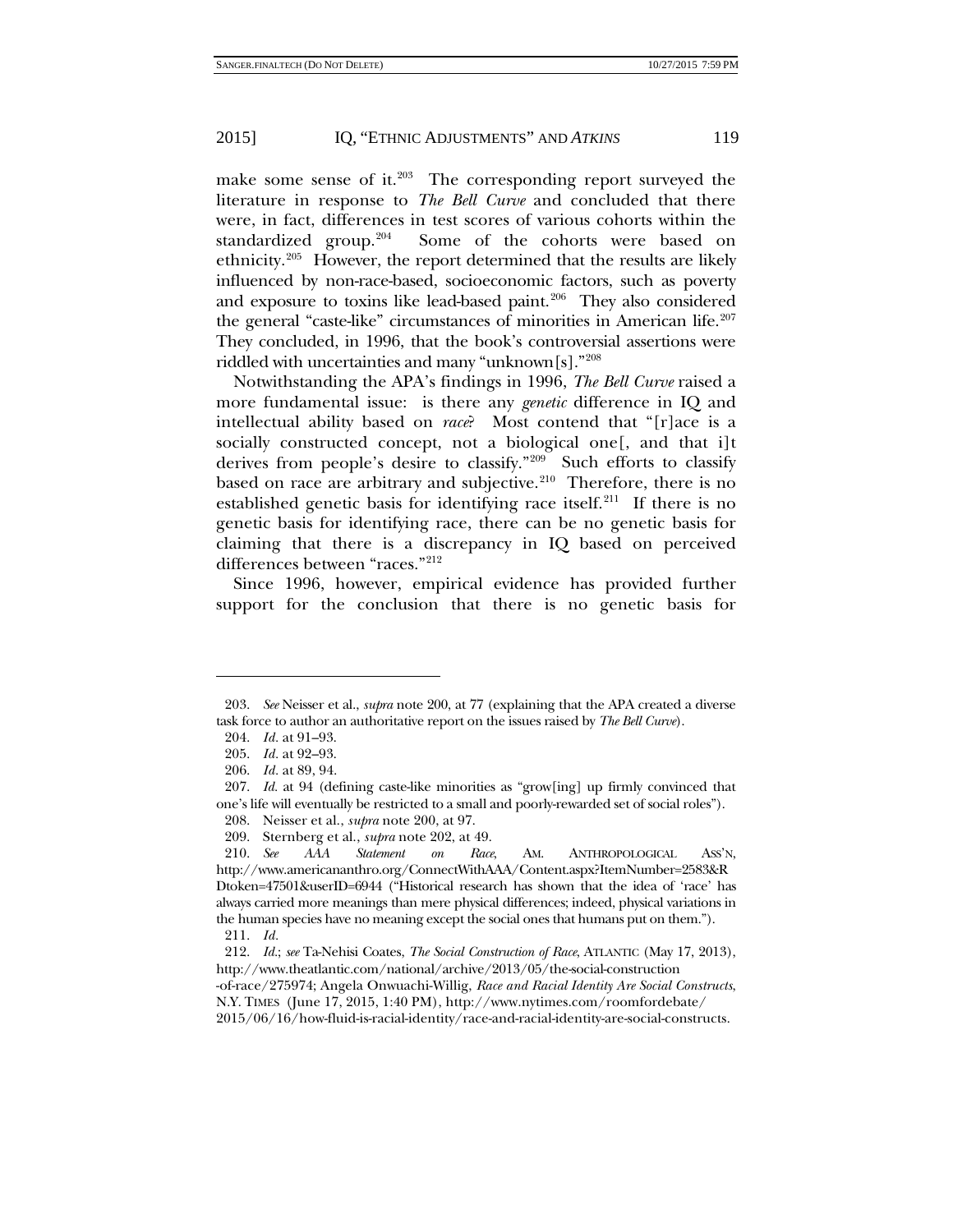<span id="page-33-0"></span>differences in IQ scores.<sup>[213](#page-33-1)</sup> Statistically comparing IQ test scores based on self-identified race (or what the tester assumes the testtaker's race to be) does tend to show a disparity with the norm on the average.[214](#page-33-2) However, this discrepancy analysis does not have a *genetic* basis.[215](#page-33-3) It is a comparison of averages among cohorts based on selfidentified claims.<sup>216</sup> Indeed, even in 1996, the APA concluded:

The differential between the mean intelligence test scores of Blacks and Whites (about one standard deviation, although it may be diminishing) does not result from any obvious biases in test construction and administration, nor does it simply reflect differences in socioeconomic status. Explanations based on factors of caste and culture may be appropriate, but so far have little direct empirical support. There is certainly no such support for a genetic interpretation.<sup>217</sup>

More current studies have continued to document the existence of the discrepancies in test scores quantitatively but many, until recently, did little to explain their etiology.<sup>218</sup> It is still generally thought that these disparities in tests scores do not reflect a genetic or "racial" heritability but, instead, reflect the fact that children who grow up with limited resources are less likely to develop to their full genetic potential[.219](#page-33-7) The most recent update to the 1996 APA Report

217. *Id.* at 97 n.6.

1

<span id="page-33-1"></span><sup>213.</sup> Richard E. Nisbett et al., *Intelligence: New Findings and Theoretical Developments*, 67 AM. PSYCHOL. 130, 130 (2012).

<sup>214.</sup> Neisser et al., *supra* note [200,](#page-31-6) at 96–97.

<span id="page-33-3"></span><span id="page-33-2"></span><sup>215.</sup> *Id.* For review of the literature, see LICHTENBERGER & KAUFMAN, *supra* note [62,](#page-14-0) at 47–49 (explaining that the results of studies "make it abundantly clear that socioeconomic status and an array of other background, behavioral, and personal variables impact a person's IQ and profile of test scores far more than the variable of ethnicity alone, and that these variables mediate the role played by ethnicity in affecting a person's IQ").

<sup>216.</sup> Neisser et al., *supra* note [200,](#page-31-6) at 90–91.

<span id="page-33-6"></span><span id="page-33-5"></span><span id="page-33-4"></span><sup>218.</sup> *But see* Christopher M. Berry et al., *Racial/Ethnic Differences in the Criterion-Related Validity of Cognitive Ability Tests: A Qualitative and Quantitative Review*, 96 J. APPLIED PSYCHOL. 881, 882 (2011) (identifying four potential causes of the discrepancies: range restriction, test error/bias, contextual influences, and actual differences in cognitive ability); Gregory Cochran et al., *Natural History of Ashkenazi Intelligence*, 38 J. BIOSOCIAL SCI. 659, 659–60 (2006) (arguing that the high IQs of the Ashkenazi Jewish population are a result of natural selection, partly because there has been little inward gene flow).

<span id="page-33-7"></span><sup>219.</sup> *See* EARL HUNT, HUMAN INTELLIGENCE 284 (2011) (recognizing a correlation between socioeconomic status and test scores); Nisbett et al., *supra* note [213,](#page-33-0) at 132–33 (summarizing that genes have practically no effect on IQ variation for families with the lowest socioeconomic statuses). *But see* N.J. MACKINTOSH,IQ AND HUMAN INTELLIGENCE 321 (2d ed. 2011) (suggesting that the correlation between scores and socioeconomic status is due more to genetics and parental attitudes than economic resources).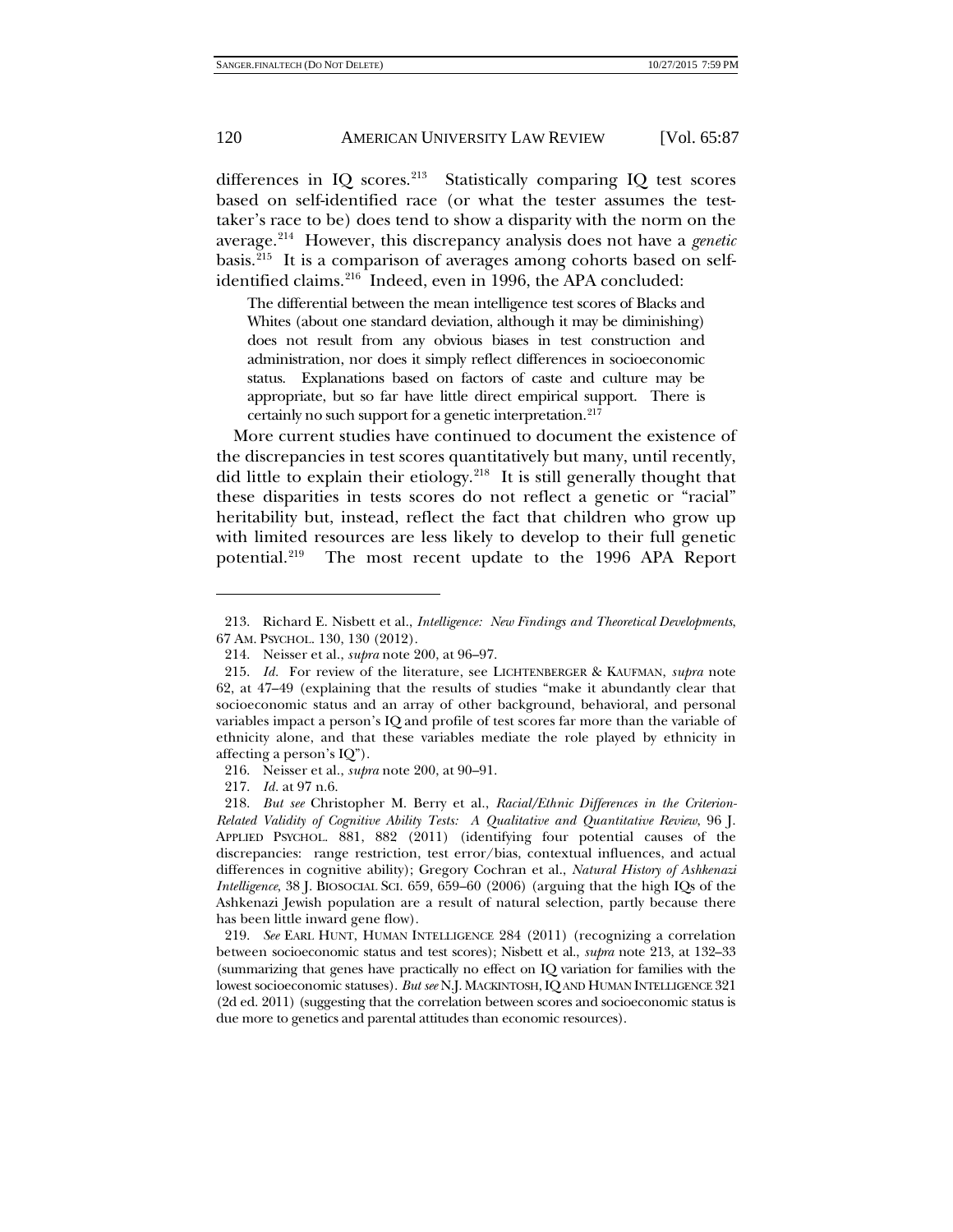-

#### 2015] IQ, "ETHNIC ADJUSTMENTS" AND *ATKINS* 121

indicated that the discrepancy in IQ scores between African American performance on IQ tests and the standardized norm has been reduced by approximately 0.33 standard deviations or about five IQ points in recent years.<sup>[220](#page-34-0)</sup> In that time, researchers have done considerable work to understand some of the unknowns referred to in the 1996 APA Report. $221$ 

<span id="page-34-4"></span>Logically and clinically, it would not matter, for the purpose of assessing the IQ of a particular individual, if there were some genetic basis for differentiation from a larger group.<sup>222</sup> Certainly, individuals suffering from Down's or Fragile-X Syndrome would be compared to the standardized norm for *Atkins* purposes.<sup>223</sup> It would be unthinkable to claim that such a person could be executed if they failed to qualify as intellectually disabled because their IQ as compared to other Down's Syndrome or Fragile-X subjects was "normal."

Admittedly, the immediate reaction to this last argument is one of distress. It seems insulting to discuss this, even though scholars have demonstrated that no "race" or ethnicity suffers from any genetic

<span id="page-34-0"></span><sup>220.</sup> Nisbett et al., *supra* note [213,](#page-33-0) at 130, 146. The original discrepancy of fifteen points, having been reduced by .33 (or five points) is now an approximate discrepancy of ten points.

<span id="page-34-1"></span><sup>221.</sup> *Id.* at 130. It should be noted that non-racial variables used to select cohorts may include, amongst other variables, gender, educational level, and income. *See id.* at 132, 137, 144 (discussing the effect of social class, education, and sex). These different cohorts also have mean scores that are skewed from the standardized norm. Robert K. Heaton et al., *Demographic Effects and Use of Demographically Corrected Norms with the WAIS-III and WMS-III*, *in* CLINICAL INTERPRETATION OF THE WAIS-III AND WMS-III 181, 184 (David S. Tulsky et al. eds., 2003) [hereinafter Heaton et al., *WAIS-III and WMS-III*. It is important to reiterate that there is no research establishing that there is a race-based or genetic phenotype that explains any difference in intelligence testing. Nisbett et al., *supra* note [213,](#page-33-0) at 146. In other words, there is no genetic difference based on race or ethnicity that explains any real or perceived discrepancy between a racial or ethnic cohort and the standardized norm, *The Bell Curve* and its aftermath notwithstanding. *Id.*

<span id="page-34-2"></span><sup>222.</sup> *See* Neisser et al., *supra* note [200,](#page-31-6) at 90 ("Group means have no direct implications for individuals.").

<span id="page-34-3"></span><sup>223.</sup> Down's and Fragile-X syndromes are phenotypic abnormalities, both intellectual and morphological, based on an extra chromosome twenty-one and a variation of the X chromosome, respectively. *See* ROGER E. STEVENSON ET AL., X-LINKED MENTAL RETARDATION 79–94 (2000) (describing syndromic XLMR phenotypes including physical malformations and intellectual disabilities associated with chromosome X linked variations, including Fragile-X); L. Nadel, *Down's Syndrome: A Genetic Disorder in Biobehavioral Perspective,* 2 GENES, BRAIN & BEHAVIOR, 156–66 (2003) (surveying the phenotypic developmental effects of "trisomy 21[,]" a third chromosome twenty-one); *see also* Heaton et al., *Neuropsychological Assessment*, *supra* note [4,](#page-3-6) at 147 (stating that it would be "inappropriate" to adjust those with developmental disorders, including in the context of criminal prosecution).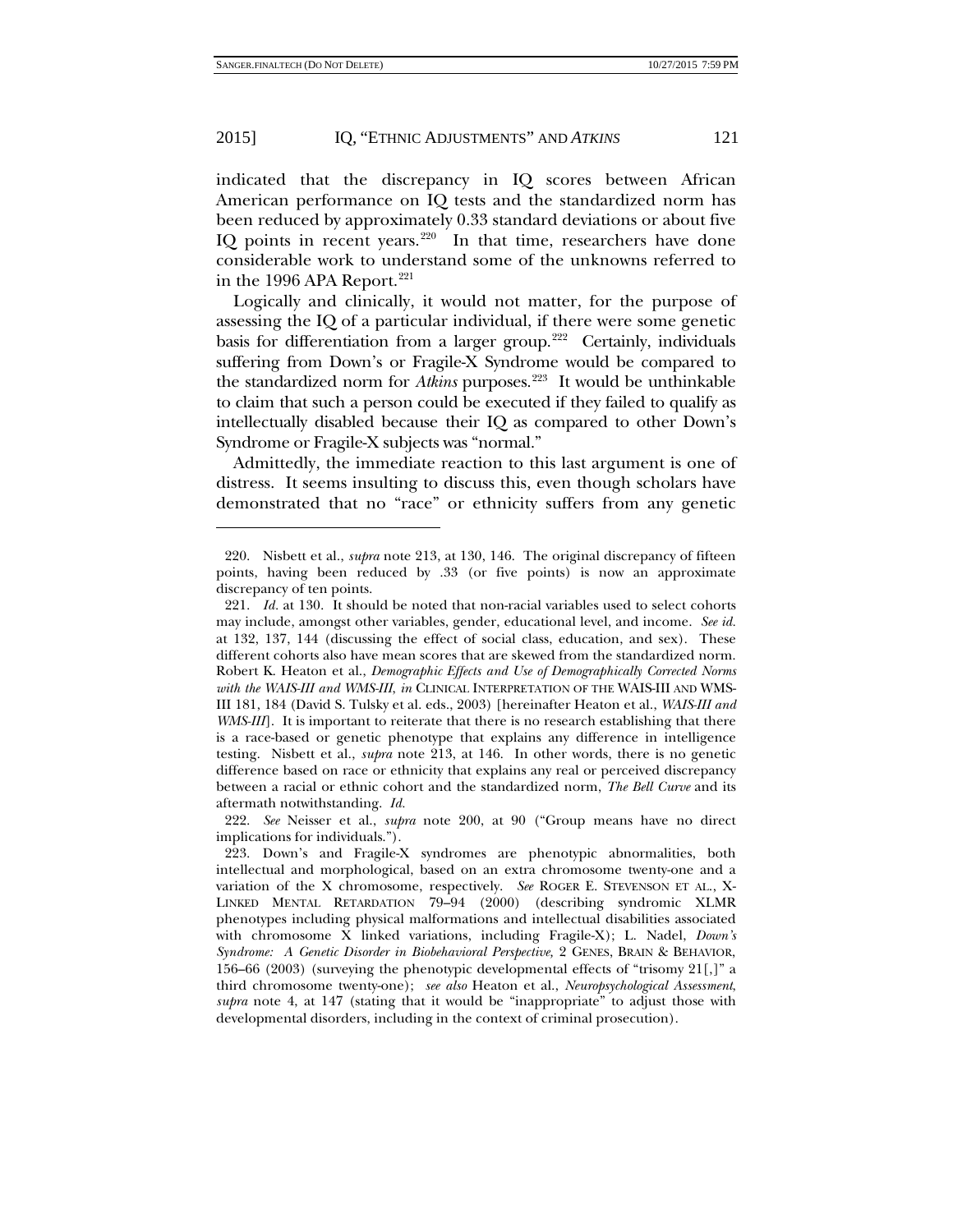1

# 122 AMERICAN UNIVERSITY LAW REVIEW [Vol. 65:87

distinction relating to intelligence, let alone anything like discrepancies associated with phenotypic disabilities based on Down's or Fragile-X<sup>224</sup> The stark offensiveness of this comparison serves to illustrate the absurdity of current prosecutorial comparisons. Nevertheless, proponents of ethnic adjustments argue that the failure to address the average discrepancies in IQ scores based on race is an endorsement of some unsubstantiated theory of phenotypic racial or ethnic differences. This premise, although unarticulated, is used by prosecution experts to justify the ethnic adjustment of scores.<sup>225</sup> Therefore, this section will attempt to determine from where the existence of a race-based average discrepancy in IQ scores originates.

# *C. Heaton's Adjustments*

Dr. Robert K. Heaton and his colleagues are often attributed with being the intellectual origin of making "ethnic adjustments" to IQ scores.<sup>[226](#page-35-2)</sup> Significantly, Dr. Heaton has published materials on the WAIS-III, a test that measures cognitive functioning in adults, supporting a theory of discrepancy analysis based on race and other variables.<sup>227</sup> According to this theory, there are discrepancies in average demographic comparisons, and clinicians can adjust scores to include considerations for age, level of education, gender, and ethnicity.<sup>228</sup> These scholars argue that discrepancies giving rise to ethnic adjustments could be of clinical interest in determining "brain integrity."[229](#page-35-5)

<span id="page-35-0"></span><sup>224.</sup> *See* Sternberg et al., *supra* not[e 202,](#page-31-7) at 57 (concluding that any genetic differences for IQ based on race is, "when all is said and done, a leap of imagination").

<span id="page-35-1"></span><sup>225.</sup> *See, e.g.*, *In re* Champion, 322 P.3d 50, 67 (Cal. 2014) (failing to explain why "Blacks ordinarily perform more poorly than Whites," but using that as justification for adjustments); Hodges v. Florida, 55 So. 3d 515, 524–25 (Fla. 2010) (per curiam) (quoting an expert as attributing racial differences in IQ scores to the tests "underestimat[ing] particularly the intelligence of African-Americans").

<sup>226.</sup> HEATON ET AL., REVISED COMPREHENSIVE NORMS, *supra* note [4,](#page-3-6) at 1.

<span id="page-35-3"></span><span id="page-35-2"></span><sup>227.</sup> *See* Heaton et al., *WAIS-III and WMS-III*, *supra* note [221,](#page-34-4) at 184 (arguing that the removal of demographic variables to create new standardized scores help prevents the misclassification of cognitive impairment). For a comparison of the WAIS-IV to the WAIS-III, see LICHTENBERGER & KAUFMAN, *supra* note [62,](#page-14-0) at 39–40, and for the caution regarding ethnic discrepancies, see *id.* at 49.

<sup>228.</sup> Heaton et al., *WAIS-III and WMS-III*, *supra* not[e 221,](#page-34-4) at 184*.*

<span id="page-35-5"></span><span id="page-35-4"></span><sup>229.</sup> Keith A. Hawkins & David S. Tulsky, *WAIS-III WMS-III Discrepancy Analysis: Six-Factor Model Index Discrepancy Base Rates, Implications, and a Preliminary Consideration of Utility*, *in* CLINICAL INTERPRETATION OF THE WAIS-III AND WMS-III 211, 213 (David S. Tulsky et al. eds., 2003).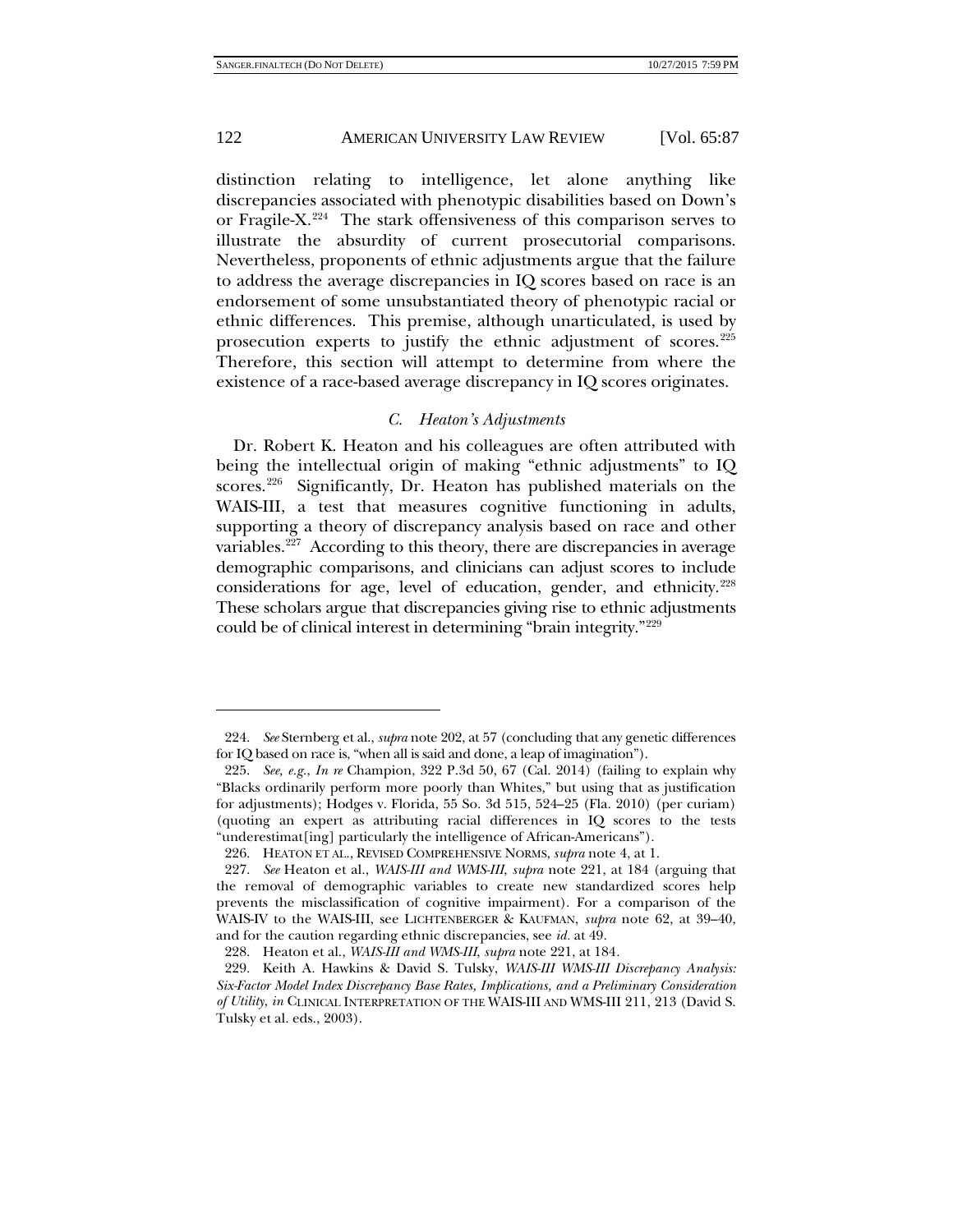Dr. Heaton's discrepancy analysis work evoked considerable controversy.[230](#page-36-0) Nevertheless, he has defended his theory on a limited clinical application, namely in diagnosing impairment, not a description of deficiency.[231](#page-36-1) Dr. Heaton claims that, in establishing a *baseline* to determine if an individual has sustained the effects of a brain injury, it would be appropriate to compare current test scores with the individual's "ethnic" (or other) cohort.<sup>[232](#page-36-2)</sup> Dr. Heaton agrees, however, that using specific cohorts should not be used for evaluating intellectual disability in a forensic context.<sup>[233](#page-36-3)</sup>

Others who see some usefulness in Dr. Heaton's discrepancy analysis in performing a neuropsychological assessment also urge caution in the diagnosis of intellectual disability. $234$  For example, Dr. Jennifer Manly, Professor of Neuropsychology at Columbia University, was troubled by the possibility that physical and cognitive differences might result in test score discrepancies based on some correlation to ethnicity, concluding that "[u]nexplained racial differences in cognitive test scores leave ample room for harmful misinterpretation."[235](#page-36-5) Similarly, Dr. Watson found that using subgroup norms based on demographic variables may be useful in neuropsychological evaluation but cannot be used to diagnose intellectual disability, namely because such a diagnosis requires a comparison to the "larger normative reference group."[236](#page-36-6)

An extensive review of the literature did not locate any peer reviewed scientific studies that support the scientific use of ethnic adjustments for forensic purposes and, therefore, none that support such adjustments in *Atkins* cases in particular. The limited study of ethnic discrepancies in IQ scores for application in brain damage assessment does not support ethnic adjustments in forensics. Both

1

<span id="page-36-7"></span>

<span id="page-36-0"></span><sup>230.</sup> *See, e.g.*, Watson, *supra* not[e 63,](#page-14-1) at 117 (arguing against using demographically adjusted norms for diagnosing intellectual disability); Manly, *supra* note [202,](#page-31-7) at 272 (discussing that separate racial norms for minority testers may promote misunderstandings about the results).

<span id="page-36-1"></span><sup>231.</sup> Heaton et al., *Neuropsychological Assessment*, *supra* not[e 4,](#page-3-6) at 147.

<sup>232.</sup> *Id.* at 146.

<sup>233.</sup> *Id.* at 147.

<sup>234.</sup> Manly & Echemendia, *supra* note [121,](#page-21-5) at 320.

<span id="page-36-5"></span><span id="page-36-4"></span><span id="page-36-3"></span><span id="page-36-2"></span><sup>235.</sup> Manly, *supra* note [202,](#page-31-7) at 272; *see also* Manly & Echemendia, *supra* note [121,](#page-21-5) at 323 (concluding that clinicians must carefully consider when to use race-specific norms). Dr. Manly is a professor at the Taub Institute for Research on Alzheimer's Disease and the Aging Brain and at the Department of Neurology at Columbia University. Manly, *supra* not[e 202,](#page-31-7) at 270.

<span id="page-36-6"></span><sup>236.</sup> Watson, *supra* note [63,](#page-14-1) at 117.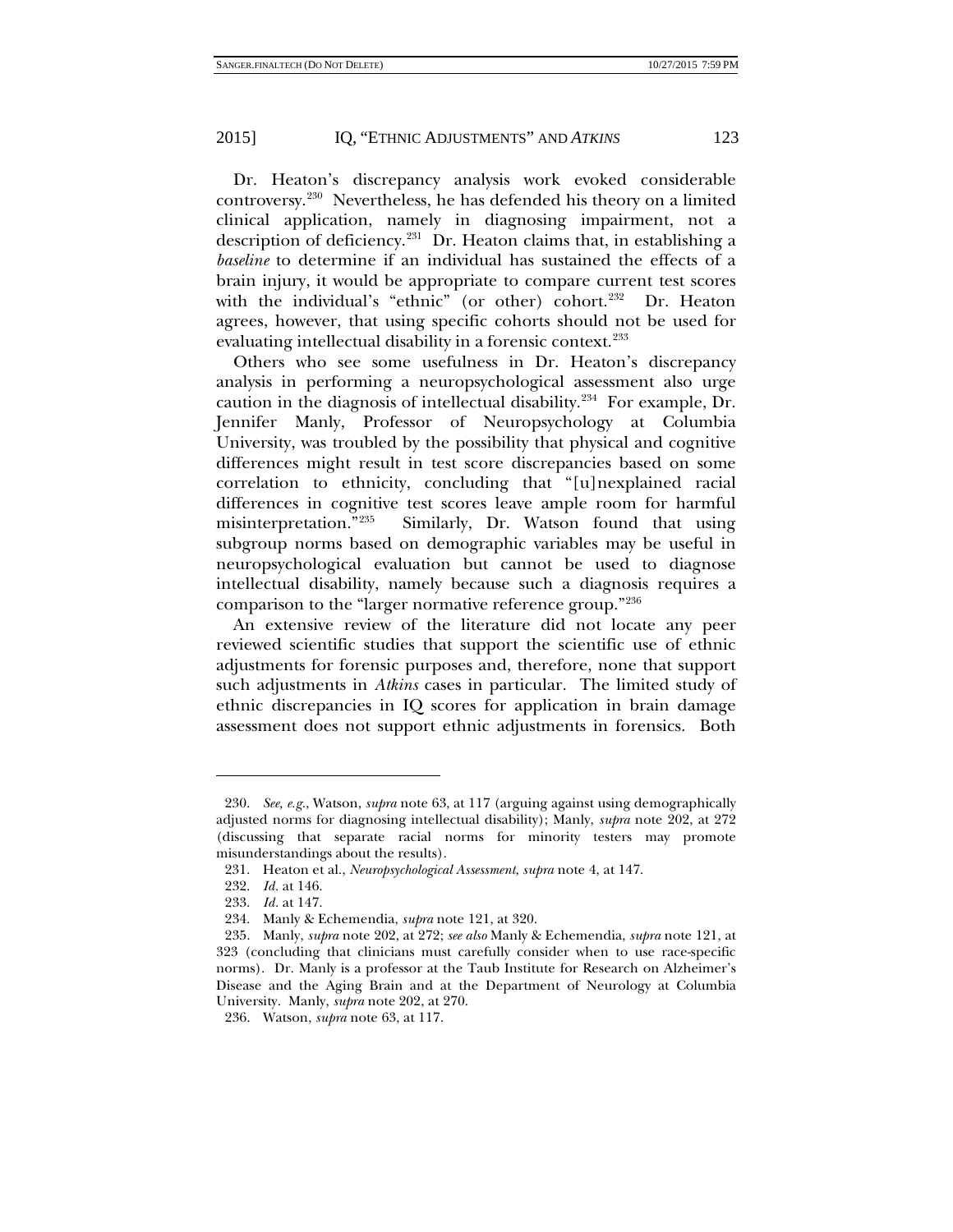-

### 124 **AMERICAN UNIVERSITY LAW REVIEW** [Vol. 65:87]

the AAIDD and Dr. Heaton himself $237$  take the position that there should be no ethnic adjustments in death penalty cases.<sup>238</sup> Nevertheless, some prosecution experts continue to urge for ethnic adjustment, and judges apparently continue to acquiesce or give this testimony weight in *Atkins* decisions, despite the *Hall* Court's conclusion that in determining whether a defendant is intellectually disabled, courts look to the clinical understanding of the term.

#### <span id="page-37-6"></span>*D. Why Courts Acquiesce in "Ethnic Adjustments"*

Although the constitutionality of ethnically adjusting IQ scores in *Atkins* cases must be decided on the basis of the law and the Constitution itself, other implicit factors often influence judges' decisions to uphold or reject the practice. As Oliver Wendell Holmes,  $Ir.^{239}$  $Ir.^{239}$  $Ir.^{239}$  and others<sup>[240](#page-37-3)</sup> recognized, judges are influenced by many factors, including race. To be sure, it is a worthy goal to deconstruct any process that may have anything to do with race. $241$ Prejudices are subtle and hard to identify.<sup>[242](#page-37-5)</sup> Anytime a claim of racism comes into the picture, particularly in the United States, it quite

<sup>237.</sup> Heaton et al., *Neuropsychological Assessment*, *supra* not[e 4,](#page-3-6) at 147.

<span id="page-37-1"></span><span id="page-37-0"></span><sup>238.</sup> *See* Watson, *supra* note [63,](#page-14-1) at 117 (noting that while norm-based testing can be useful in neuropsychological evaluation, it cannot be used to diagnose intellectual disability because intellectual disability can only be evaluated by comparing the subject to the general population).

<span id="page-37-2"></span><sup>239.</sup> OLIVER WENDELL HOLMES, JR., THE COMMON LAW 1 (Lawbook Exchange 2009) (1881) ("The life of the law has not been logic: it has been experience.").

<span id="page-37-3"></span><sup>240.</sup> *See, e.g.*, CRITICAL RACE THEORY: THE CUTTING EDGE 3 (Richard Delgado & Jean Stefancic eds., 3d ed. 2013) (collecting the works of the phenomenologists and post-modern deconstructionists with the underlying theory of the existence of a "homeostatic mechanism that ensures that racial progress occurs at just the right pace"). As it applies here, Justice Holmes's comment in his *Lochner v. New York* dissent is instructive: "General propositions do not decide concrete cases." 198 U.S. 45, 76 (1905) (Holmes, J., dissenting), *overruled by* Ferguson v. Skrupa, 372 U.S. 726 (1963). So here, it is not a principle (constitutional, logical, or clinical) that is allowing ethnic adjustments into evidence in individual cases, it is the judge. Therefore, we take the liberty of going beyond principle to try to understand the phenomenon.

<span id="page-37-4"></span><sup>241.</sup> Jennifer Manley entitled one section of her paper on discrepancy analysis, "Deconstruction of Race." Manley & Echemendia, *supra* not[e 121,](#page-21-5) at 322.

<span id="page-37-5"></span><sup>242.</sup> Michael Yudell, *A Short History of the Race Concept*, *in* RACE AND THE GENETIC REVOLUTION, SCIENCE, MYTH AND CULTURE 27 (Sheldon Krimsky & Kathleen Sloan, eds. 2011) ("History has shown that even acknowledging that race has both a social and a scientific meaning cannot disconnect the concept from its typology and racist past (or present). Despite the best intentions of many scientists and scholars, race will always remain what Ashley Montagu once called a 'trigger word; utter it and a whole series of emotionally conditioned responses follow.'" (quoting ASHLEY MONTAGU, STATEMENT ON RACE 65 (Oxford Univ. Press 1972) (1951))).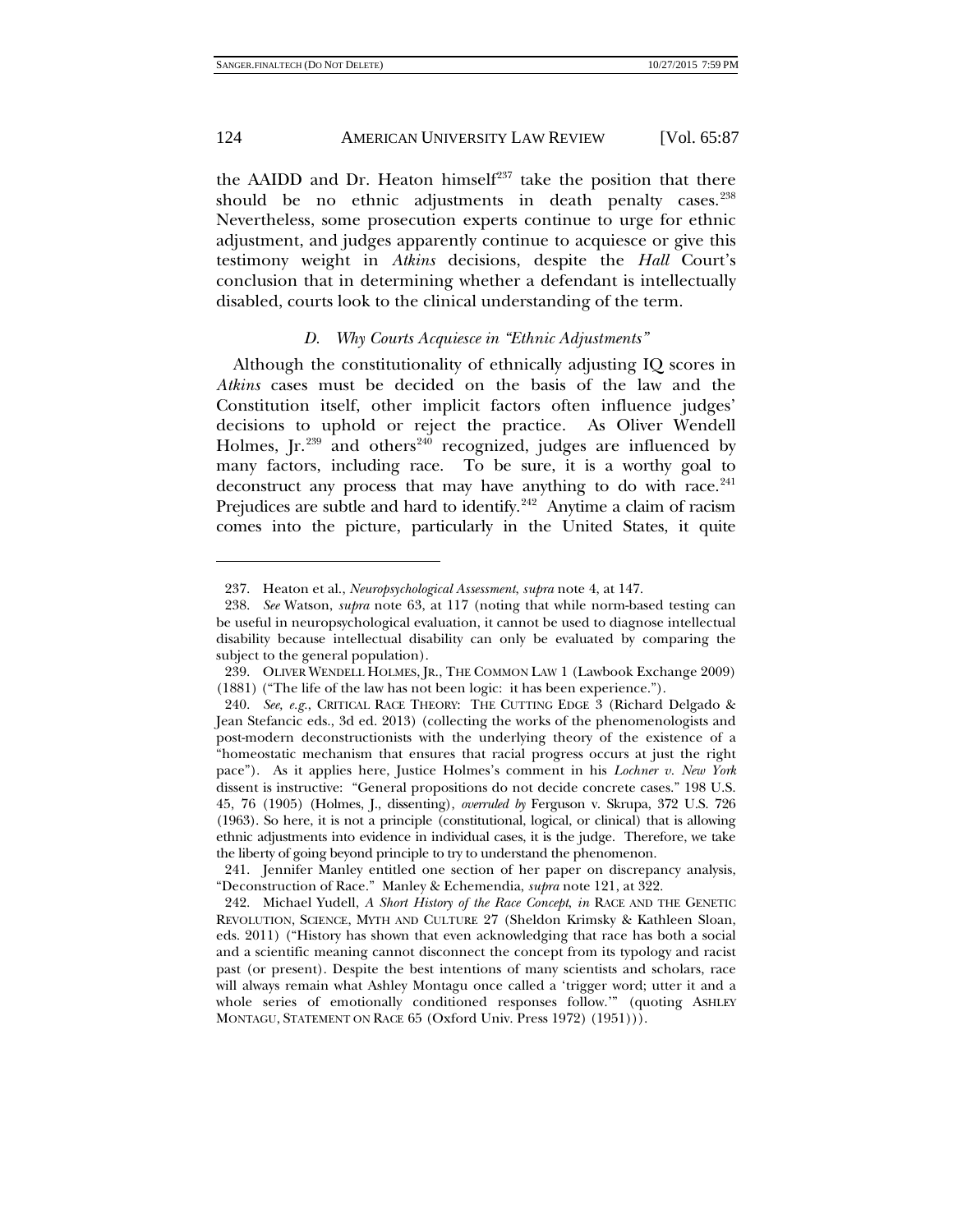properly evokes a strong response.<sup>243</sup> That is precisely why it is important to make an evidence-based assessment and examine why judges are attracted to ethnically adjusting IQ scores. Although ethnic adjustment in *Atkins* cases appear to be unconstitutional, courts still accept the theory with literally *fatal* consequences for people of color.<sup>[244](#page-38-1)</sup>

A superficial attraction of the prosecution's argument is its appeal to a sort of benign political correctness.<sup>[245](#page-38-2)</sup> Chiefly, the argument is that to *not* adjust African Americans' or Latina/os' scores would be to make the racist assumption that members of each ethnic group are genetically inferior.<sup>246</sup> This argument strikes an emotional chord, but is not based in scientific fact. The argument rests on the inaccurate assumption that to reject it is to concede that race causes lower test scores.

This argument may be appealing precisely because it accepts the current paradigm.[247](#page-38-4) As Thomas Kuhn, American physicist, historian, and philosopher, famously demonstrated, scientists work within an established paradigm to refine it and demonstrate its internal consistency[.248](#page-38-5) However, to make progress, a paradigm must shift. Here, the paradigm seems to include acceptance of the premise that IQ testing is not adequate and that adjusting testing discrepancies automatically on a race-wide basis will achieve some sort of equilibrium. Once it is accepted that the testing process is reasonably accurate and that there is no genetic difference by race or ethnicity, the old paradigm cannot account for reality. A shift to a new

<span id="page-38-6"></span>

<span id="page-38-0"></span><sup>243.</sup> The culture in the United States is still permeated by the vestiges of historical racism and by a new form of racism that is, perhaps, more subtle but just as devastating. *See, e.g.*, MICHELLE ALEXANDER, THE NEW JIM CROW: MASS INCARCERATION IN THE AGE OF COLORBLINDNESS 2 (2010) (arguing that instead of relying directly on race, today's society uses the criminal justice system to label African Americans as "criminals," which is then used as he basis for discrimination); ISABEL WILKERSON, THE WARMTH OF OTHER SUNS: THE EPIC STORY OF AMERICA'S GREAT MIGRATION 10 (2010) (chronicling how the Great Migration of African Americans from the Jim Crow South changed their lives and still affects the United States today).

<span id="page-38-1"></span><sup>244.</sup> *See* Maldonado v. Thaler, 625 F.3d 229, 238–39 (5th Cir. 2010) (upholding the death penalty sentence of a lower court, which relied on an ethnically motivated adjustment of the defendant's IQ scores); *supra* notes [179–](#page-28-10)90 and accompanying text (discussing Hernandez v. Stephens, 537 F. App'x 531, 536–37 (5th Cir. 2013) (per curiam)).

<span id="page-38-2"></span><sup>245.</sup> *See, e.g.*, Johnson v. Missouri, 102 S.W.3d 535, 539 n.10 (Mo. 2003) (en banc) (quoting the prosecution's expert as describing the IQ test as "culturally prejudiced against" the defendant).

<sup>246.</sup> *See id.*

<span id="page-38-5"></span><span id="page-38-4"></span><span id="page-38-3"></span><sup>247.</sup> *See* THOMAS S. KUHN, THE STRUCTURE OF SCIENTIFIC REVOLUTIONS vii (2d ed. 1970) (explaining that paradigms are "universally recognized scientific achievements that for a time provide model problems and solutions").

<sup>248.</sup> *Id.* at 23.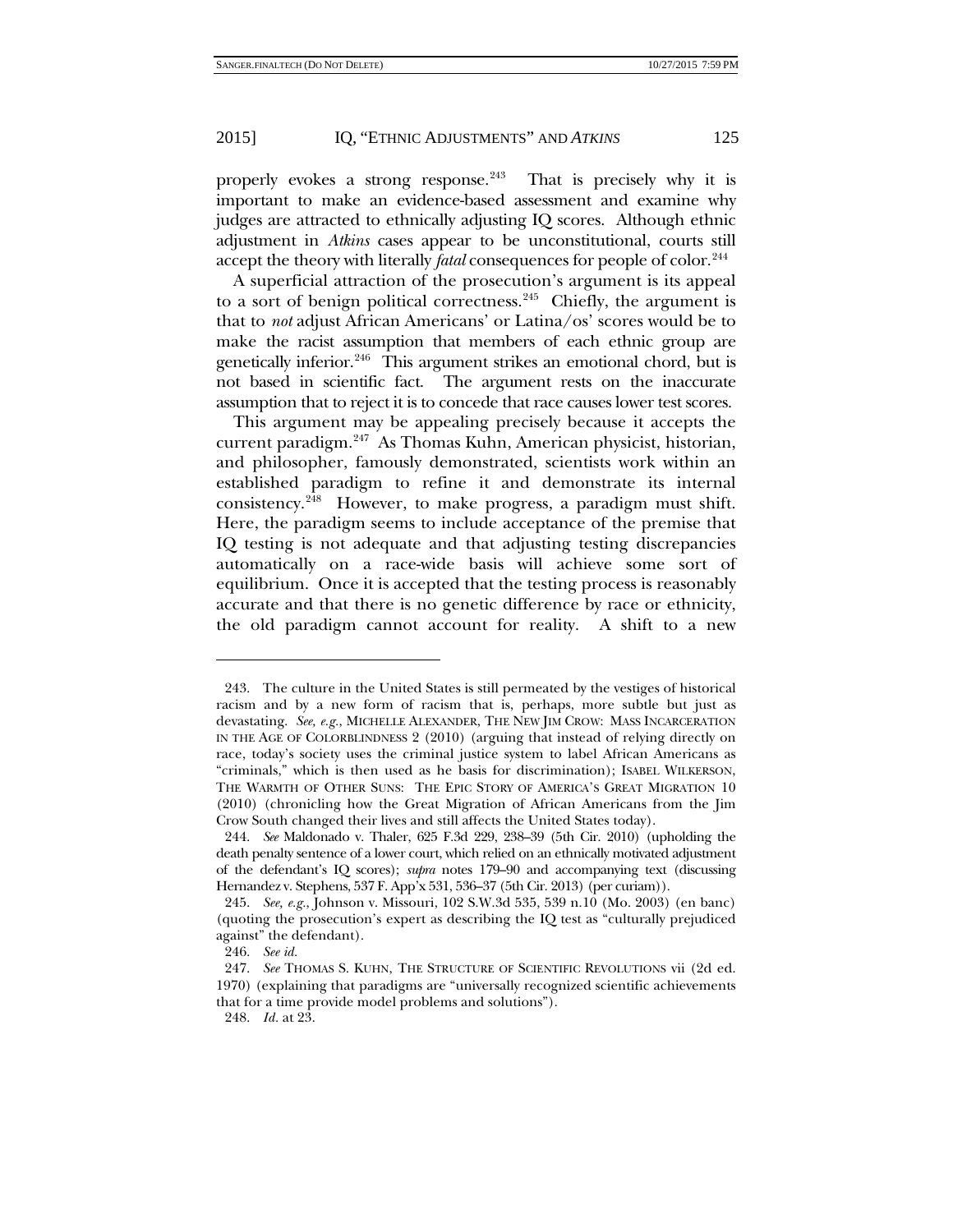paradigm provides a framework that allows thinking to accommodate evidence-based explanations for discrepancies in IQ scores and to resolve the question of whether ethnic adjustments are justified.

Dr. Heaton, perhaps unintentionally, helped to develop the old paradigm.[249](#page-39-0) He developed a modern theory of discrepancy analysis and advocated a limited application of ethnic adjustments.<sup>[250](#page-39-1)</sup> Viewed simplistically, his work suggested that if there are, *on average*, disparities in IQ test scores between groups and the standardized norm, those scores should be adjusted group-wide.<sup>[251](#page-39-2)</sup> If the group is based on race, the adjustment would apply to the entire race.<sup>252</sup> This paradigm is based on the further assumption that, to avoid being a racist, the test scores are assumed to be based on some behavioral explanation, like lack of motivation or cultural deprivation, that deserves a correction.<sup>253</sup> Although there is no evidence showing that race directly causes lower test scores, there is evidence of correlation between race and lower test scores. $254$  Thus, the logic goes, to test an individual's true *g*, within the old paradigm, an adjustment based on race is required.

<span id="page-39-8"></span>Of course, this paradigm purports to avoid racism but is, in fact, racist itself.[255](#page-39-6) The argument, even in its most benign form, assumes that every African American or Latina/o who comes before the court is a poor test taker, unmotivated, or somehow subject to the factors that these experts claim artificially cause false discrepancies in their IQ scores.<sup>[256](#page-39-7)</sup> It is obviously false that the IQ score of every African American or every Latina/o is lower because every African American and Latina/o is a poor test taker or unmotivated. Whether the proponents of

<span id="page-39-0"></span><sup>249.</sup> *See* Manly & Echemendia, *supra* note [121,](#page-21-5) at 319 (stating that ethnic adjustments are a popular method to compensate for IQ tests that are not validated for minorities, and citing Heaton among its sources).

<sup>250.</sup> Heaton et al., *Neuropsychological Assessment*, *supra* not[e 4,](#page-3-6) at 146–47.

<span id="page-39-2"></span><span id="page-39-1"></span><sup>251.</sup> *Id.* at 146 (stating that the best option is to compare a patient's test results to the patient's entire cohort).

<sup>252.</sup> *Id.*

<span id="page-39-4"></span><span id="page-39-3"></span><sup>253.</sup> *See id.* at 149 (noting that race is used as a proxy for influences that are more complex and difficult to assess, such as culture, values, and beliefs).

<sup>254.</sup> *Id.*

<span id="page-39-6"></span><span id="page-39-5"></span><sup>255.</sup> For more information, see the collection of scholarly essays in RACE AND THE GENETIC REVOLUTION: SCIENCE, MYTH AND CULTURE 190 (Sheldon Krimsky & Kathleen Sloan, eds. 2011). In particular, see Pilar N. Ossorio, *Myth and Mystification: The Science of Race and IQ in* RACE AND THE GENETIC REVOLUTION: SCIENCE, MYTH AND CULTURE 173, 190 (Sheldon Krimsky & Kathleen Sloan, eds. 2011) ("Taken together, the evidence suggests that differences in IQ scores are the *result* of social inequality rather than its cause.").

<span id="page-39-7"></span><sup>256.</sup> *See, e.g.*, Manly, *supra* note [202,](#page-31-7) at 272 (noting that attitudes about test taking and motivation during the testing session may play a role in racial differences in IQ scores).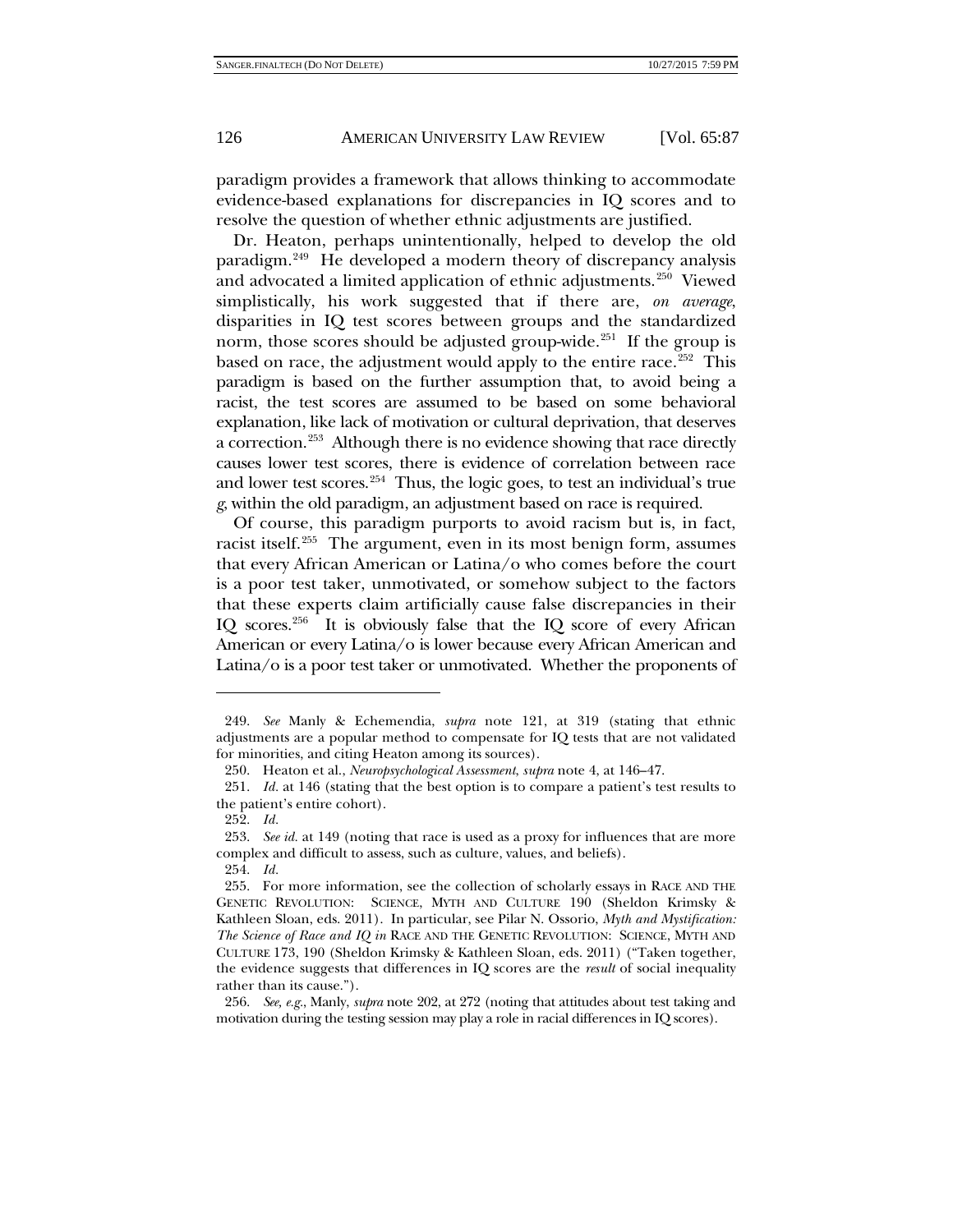ethnic adjustments would agree with this evaluation is unknown because, as far as the records show, experts have failed to offer further explanation as to how this logical leap is justified in the *Atkins* context. Once this paradigm is challenged, however, progress can be made.

The inverse to the obviously false argument that all minority testtakers are lazy is the argument that the disparity in test results is not the fault of the test taker, but rather that the problem lies with the test itself. Criticism relating to possible bias in testing gained traction in the 1970s and 1980s when it appeared that there was an overdiagnosis of intellectual disability in African American children.<sup>257</sup> As a result, students were "tracked" through special education rather than "mainstreamed."[258](#page-40-1) The racially correlated misdiagnosis of intellectual disability ultimately led the Ninth Circuit to prohibit California public schools from using standardized tests to determine which students would be placed in special education classes.<sup>[259](#page-40-2)</sup> This was a legitimate concern.

The argument that the test itself is the reason for the disparities assumes that the differences in test scores between a cross-section of the community and a race based cohort must be the result of culturally insensitive testing as opposed to intellectual disability.<sup>[260](#page-40-3)</sup> The assumption is that the tests are not fair or are not administered in a way that discerns other attributes, like being a poor test taker or being unmotivated.[261](#page-40-4)

However, there is no scientific support for either logical leap, particularly in current forensic testing.<sup>262</sup> The testing companies

261. *Id.*

<span id="page-40-0"></span><sup>257.</sup> *E.g.*, Larry P. v. Riles, 793 F.2d 969, 975 (9th Cir. 1984) ("No pupil may be placed in a special education program for the mentally retarded unless a complete phychological [sic] examination by a credentialed school psychologist investigating such factors as developmental history, cultural background, and school achievement substantiates the retarded intellectual development indicated by the individual test scores. This examination shall include estimates of adaptive behavior [and the ability to engage in social activities and perform everyday tasks]." (alteration in original) (citing CAL. EDUC. CODE § 56504 (West 1978) (repealed 1980))).

<span id="page-40-1"></span><sup>258.</sup> *See* EDWARD ZIGLER & ROBERT HODAPP, UNDERSTANDING MENTAL RETARDATION 223–26 (1986).

<span id="page-40-2"></span><sup>259.</sup> *Larry P.*, 793 F.2d at 972. *But see* Parents in Action on Special Educ. v. Hannon, 506 F. Supp. 831, 883 (N.D. Ill. 1980) (holding that Chicago's standardized intelligence tests were not culturally biased against African Americans).

<span id="page-40-3"></span><sup>260.</sup> *See, e.g.*, Johnson v. Missouri, 102 S.W.3d 535, 539 n.10 (Mo. 2003) (en banc) (quoting the prosecution's expert as describing IQ tests as "culturally prejudiced against" the defendant).

<span id="page-40-5"></span><span id="page-40-4"></span><sup>262.</sup> *See* Neisser et al., *supra* note [200,](#page-31-6) at 93–94 (noting that studies have shown that the supposed cultural biases of the tests do not contribute substantially to the racial difference in scores).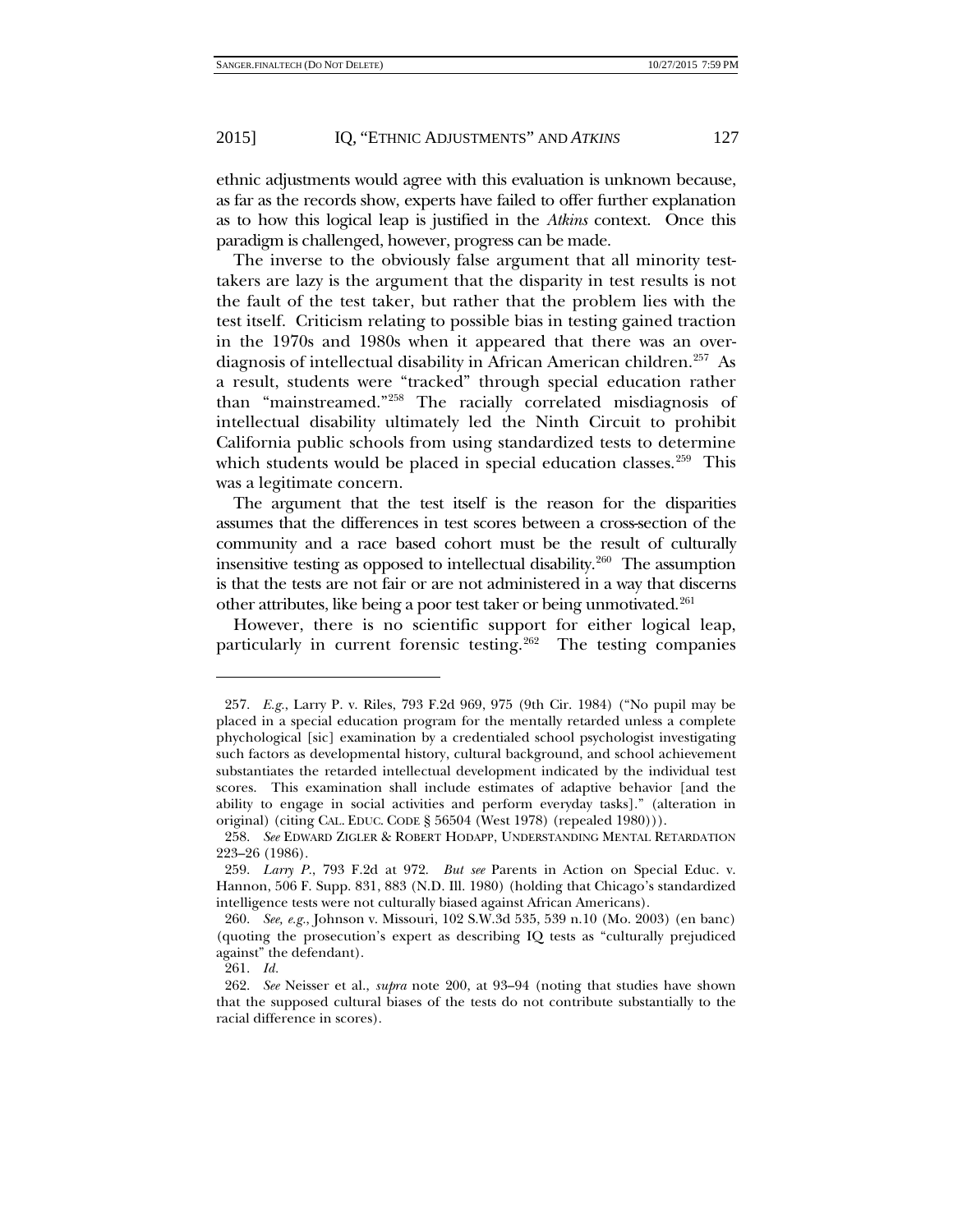have rigorously designed tests to avoid exactly these disparities.<sup>263</sup> Furthermore, tests that are administered for forensic purposes are administered individually, take into account racial and cultural differences, and are generally not dependent on reading and writing.<sup>264</sup> Tests like the WAIS are well normed and reliable.<sup>265</sup> Although SEMs are present in all scientific testing, including psychometric testing, the weight of the evidence suggests that the test results represent fair assessments of general intelligence, or *g*. [266](#page-41-3)

Even if there were an unexplained discrepancy in the test scores of cohorts based on race or ethnic origin when compared to the standardized norm, $267$  it is nevertheless unconstitutional to invoke an adjustment to make defendants, based solely on their race, eligible for execution.[268](#page-41-5) There is no nexus between the disparity in test scores of the group and the actual IQ of an individual before the court.<sup>269</sup> There is no evidence of a genetic link to a deficit in test scores for any ethnicity. The paradigm is internally inconsistent.

Therefore, the experts making the benign argument—though not benign in its results—contend that, lacking a genetic link, African Americans and Latina/os must be unmotivated or bad test takers.<sup>270</sup> However, to save this argument from appearing stereotypical, experts

<span id="page-41-0"></span><sup>263.</sup> *See* Watson, *supra* note [63,](#page-14-1) at 131 (explaining the extent to which current testing seeks to correct for unfairness attributed to cognitive assessments, including socioeconomic and racial bias).

<span id="page-41-1"></span><sup>264.</sup> AAIDD MANUAL, *supra* note [5,](#page-3-5) at 41 ("[O]ne should employ an individually administered, standardized instrument that yields a measure of general intellectual functioning. Further, the selection of a specific standardized measure with which to assess intelligence should be based on several factors, such as the individual's social, linguistic and cultural background.").

<span id="page-41-2"></span><sup>265.</sup> Watson, *supra* note [63,](#page-14-1) at 117, 119–20 (noting that when IQ scores are used as a basis for making classification decisions (such as "pass" and "fail"), the SEM "has important implications for the trustworthiness of these decisions").

<sup>266.</sup> *Id.* at 119–20.

<sup>267.</sup> *Quod erat demonstrandum* ("which had to be proven"), it was not.

<span id="page-41-5"></span><span id="page-41-4"></span><span id="page-41-3"></span><sup>268.</sup> *See* McClesky v. Kemp, 481 U.S. 279, 345 (1987) (Blackmun, J., dissenting) (arguing that the Court's refusal to find that evidence of an "intolerable level of racially based discrimination" in Georgia when imposing the death penalty was a violation of Eighth Amendment protection).

<sup>269.</sup> *See* Watson, *supra* note [63,](#page-14-1) at 117.

<span id="page-41-7"></span><span id="page-41-6"></span><sup>270.</sup> *See, e.g.*, Hernandez v. Stephens, 537 F. App'x 531, 536–37 (5th Cir. 2013) (per curiam) (explaining the conclusion of psychiatrists that certain low IQ test scores earned by Hernandez, a Mexican national, may have been due to "motivational variables," even when corrected for "American norms"), *cert. denied*, 134 S. Ct. 1760 (2014).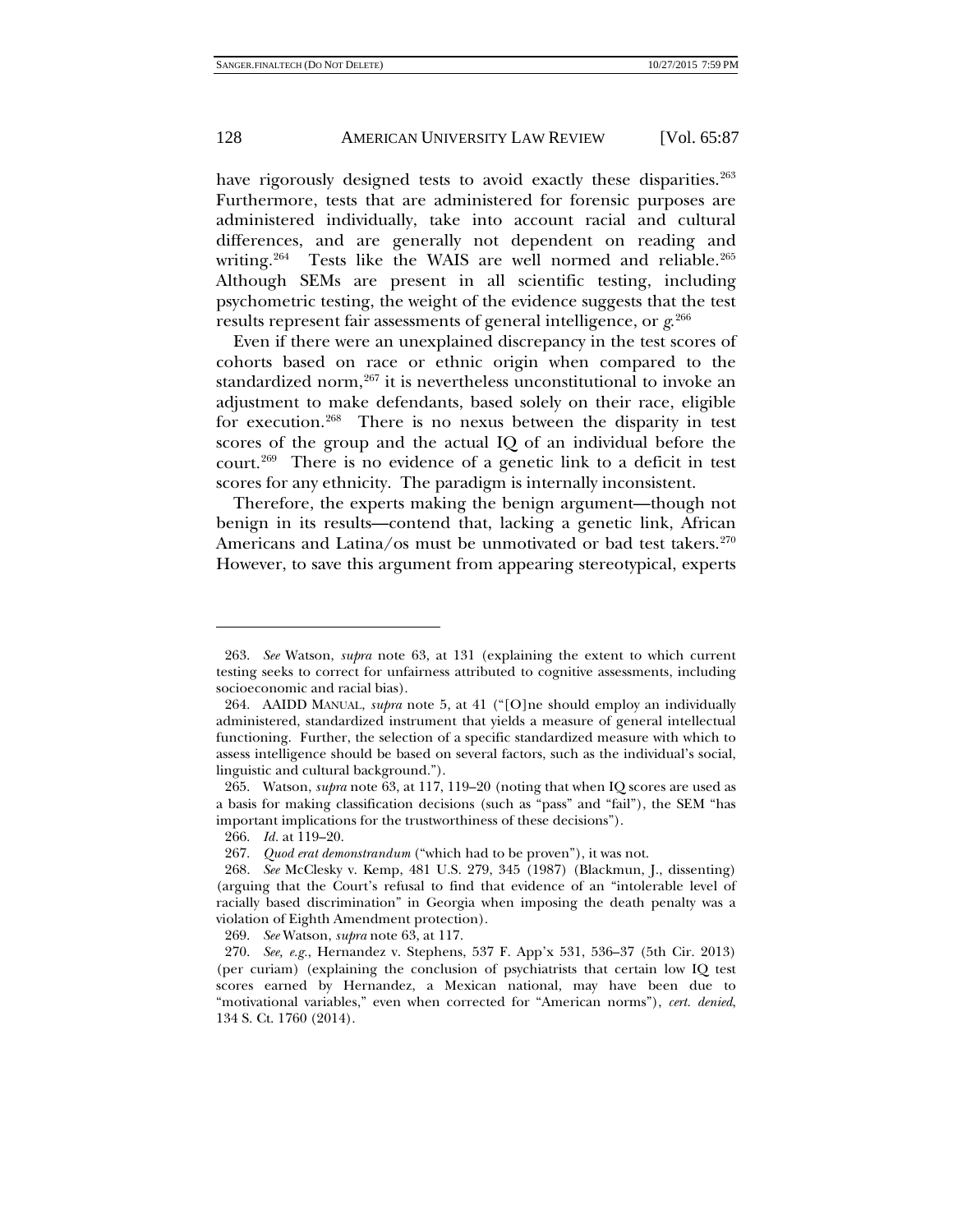claim that race is a proxy for socioeconomic conditions.[271](#page-42-0) If not, the argument would fall into the logical trap of once again claiming that there is some genetic or stereotypic racial basis for the lack of proficiency in taking tests.

# IV. THERE IS AN EPIGENETIC EFFECT OF CHILDHOOD ABUSE, STRESS, POVERTY, AND TRAUMA THAT AFFECTS THE EXPRESSION OF GENES AND THE PHENOTYPE OF CELL AND INDIVIDUAL DEVELOPMENT

This Part examines the effects of childhood abuse, stress, poverty, and trauma on an individual through the process of epigenetics. It explores whether such race neutral environmental factors actually decrease test performance and whether the effects are phenotypic/biological as opposed to merely behavioral/sociological. This Part considers whether any adjustment to scores could be justified, even assuming the individual's cohort could be ascertained with certainty (as opposed to generally correlated to race).

Some prosecution experts have, perhaps carelessly, merged behavioral and environmental arguments to support the use of ethnic adjustments.[272](#page-42-1) For instance, the expert in *Ex parte Smith* opined that the records "indicate school scores measured by IQ that would be indicative of mild mental retardation, if they were not spuriously lowered by things such as exposure to domestic violence, poverty, cultural deprivation, ethnicity, [and] perhaps intoxication."[273](#page-42-2) The contention that the effect of "ethnicity" in conjunction with these environmental factors "spuriously" lowers the IQ scores is not based on evidence.<sup>[274](#page-42-3)</sup> However, to look at the evidence would challenge the old paradigm of ethnic cognitive disparity. Therefore, exploration of a new paradigm is required.

<span id="page-42-5"></span>The new paradigm considers that there may be an actual etiology of impairment in intellectual ability that is not based on one's race or ethnicity. Rather, given current social realities in the United States,<sup>[275](#page-42-4)</sup> people of color are more likely to have been exposed to the factors

<span id="page-42-1"></span><span id="page-42-0"></span><sup>271.</sup> Jeffery L. Johnson & Colleen F. Johnson, *Poverty and the Death Penalty*, 35 J. ECON. ISSUES 517, 519 (2001).

<sup>272.</sup> *See, e.g.*, *Ex parte* Smith, No. 1080973, 2010 WL 4148528, at \*3 (Ala. Oct. 22, 2010). 273. *Id.*

<span id="page-42-3"></span><span id="page-42-2"></span><sup>274.</sup> *Compare id.* (noting the history of substance abuse and family history that would contribute to lower test scores), *with* Marijcke W. M. Veltman & Kevin D. Browne, *Three Decades of Child Maltreatment Research: Implication for the School Years*, 2 TRAUMA, VIOLENCE & ABUSE, 215, 231 (2001) (noting the correlation between child maltreatment and poor performance in school).

<span id="page-42-4"></span><sup>275.</sup> *See infra* notes [276–](#page-43-0)84 and accompanying text.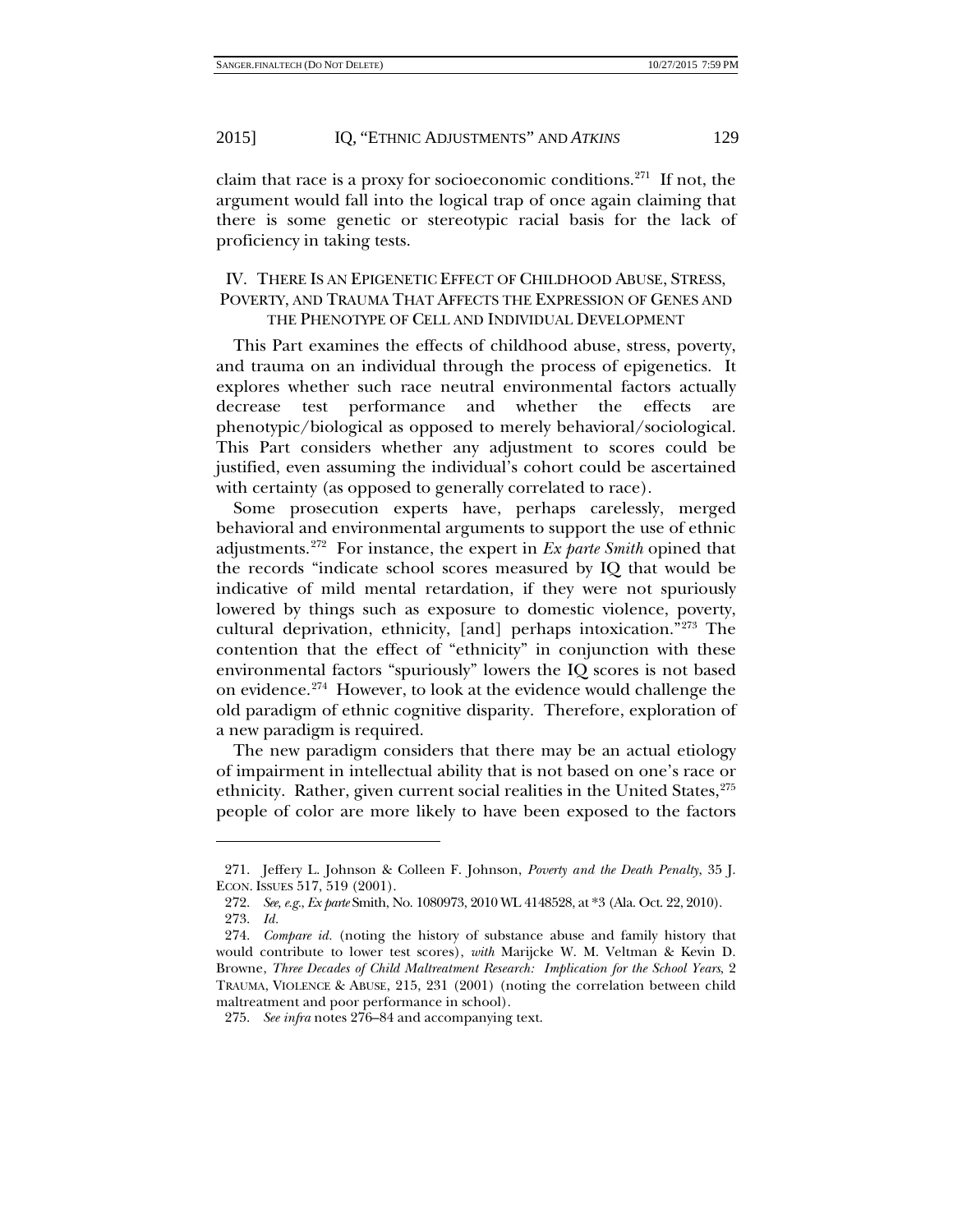<span id="page-43-0"></span>that cause such an impairment. $276$  If those factors are environmental and also have a phenotypic manifestation, the effects are not behavioral, but physical. If the manifestations are physical and not behavioral, then there is no basis to adjust the scores of the individuals and, by extension, no basis to adjust the scores of the group in which they may be counted.

# *A. Race is a Proxy for Likelihood of Exposure to Abuse, Neglect, Stress, Poverty, and Trauma*

Race in the United States is a proxy for a cohort more likely to be exposed to childhood abuse, neglect, and poverty.<sup>277</sup> While it is important to avoid stereotyping, it is equally important to understand how non-racial variables may disproportionately correlate with, and affect, a cohort within the general population. The fact is, minorities, including African Americans and Latina/os, on average, are more likely to live in an impoverished environment.<sup>[278](#page-43-4)</sup> That environment, for a variety of reasons, is associated with increased exposure to a dysfunctional and deleterious environment for children.<sup>[279](#page-43-5)</sup>

<span id="page-43-1"></span>Gary Evans of Cornell University concluded in a comprehensive study<sup>[280](#page-43-6)</sup> that "[p]overty is harmful to the physical, socioemotional, and cognitive well-being of children, youths, and their families. A potent explanation for this relation is cumulative, environmental risk exposure."[281](#page-43-7) Dr. Evans chronicles a host of environmental conditions to which low-income children are exposed at home that middle- and high-income children are not, including: greater family turmoil, fewer cognitive enrichment opportunities, harsher

1

<span id="page-43-2"></span><sup>276.</sup> *See, e.g.*, *Violence & Socioeconomic Status*, AM. PSYCHOL. ASS'N, [hereinafter APA, *Violence & Socioeconomic Status*] http://www.apa.org/pi/ses/resources/publications/ factsheet-violence.aspx (last visited Oct. 26, 2015); *see also* Camille Zubrinsky Charles, *The Dynamics of Racial Residential Segregation*, 29 ANN. REV. SOC. 167, 197 (2003) (explaining the connection between residential segregation and poverty).

<sup>277.</sup> *See, e.g.*, APA, *Violence & Socioeconomic Status*, *supra* note [276.](#page-43-0)

<span id="page-43-4"></span><span id="page-43-3"></span><sup>278.</sup> *See* Charles, *supra* note [276,](#page-43-0) at 175–76 (noting that minority suburban communities, despite being more affluent than minority urban communities, are nevertheless poorer than majority communities).

<span id="page-43-6"></span><span id="page-43-5"></span><sup>279.</sup> DOUGLAS S. MASSEY & NANCY A. DENTON, AMERICAN APARTHEID: SEGREGATION AND THE MAKING OF THE UNDERCLASS 109 (1993); Gary Evans, *The Environment of Childhood Poverty*, 59 AM. PSYCHOLOGIST 77, 77 (2004).

<sup>280.</sup> Evans, *supra* not[e 279,](#page-43-1) at 88.

<span id="page-43-7"></span><sup>281.</sup> *Id.*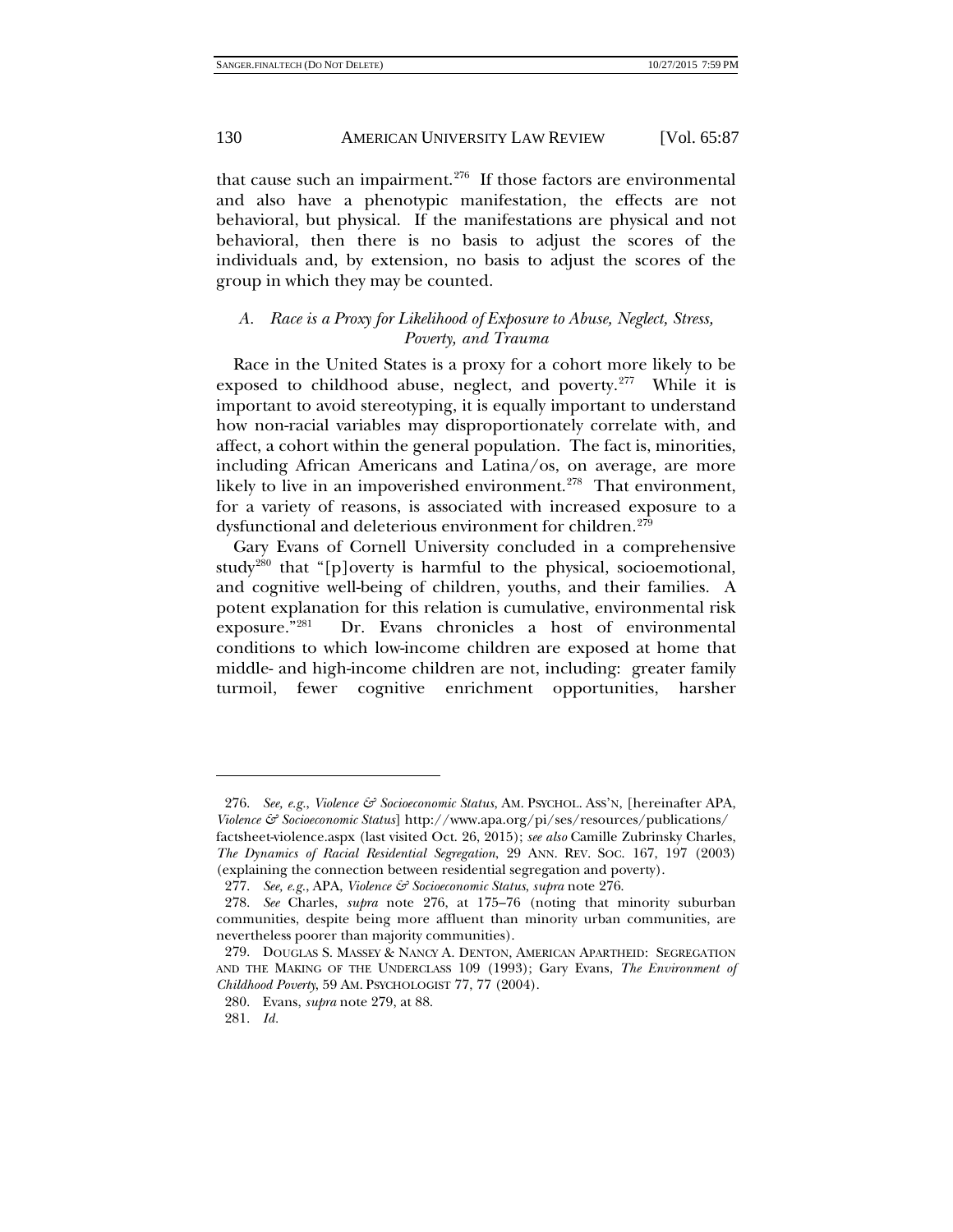parenting, and greater pollution.<sup>282</sup> These environmental factors are also present in their surrounding neighborhoods and schools.<sup>[283](#page-44-1)</sup>

The etiology of the resulting condition is not race-based.<sup>284</sup> The research merely shows the *correlation* between poverty and these effects on children.<sup>285</sup> Obviously, given the economic advantages—or even in the face of economic disadvantages—there is no racial factor involved in any individual's ability to thrive.

#### <span id="page-44-9"></span>*B. Abuse, Neglect, Stress, Poverty, and Trauma Are Correlated to Limitations in Intelligence*

Science has demonstrated for several decades that people subjected to childhood abuse, neglect, stress, poverty, and trauma do, in fact, develop limitations on intelligence.<sup>286</sup> The studies show the effect on the cognitive development of children, including the ability to score well on intelligence tests.

The 1996 APA report<sup>[287](#page-44-5)</sup> that surveyed the literature in response to Herrnstein's and Murray's *The Bell Curve*<sup>[288](#page-44-6)</sup> concluded that some differences in test scores may have been influenced by socioeconomic factors—exposure to toxins, like lead based paint, and "caste-like" circumstances—that American minorities disproportionately experience.<sup>[289](#page-44-7)</sup>

However, many of the "unknowns"[290](#page-44-8) in 1996 have now become known. One unknown was the actual effect of an abusive environment during childhood. As Louis Cozolino, Professor of Psychology at Pepperdine University who has written extensively on neuroscience and psychotherapy, put it:

We are just as capable of adapting to *unhealthy* environments and *pathological* caretakers. The resulting adaptations may help us to survive a traumatic childhood but impede healthy development later in life. . . . Because the first few years of life are a period of

<sup>282.</sup> *Id.* at 77.

<sup>283.</sup> *Id.*

<sup>284.</sup> *Id.*

<span id="page-44-3"></span><span id="page-44-2"></span><span id="page-44-1"></span><span id="page-44-0"></span><sup>285.</sup> Craig Haney, *The Social Context of Capital Murder: Social Histories and the Logic of Mitigation*, 35 SANTA CLARA L. REV. 547, 564 (1995).

<span id="page-44-6"></span><span id="page-44-5"></span><span id="page-44-4"></span><sup>286.</sup> Veltman & Browne, *supra* note [274,](#page-42-5) at 219, 224–30 (citing scientific data, spanning from 1967 to 1999).

<sup>287.</sup> Neisser et al., *supra* note [200,](#page-31-6) at 77.

<sup>288.</sup> HERRNSTEIN & MURRAY, *supra* not[e 201.](#page-31-8)

<span id="page-44-7"></span><sup>289.</sup> Neisser et al., *supra* note [200,](#page-31-6) at 89, 94.

<span id="page-44-8"></span><sup>290.</sup> *Id.* at 97.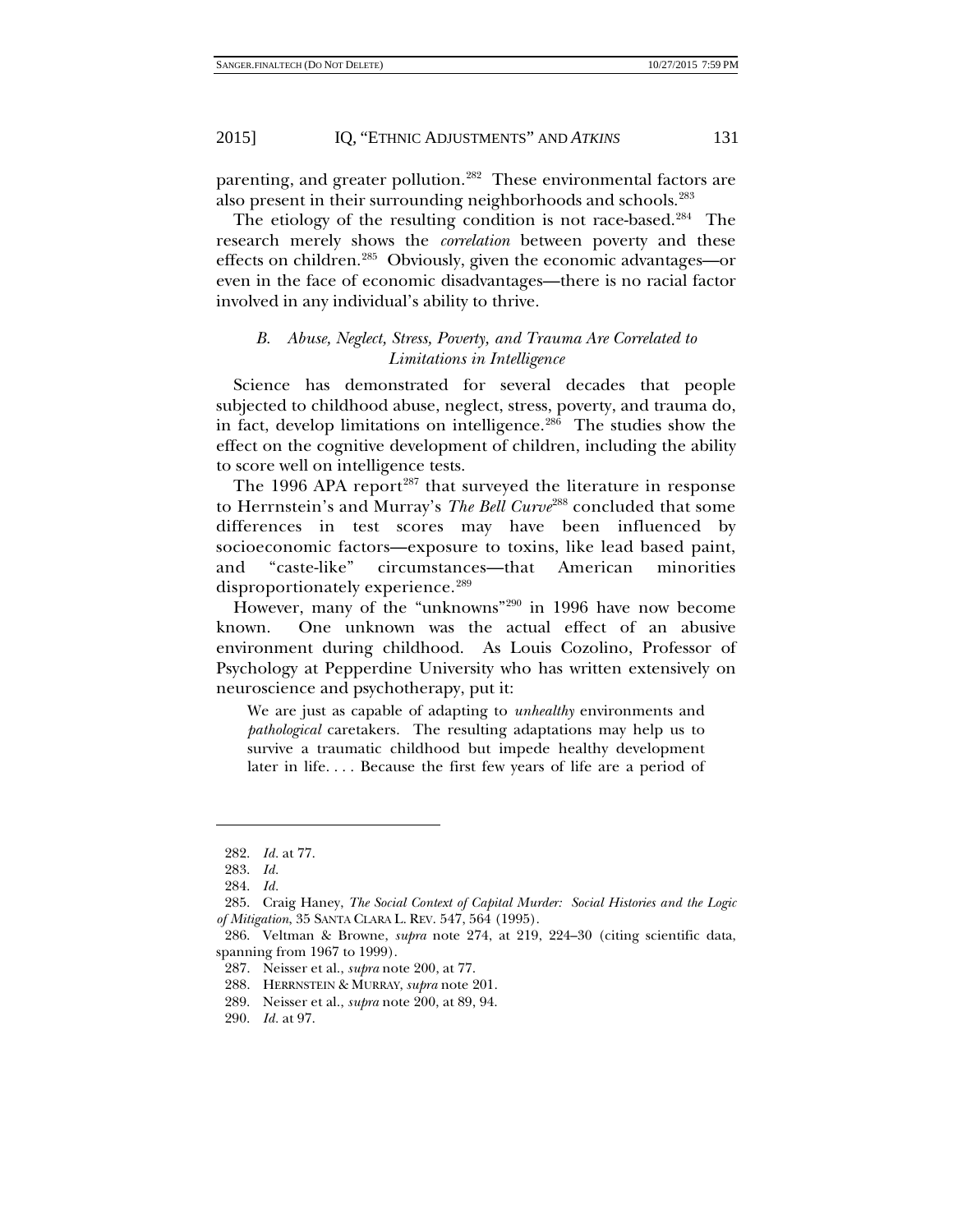<span id="page-45-0"></span>

exuberant brain development, early experience has disproportionate impact on the development of neural systems.[291](#page-45-1)

In a recent longitudinal study of a birth cohort with 3796 subjects at Mater University, researchers followed subjects from birth to age fourteen.<sup>[292](#page-45-2)</sup> After correlating reports of abuse and neglect to subsequent intellectual development and test scores, the researchers concluded that "[b]oth child abuse and child neglect are independently and strongly associated with lower cognitive functioning."[293](#page-45-3)

Research has documented a direct correlation between these effects and Post-Traumatic Stress Disorder (PTSD). Learning deficits are found to have a statistically significant relationship to PTSD.[294](#page-45-4)  Not surprisingly, abuse leads to PTSD and depression, which has a demonstrable effect on intelligence test scores.<sup>[295](#page-45-5)</sup> In addition, the environment's stress levels can have a significant effect.<sup>[296](#page-45-6)</sup> For instance, exposure to homicides in the neighborhood, whether witnessed or just heard about, can have a significant effect on IQ test scores.<sup>[297](#page-45-7)</sup> High levels of chronic stress have a detrimental physical effect on the individual, including the brain.<sup>[298](#page-45-8)</sup> The neuronal interrelation between the prefrontal cortex and the hippocampus can be damaged, impairing the regulation of attention and memory.<sup>299</sup>

<span id="page-45-1"></span><sup>291.</sup> LOUIS COZOLINO, THE NEUROSCIENCE OF HUMAN RELATIONSHIPS: ATTACHMENT AND THE DEVELOPING SOCIAL BRAIN xvi–xvii (2d ed. 2014).

<span id="page-45-2"></span><sup>292.</sup> Ryan Mills et al., *Child Abuse and Neglect and Cognitive Function at 14 Years of Age: Findings From a Birth Cohort*, 127 PEDIATRICS 4, 5, 7 (2011).

<sup>293.</sup> *Id.* at 10.

<span id="page-45-4"></span><span id="page-45-3"></span><sup>294.</sup> Diane Scheiner et al., *Verbal Learning Deficits in Posttraumatic Stress Disorder and Depression*, 27 J. TRAUMATIC STRESS 291, 295–96 (2014).

<span id="page-45-5"></span><sup>295.</sup> Divya Mehta et al., *Childhood Maltreatment is Associated with Distinct Genomic and Epigenetic Profiles in Posttraumatic Stress Disorder*, 110 PROC. NAT'L ACAD. SCI. 8302, 8304 (2013) (identifying a correlation between childhood abuse and PTSD); Patrick Sharkey, *The Acute Effect of Local Homicides on Children's Cognitive Performance*, 107 PROC. NAT'L ACAD. SCI. 11733, 11736 (2010) (finding a correlation between exposure to homicides and a measured reduction in cognitive assessment).

<sup>296.</sup> Sharkey, *supra* note [295,](#page-45-0) at 11,733.

<sup>297.</sup> *Id.* at 11,736.

<span id="page-45-8"></span><span id="page-45-7"></span><span id="page-45-6"></span><sup>298.</sup> Christopher Bergland, *Chronic Stress Can Damage Brain Structure and Connectivity*, PSYCHOL. TODAY (Feb. 12, 2014), https://www.psychologytoday.com/blog/the-athletesway/201402/chronic-stress-can-damage-brain-structure-and-connectivity.

<span id="page-45-9"></span><sup>299.</sup> Bruce S. McEwen, *The Neurobiology of Stress: From Serendipity to Clinical Relevance*, 886 BRAIN RES. 172, 185 (2000).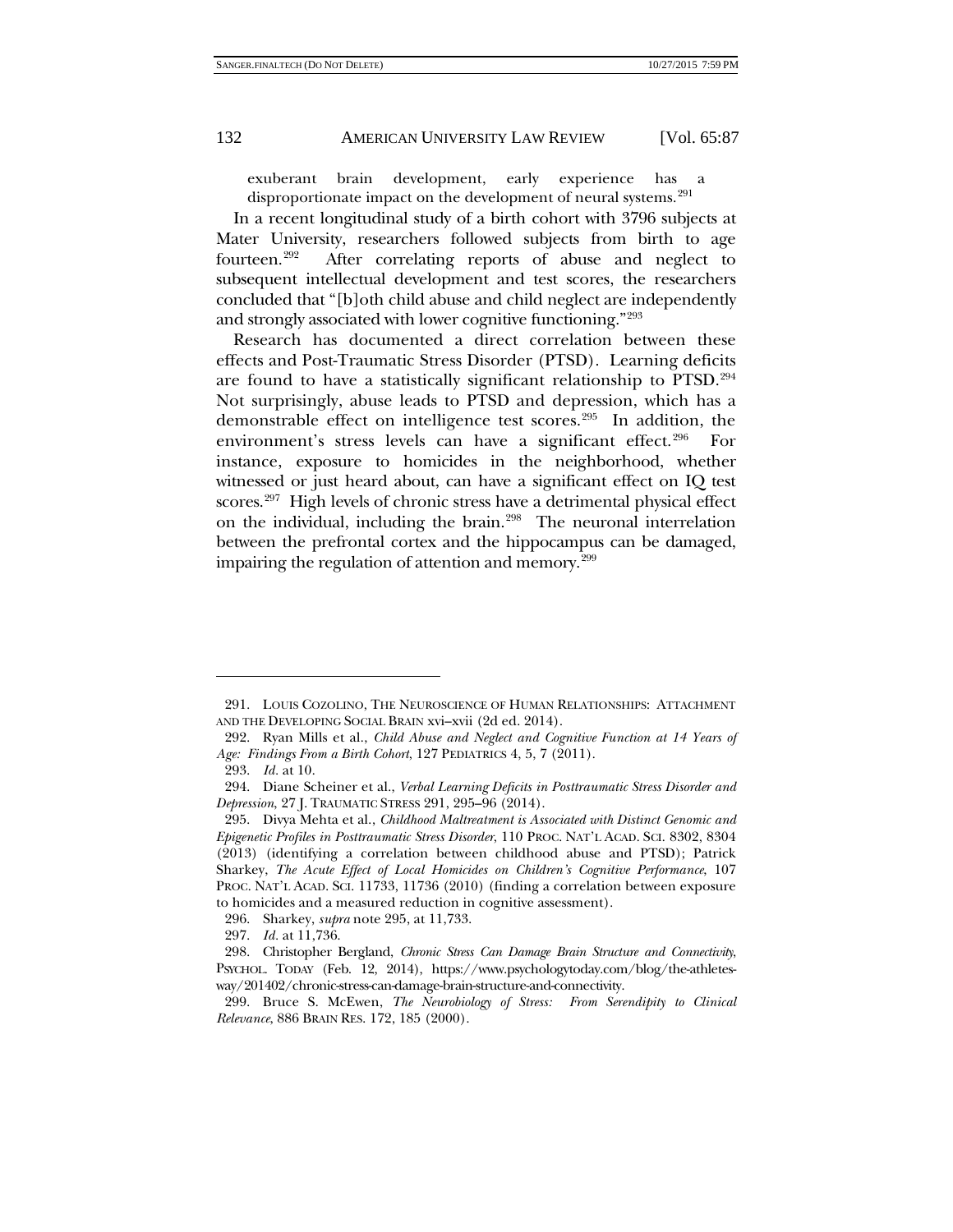<span id="page-46-0"></span>

#### *C. Studies Show that These Effects Can Be Multigenerational*

Studies show that adverse environmental influences can have effects that may be multigenerational.<sup>300</sup> The effects of the Dutch Hunger Winter were studied extensively, providing insight into the effects of one's environment on inheriting adverse characteristics.<sup>301</sup> Toward the end of World War II, the Nazis cordoned off Amsterdam and blockaded the delivery of food to the city residents.<sup>[302](#page-46-3)</sup> As a result of this, and the corresponding inability to ship food due to an early winter, there was severe deprivation in the city and overabundance in the country. Due to the meticulous obstetric medical record keeping of the Dutch, researchers were able to track the health of both groups' survivors[.303](#page-46-4) Perhaps more importantly, they were able to track the health of those groups' children and grandchildren.<sup>[304](#page-46-5)</sup>

The results remarkably demonstrated the inheritable consequences of exposure to environmental stress factors.[305](#page-46-6) Children and grandchildren had phenotypic differences based on the cohort to which their mothers or grandmothers belonged.<sup>306</sup> This was not due to genetic mutation and not all the effects were negative.<sup>307</sup> Nevertheless, somehow, information was passed on through multiple generations as a result of maternal or grand-maternal environmental influences.<sup>[308](#page-46-9)</sup>

<span id="page-46-1"></span><sup>300.</sup> *See, e.g.*, Charles W. Schmidt, *Uncertain Inheritance: Transgenerational Effects of Environmental Exposures*, 121 ENVTL. HEALTH PERSP. A298, A299 (2013) (arguing that published transgenerational findings have increased substantially since 2005).

<span id="page-46-2"></span><sup>301.</sup> *See* Tessa Roseboom et al., *The Dutch Famine and Its Long-Term Consequences for Adult Health*, 82 EARLY HUM. DEV. 485, 486–87 (2006) (detailing the unique nature of the Dutch famine as affording an unprecedented opportunity to study the effects of starvation due, in part, to meticulous records).

<span id="page-46-3"></span><sup>302.</sup> *Id.* at 486 (explaining that the blockade's effect was exacerbated and extended by an early winter that rendered shipping impossible on the Dutch canals and waterways). 303. *Id.*

<span id="page-46-5"></span><span id="page-46-4"></span><sup>304.</sup> *See* NESSA CAREY, THE EPIGENETICS REVOLUTION 4 (2011) (remarking that the effects of the famine are evident in the children of children born during and immediately following the famine).

<sup>305.</sup> *Id.*

<span id="page-46-7"></span><span id="page-46-6"></span><sup>306.</sup> *Id.* Cohorts were established based on geographic location (which was a proxy for abundance of or lack of food) and on, for instance, trimester of pregnancy during the time period. *See* L.H. Lumey et al., *Cohort Profile: The Dutch Hunger Winter Families Study*, 36 INT'L J. OF EPIDEMIOLOGY 1196, 1197 (2007).

<span id="page-46-8"></span><sup>307.</sup> CAREY, *supra* not[e 304,](#page-46-0) at 92.

<span id="page-46-9"></span><sup>308.</sup> *Id.* at 4.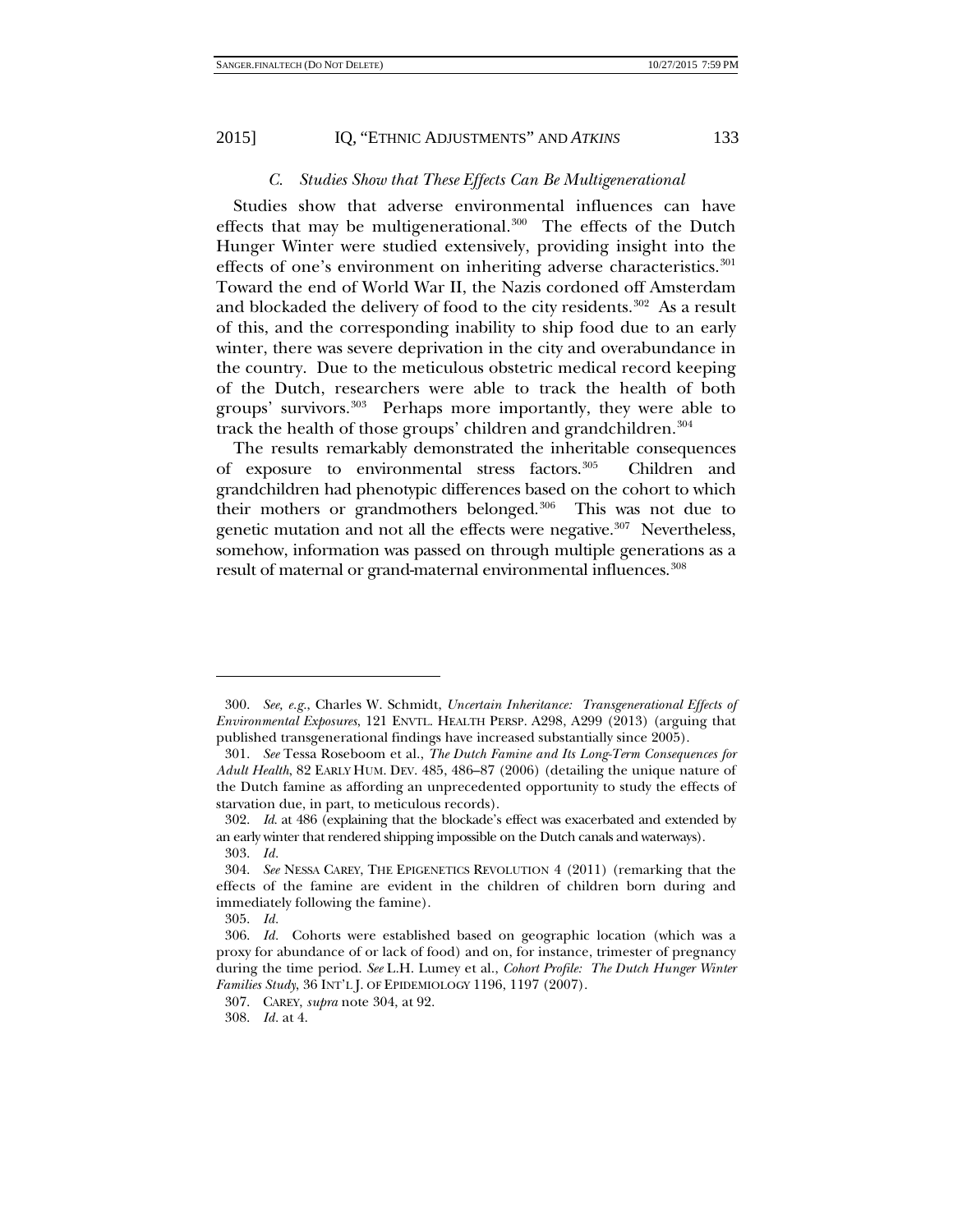Many studies have confirmed this phenomenon.<sup>309</sup> There is an intergenerational transmission of post-traumatic stress disorder.<sup>[310](#page-47-2)</sup> If the effects of PTSD, clearly shown to impair cognitive functioning, are passed on biologically from generation to generation, then it implies a *phenotypic* alteration in cell development and development of the organism—the individual human being—as a result.<sup>[311](#page-47-3)</sup>

<span id="page-47-0"></span>The anecdotal and medical documentation of the multigenerational effects of psychophysiological stress and trauma have now been reconfirmed in a study published as this Article goes to print.[312](#page-47-4) This remarkable study measured the methylation of a particular gene encoding protein at specific gene locations in thirtytwo Holocaust survivors and twenty-two of their adult offspring as compared to a control group. The study establishes the "first demonstration of an association of pre-conception stress effects with epigenetic changes in both exposed parents and their offspring in adult humans," providing potential insight into how severe psychophysiological trauma can have intergenerational effects."[313](#page-47-5)

This supports the hypothesis that stress and trauma result in actual phenotypic/biological effects and that those effects can be passed down from one generation to another. This new research, therefore, further supports the conclusion that people who live in poverty and are

<span id="page-47-1"></span><sup>309.</sup> MELISSA ECCLESTON, IN UTERO EXPOSURE TO MATERNAL STRESS: EFFECTS OF THE SEPTEMBER 11TH TERRORIST ATTACKS IN NEW YORK CITY ON BIRTH AND EARLY SCHOOLING OUTCOMES 30 (2011), http://isites.harvard.edu/fs/docs/icb.topic964076 .files/911\_Draft5\_MelissaEccleston.pdf (studying children who were in utero during the September 11, 2001 terrorist attacks in New York City, and finding that stress on the pregnant mother had phenotypic effects on the children and an impact on their intellectual development).

<span id="page-47-2"></span><sup>310.</sup> Michelle Bosquet Enlow et al., *Mother-Infant Attachment and Intergenerational Transmission of Posttraumatic Stress Disorder*, 26 DEV. & PSYCHOPATHOLOGY 41, 41 (2013).

<span id="page-47-3"></span><sup>311.</sup> Studies for some time have shown actual physical effects of stress on various aspects of the brain. *See* Bruce S. McEwen, *The Neurobiology of Stress: From Serendipity to Clinical Relevance*, 886 BRAIN RES. 172, 172–79 (2000); Rachel Yehuda et al., Holocaust Exposure Induced Intergenerational Effects on FKBP5 Methylation 1, 8 (Aug. 12, 2015) (unpublished manuscript) (on file with Biological Psychiatry) [hereinafter Yehuda et al., Holocaust Exposure]. According to McEwen, "Recent evidence indicates that the human hippocampus is particularly sensitive in this respect and tends to show greater changes than other brain areas, in particular in Cushing's syndrome, recurrent depressive illness, post-traumatic stress disorder (PTSD), schizophrenia and aging prior to overt dementia." McEwen, *supra* note [311,](#page-47-0) at 182 (citation omitted). More recent studies have shown the epigenetic mechanism by which theses physical changes are conveyed. *See* sources cited *infra* note [314.](#page-48-0)

<sup>312.</sup> Yehuda et al., Holocaust Exposure, *supra* not[e 311,](#page-47-0) at 1, 8.

<span id="page-47-5"></span><span id="page-47-4"></span><sup>313.</sup> *Id.* at 6.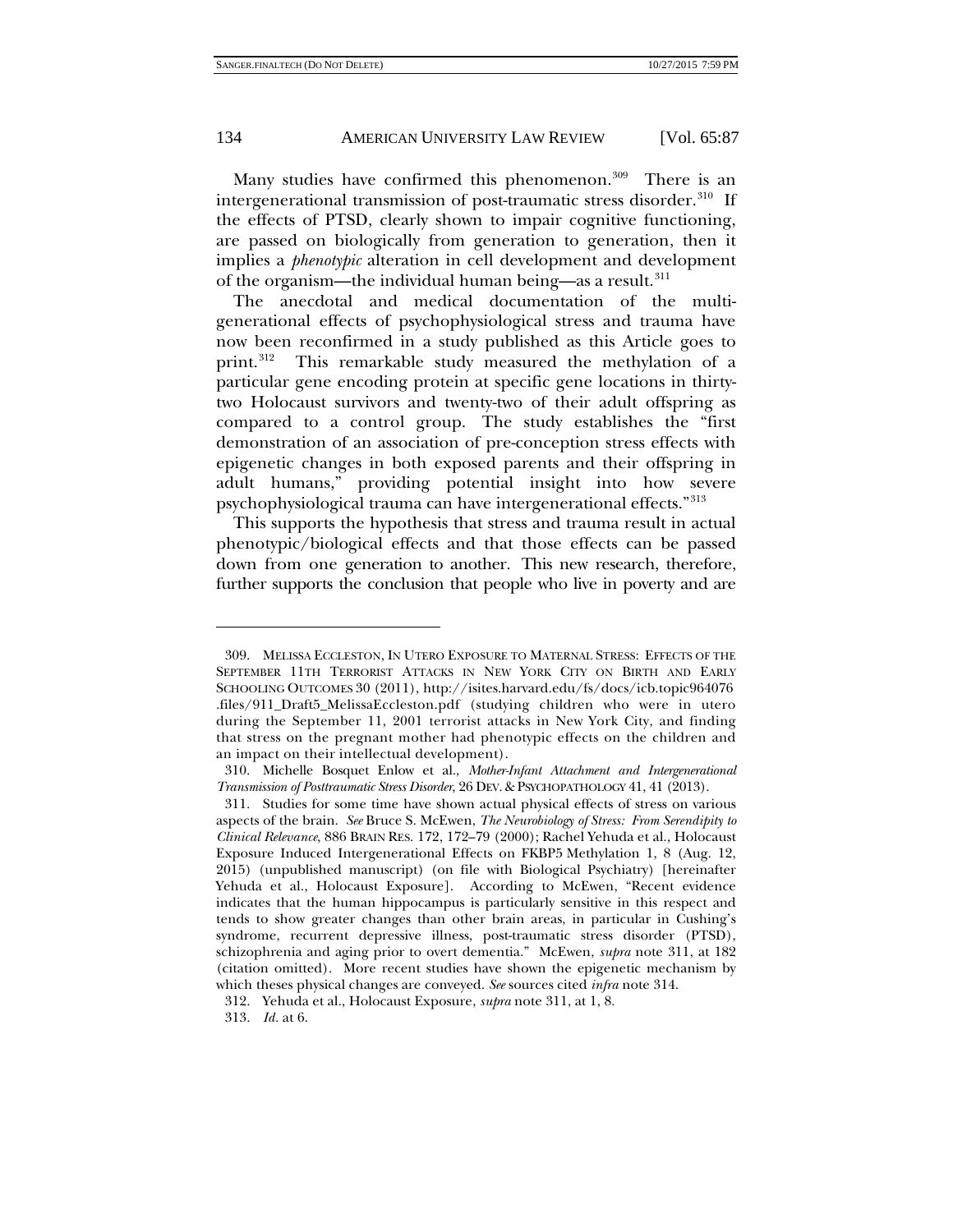-

#### 2015] IQ, "ETHNIC ADJUSTMENTS" AND *ATKINS* 135

more likely to be subjected to these adverse environmental influences are more likely as a group to suffer actual intellectual disabilities.<sup>[314](#page-48-1)</sup>

#### <span id="page-48-0"></span>*D. Etiology: Environmental Factors Lead to Epigenetic Effects*

It has been known since the fruit fly experiments at the turn of the twentieth century that there is a mechanism within cells that somehow causes them to differentiate. The term "epigenetics" was coined to describe the phenomenon.<sup>315</sup> Only in the last twenty years or so have scientists actually determined the mechanism by which this process takes place.<sup>[316](#page-48-3)</sup>

Basically, cells divide in the human organism. Each cell has exactly the same DNA, gene structure, and sequence. This genetic material, the gene sequence, determines many of the phenotype's gross characteristics, such as eye color. However, the actual mechanism that causes cells to divide and for one, say, to become an eyeball cell and another a cell in the big toe, was not known. Recently, scientists discovered that cells with identical DNA gene sequences are subject to influences of methylation of the DNA and acetylation of proteins in a way that "expresses" the existing genes. This is referred to as an epigenetic process. The process does not mutate the genes, but rather it activates or deactivates them to one degree or another.

<span id="page-48-1"></span><sup>314.</sup> Although the Holocaust involved much higher levels of stress than what most low-income people are exposed to in the United States, the research nevertheless indicates that when individuals are exposed to severe stress, epigenetic changes that impact their future offspring manifest. Similar studies have borne similar results. *See* Brian G. Dias & Kerry J. Ressler, *Parental Olfactory Experience Influences Behavior and Neural Structure in Subsequent Generations*, 17 NATURE NEUROSCIENCE 89, 89 (2014) (studying the inheritance of "parental traumatic exposure" in mice using olfactory fear conditioning); Natan P.F. Kellermann, *Epigenetic Transmission of Holocaust Trauma: Can Nightmares Be Inherited?*, 50 ISRAEL J. PSYCHIATRY & RELATED SCI. 33, 33 (2013) ("Apparently, not only children of Holocaust survivors, but offspring of other PTSD parents are also vulnerable to such a burdensome legacy . . . ."); Rachel Yehuda, *Disease Markers: Molecular Biology of PTSD*, 30 DISEASE MARKERS 61, 62–64 (2011) (describing studies that have contributed to the body of research on the molecular biology of PTSD) [hereinafter Yehuda, *Molecular Biology of PTSD*]; Helen Thomson, *Study of Holocaust Survivors Finds Trauma Passed on to Children's Genes*, GUARDIAN (Aug. 21, 2015, 1:40 PM), http://www.theguardian.com/science/2015/

aug/21/study-of-holocaust-survivors-finds-trauma-passed-on-to-childrens-genes (reporting a study by Rachel Yehuda that found gene changes in children of Holocaust survivors that "could only be attributed" to their parents' Holocaust exposure).

<span id="page-48-2"></span><sup>315.</sup> RICHARD C. FRANCIS, EPIGENETICS: THE ULTIMATE MYSTERY OF INHERITANCE, x (2011) ("[E]pigenetic refers to long-term alterations of DNA that don't involve changes in the DNA sequence itself.").

<span id="page-48-3"></span><sup>316.</sup> *See id.*; CAREY, *supra* note [304,](#page-46-0) at 4 (providing a comprehensive but understandable explanations of epigenetics).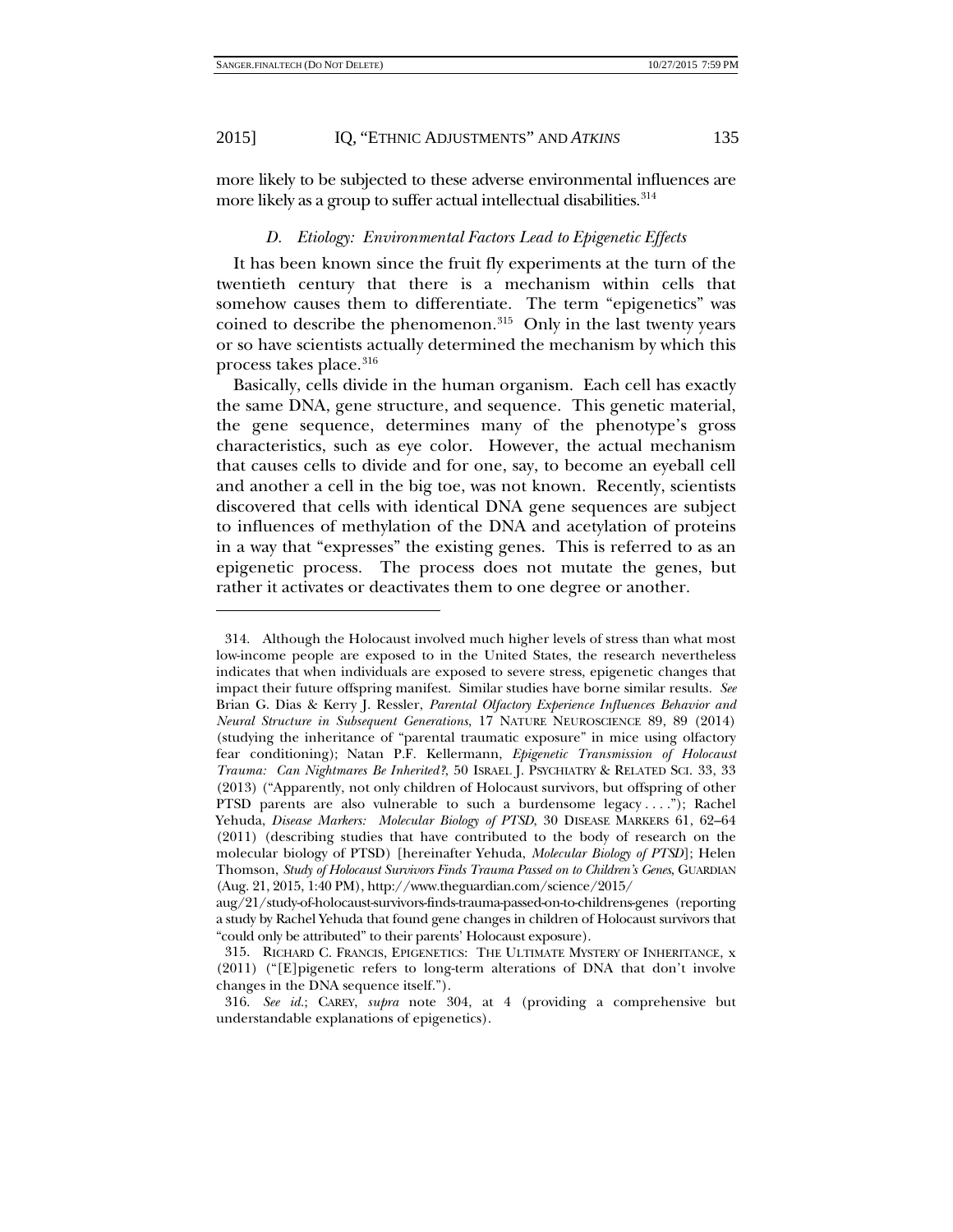In a way, it is like a 24,000 key piano being played by a pianist with hundreds of fingers on each hand. $317$  When she plays a chord, it causes certain patterns of genes to be expressed. Each key or set of keys can be played *fortissimo*, *pianissimo*, or anywhere in between. It is this epigenetic pattern of gene expression that leads to the differentiation of cells in their development.<sup>[318](#page-49-1)</sup>

Furthermore, the environment may influence the epigenetic expression of gene patterns. Take a simple example. Cells in a tree will divide and some will become the composite cells of bark, others part of the limbs, branches, and twigs, and some will become buds, leaves, and flowers. Research shows that the environmental effect of the length of exposure to sunlight in combination with temperature can influence the epigenetic development of such plant cells.<sup>[319](#page-49-2)</sup> That is how the cells "know" that it is spring and, for instance, that the cells in the flowers should "blossom."[320](#page-49-3) Through epigenetics, environmental influences have an effect on the phenotype of the cells and the organism.

Therefore, it should not be surprising that the environment can influence epigenetic gene expression and cell development in humans.<sup>321</sup> If adverse environmental influences cause the behavioral symptoms of PTSD, for instance, it should not be a surprise that the stress and trauma causing what we see as PTSD is actually causing

1

<span id="page-49-0"></span><sup>317.</sup> The human genome is around 24,000 genes all in a sequence. Ninety-nine and a half to 99.9 percent of them are identical from one human to another. Ossorio, *supra* note [255,](#page-39-8) at 177. Differences in the individual phenotype from one person to another are more the work of gene expression, which is achieved by the methylation of DNA and the acetylation of proteins that interact with the genes. As Dr. Nessa Carey said, "[a] phenomenon is likely to be influenced by epigenetic alterations in DNA and its accompanying proteins is one or both of the following conditions are met: (1) Two things are genetically identical, but phenotypically variable; (2) An organism continues to be influenced by an event long after the initiating event has occurred." CAREY, *supra* not[e 304,](#page-46-0) at 304.

<span id="page-49-1"></span><sup>318.</sup> This piano metaphor is the author's, but the inspiration for it is found in Sam Kean's poetic book on genetics. SAM KEAN, THE VIOLINIST'S THUMB 79–80 (2012). Kean mentions the similarities of music to the structure of DNA itself. He observes parenthetically that, "musicology recapitulates ontology," as an allusion to Haeckel's "law" that "ontogeny recapitulates phylogeny." *Id.* at 80. *See generally* GERALD SCHNEIDER, BRAIN STRUCTURE AND ITS ORIGINS 89–91 (2014) (discussing the metaphorical use of Haekel's "law"). Neither can be taken literally but as Haekel's "law" helps to understand the more complex reality of brain structure, the piano metaphor is offered in the same metaphorical sense with regard to epigenetics.

<span id="page-49-2"></span><sup>319.</sup> CAREY, *supra* note [304,](#page-46-0) at 294.

<sup>320.</sup> *Id.* at 296–300.

<span id="page-49-4"></span><span id="page-49-3"></span><sup>321.</sup> *Id.*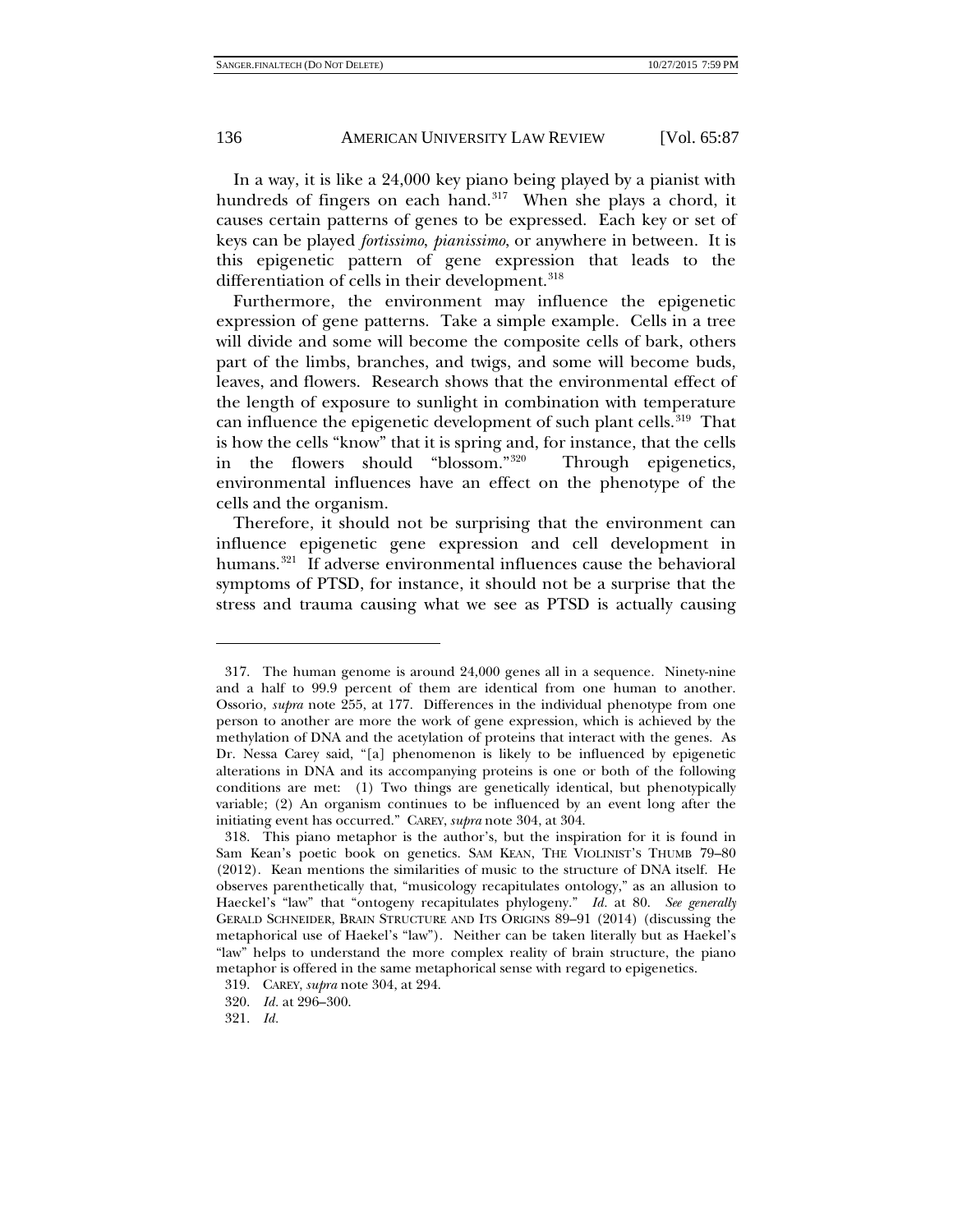epigenetic changes in cell development.[322](#page-50-0) If PTSD results in the impairment of intellectual function, the mechanism is an epigenetic reaction to the environment and a phenotypic manifestation in gene expression. The result is that people subjected to abuse, stress, and other adverse environmental influences are phenotypically/biologically different, rather than just "unmotivated[,] poor test takers."<sup>323</sup> In other words, it is not race that is a marker for lower intelligence; instead, environmental influences can cause phenotypic change in individuals and may have multigenerational impacts, thus resulting in a higher number of intellectually disabled persons, which is *superficially* linked to race, given the current racial disparities in the United States.<sup>[324](#page-50-2)</sup>

Early life stress can actually change the cell development such that there are observable, morphological changes in the size of critical parts of the brain.<sup>[325](#page-50-3)</sup> These changes are based on epigenetics.<sup>[326](#page-50-4)</sup> Studies have now mapped the gene expression pattern resulting from PTSD.<sup>[327](#page-50-5)</sup> They have also mapped areas within genomic regions for intelligence quotient performance.[328](#page-50-6) Together, these studies suggest that it is possible for the test scores of an individual who has been exposed to these adverse environmental factors to be affected by a physical, phenotypic change at the cellular level. The nature of the change is demonstrable and lower test scores are clearly correlated to those influences.

Behavioral reactions or other unexplained factors cannot be entirely eliminated, but it is demonstrated that early life experiences not only have an actual phenotypic/biological effect on cell development, but that they also have a behavioral effect on intellectual development and IQ test scores. With this new paradigm in mind, research needs to continue to more clearly quantify the data and refine

<span id="page-50-0"></span><sup>322.</sup> Dias & Ressler, *supra* note [314,](#page-48-0) at 328; Kellermann, *supra* note [314,](#page-48-0) at 33; Yehuda, *Molecular Biology of PTSD*, *supra* note [314,](#page-48-0) at 61, 63; Thomson, *supra* not[e 314.](#page-48-0)

<sup>323.</sup> Yehuda, *Molecular Biology of PTSD*, *supra* note [314,](#page-48-0) at 63.

<span id="page-50-2"></span><span id="page-50-1"></span><sup>324.</sup> Laura Shin, *The Racial Wealth Gap: Why A Typical White Household Has 16 Times the Wealth of a Black One*, FORBES (Mar. 26, 2015, 8:00 AM), http://www.forbes.com/ sites/laurashin/2015/03/26/the-racial-wealth-gap-why-a-typical-white-household-has-16-times-the-wealth-of-a-black-one.

<span id="page-50-3"></span><sup>325.</sup> Jamie Hanson et al., *Behavioral Problems After Early Life Stress: Contributions of the Hippocampus and Amygdala*, 77 BIOLOGICAL PSYCHIATRY 314, 319 (2015).

<span id="page-50-4"></span><sup>326.</sup> Anne Schafer et al., *Epigenetic Mechanisms of Mental Retardation*, 67 PROGRESS IN DRUG RES. 125, 126 (2011).

<span id="page-50-6"></span><span id="page-50-5"></span><sup>327.</sup> Dias & Ressler, *supra* note [314,](#page-48-0) at 328; Kellermann, *supra* note [314,](#page-48-0) at 33; Yehuda, *Molecular Biology of PTSD*, *supra* note [314,](#page-48-0) at 61, 63; Thomson, *supra* not[e 314.](#page-48-0) 328. Min Zhao et al., *A Systems Biology Approach to Identify Intelligence Quotient Score-Related Genomic Regions, and Pathways Relevant to Potential Therapeutic Treatments*, SCI. REP., Feb. 25, 2014, at 1, 5.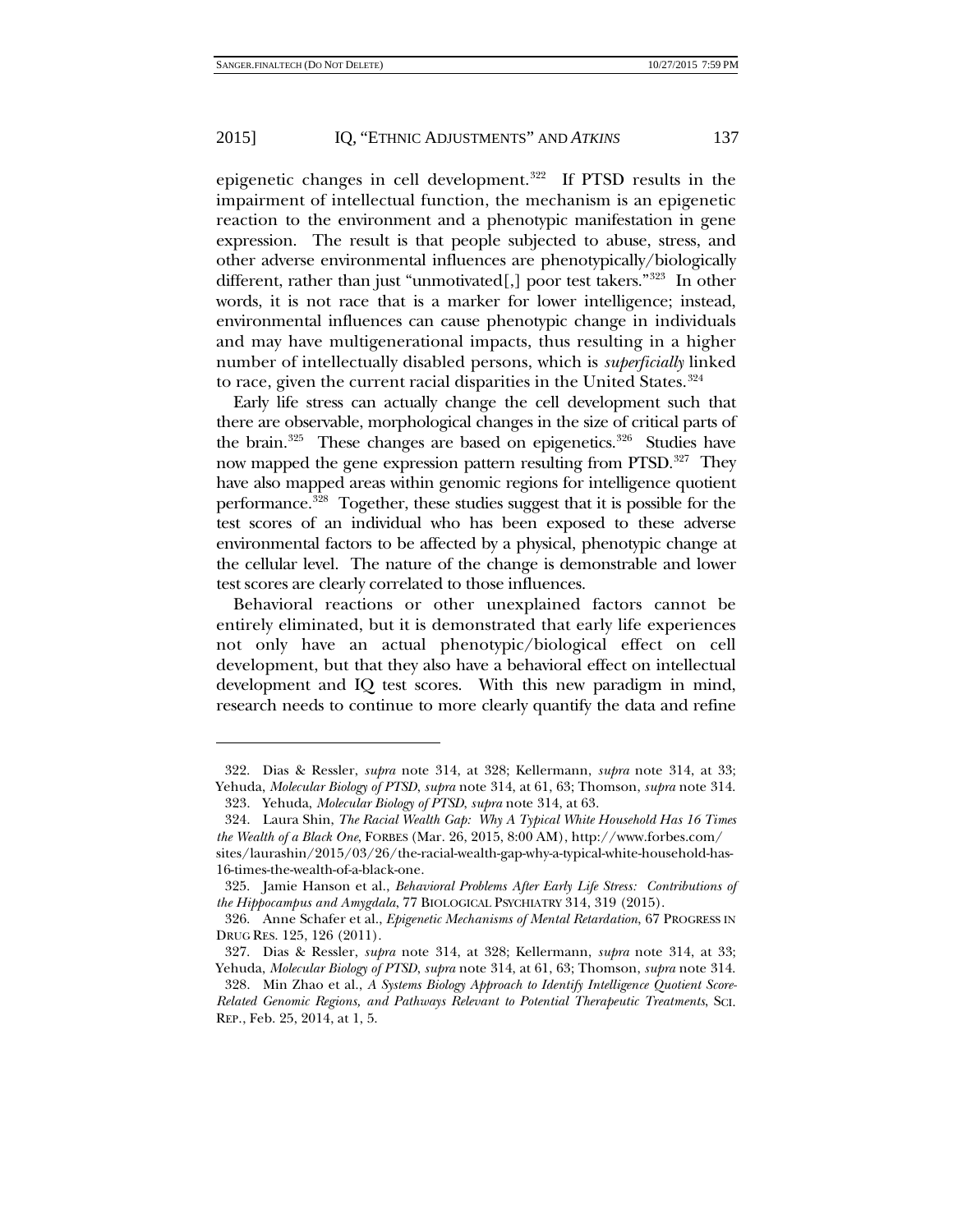conclusions. Nevertheless, based on constitutional, logical, and clinical analysis, there is no legal, logical or scientific basis to "ethnically adjust" IQ scores, based solely on one's race or ethnicity.

### V. USING A CLASSIFICATION OF RACE TO DETERMINE ELIGIBILITY FOR EXECUTION IS UNCONSTITUTIONAL

This Part examines the constitutionality of using racial classifications to determine death penalty eligibility. This Part considers whether adjustments based on race violate the Equal Protection Clause of the Fourteenth Amendment through the lens of other racial classification schemes previously analyzed by the Court, ultimately concluding that the practice of "ethnic adjustments" would not survive strict scrutiny.

#### *A. Classifications Based on Race Are Subject to Strict Scrutiny*

The Supreme Court has routinely held that racial classifications are unconstitutional. The Court in 1938 famously said in footnote four of *United States v. Carolene Products Co*. [329](#page-51-0) that any law that discriminates against a "discrete and insular minority" is subject to a "more searching judicial inquiry."<sup>[330](#page-51-1)</sup> From there, the Court developed a standard of employing strict scrutiny in situations involving potential infringements upon fundamental rights based on race or national origin.<sup>[331](#page-51-2)</sup>

<sup>329.</sup> 304 U.S. 144 (1938).

<sup>330.</sup> *Id.* at 152 n.4.

<span id="page-51-2"></span><span id="page-51-1"></span><span id="page-51-0"></span><sup>331.</sup> *See, e.g.*, Fisher v. Univ. of Texas at Austin, 133 S. Ct. 2411, 2418–19 (2013) (applying strict scrutiny to race conscious admissions policy); Johnson v. California, 543 U.S. 499, 505 (2005) (applying strict scrutiny to prison policy of segregating inmates by race); Grutter v. Bollinger, 539 U.S. 306, 316, 326 (2003) (applying strict scrutiny to the University of Michigan Law School's policy of admitting a critical mass of racial minority applicants); Gratz v. Bollinger, 539 U.S. 244, 270 (2003) (applying strict scrutiny and striking down the University of Michigan's policy of giving minority applicants automatic points to their application); Adarand Constructors, Inc. v. Pena, 515 U.S. 200, 227 (1995) (applying strict scrutiny to the federal government's use of race-based presumptions in contracting); City of Richmond v. J.A. Croson Co., 488 U.S. 469, 493 (1989) (applying strict scrutiny to a city ordinance requiring prime contractors to subcontract thirty percent of prime contract value to minority businesses); Graham v. Richardson, 403 U.S. 365, 472 (1971) (applying strict scrutiny to a state law conditioning the award of welfare benefits on national origin); Loving v. Virginia, 388 U.S. 1, 11 (1967) (striking down Virginia's ban on interracial marriage); Korematsu v. United States, 323 U.S. 214, 216–18 (1944) (finding that forcing all persons of Japanese descent into detention camps was constitutional in order to prevent espionage during World War II); Skinner v. Oklahoma *ex rel.* Williamson, 316 U.S. 535, 541 (1942) (holding compulsory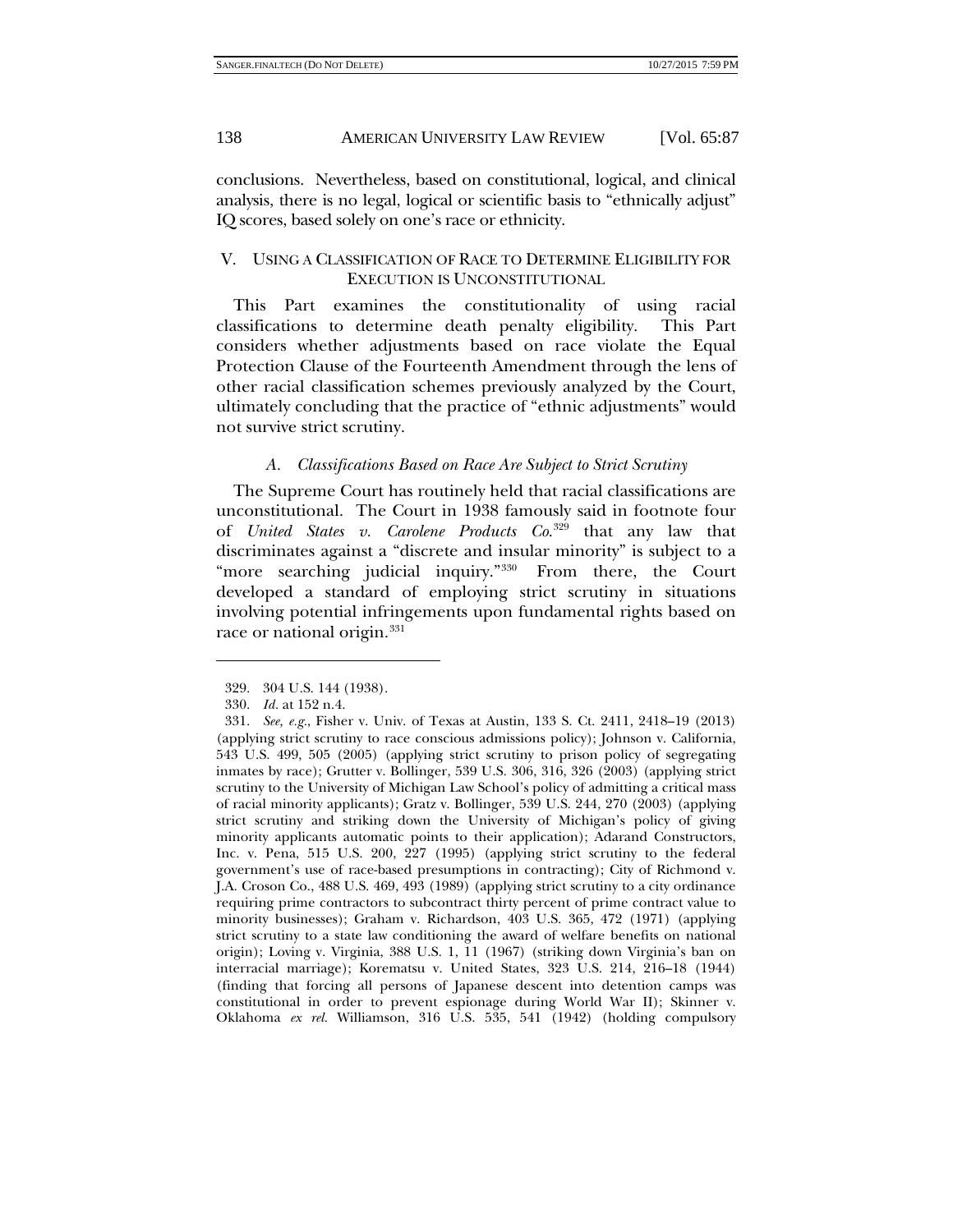Using this framework, the Court has held that racial classifications used explicitly or implicitly to interfere with the exercise of any significant constitutional right violates the Equal Protection Clause. In *Harper v. Virginia State Board of Elections*, [332](#page-52-0) for instance, the Court struck down a poll tax that had the effect of discriminating disproportionately on the basis of race.<sup>[333](#page-52-1)</sup> The Court said, "We have long been mindful that where fundamental rights and liberties are asserted under the Equal Protection Clause, classifications which might invade or restrain them must be closely scrutinized and carefully confined."[334](#page-52-2) This view has persisted. In 2000, the Court reaffirmed, in another voting rights case, that "[d]istinctions between citizens solely because of their ancestry are by their very nature odious to a free people . . . ."[335](#page-52-3) The Court has also applied strict scrutiny to disallow affirmative or remedial action based on race,<sup>[336](#page-52-4)</sup> saying in 1980 that "[a]ny official action that treats a person differently on account of his race or ethnic origin is inherently suspect."<sup>337</sup> This is true even if the racial group has been subjected to historical discrimination and disadvantage.<sup>[338](#page-52-6)</sup>

The Court has similarly interpreted the Equal Protection Clause as prohibiting discriminatory practices in criminal law—where the defendant's liberty is at stake<sup>[339](#page-52-7)</sup>—stating that it has "engaged in

-

<span id="page-52-6"></span>338. City of Richmond v. J.A. Croson Co., 488 U.S. 469, 498 (1989) (explaining that a history of discrimination does not justify the use of "rigid racial quotas").

<span id="page-52-7"></span>339. *E.g.*, Batson v. Kentucky, 476 U.S. 79, 84 (1986) (prohibiting the prosecution from using peremptory challenges solely on account of jurors' race); Skinner v. Oklahoma *ex rel.* Williamson, 316 U.S. 535, 541 (1942) (striking down a sterilization law that treated similar crimes differently with respect to which crime qualified for

<span id="page-52-0"></span>sterilization law unconstitutional because it treated similar crimes differently with respect to who is eligible for sterilization).

<sup>332.</sup> 383 U.S. 663 (1966).

<sup>333.</sup> *Id.* at 668–70.

<sup>334.</sup> *Id.* at 670.

<span id="page-52-3"></span><span id="page-52-2"></span><span id="page-52-1"></span><sup>335.</sup> Rice v. Cayetano, 528 U.S. 495, 517 (2000) (quoting Hirabayashi v. United States, 320 U.S. 81, 100 (1943)).

<span id="page-52-4"></span><sup>336.</sup> *E.g.*, *Fisher*, 133 S. Ct. at 2419 ("[S]trict scrutiny must be applied to any admissions program using racial categories or classifications."); *Gratz*, 539 U.S. at 270, 275 (striking down the University of Michigan's policy of giving automatic points to racial minority applicants); *see also* Regents of the Univ. of Cal. v. Bakke, 438 U.S. 265, 291 (1978) (stating that restrictions that curtail the rights of a single racial group are subject to strict scrutiny).

<span id="page-52-5"></span><sup>337.</sup> *Fisher*, 133 S. Ct. at 2419 (quoting Fullilove v. Klutznick, 448 U.S. 448, 523 (1980) (Stewart, J., dissenting)); *see* Parents Involved in Cmty. Schs. v. Seattle Sch. Dist. No. 1, 551 U.S. 701, 726–27, 732, 748 (2007) (striking down the use of race in school admissions when the only goal of using racial classification was to achieve racial balancing).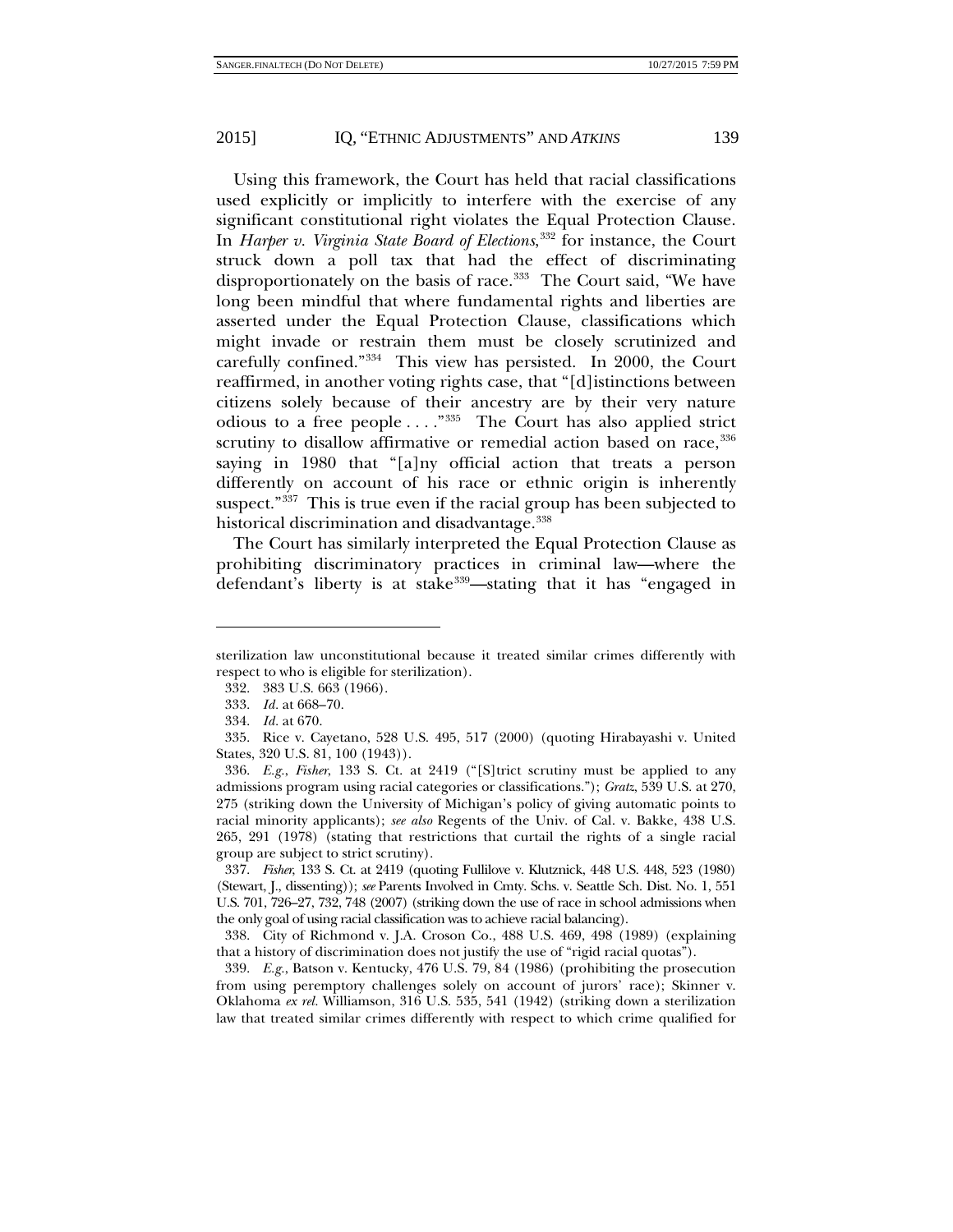'unceasing efforts' to eradicate racial prejudice from our criminal justice system."[340](#page-53-0) Ultimately, "discrimination on account of race in the administration of justice strikes at the core concerns of the Fourteenth Amendment and at fundamental values of our society and our legal system."[341](#page-53-1) Thus, the ethnic adjustment of IQ scores is subject to analysis under this framework. $342$  To pass strict scrutiny, the government action must further a "compelling government purpose," and must have been narrowly tailored to achieve that purpose. $343$  In the death penalty context, using ethnic adjustments to qualify people of color for execution would not pass the Court's most searching judicial scrutiny.

# *1. Adjusting test scores based on race in the employment and education contexts is unconstitutional*

The Supreme Court has not addressed the issue of ethnic adjustments in death penalty cases, despite having had the opportunity to do so in 2014.<sup>[344](#page-53-4)</sup> However, *Washington v. Davis*<sup>[345](#page-53-5)</sup> provides a telling analysis of adjusting test scores on the basis of race. *Washington* involved a challenge to written tests given to District of Columbia police officer candidates relating to verbal skills. $346$ Plaintiffs claimed that the test was racially discriminatory because African American candidates were four times less likely to pass than White candidates.[347](#page-53-7) The petitioner requested an injunction prohibiting the use of the test and for declaratory relief.[348](#page-53-8) The validity of the tests was the sole issue before the district court on a motion for summary judgment and remained the issue before the Supreme Court.<sup>[349](#page-53-9)</sup>

<span id="page-53-0"></span>sterilization); Smith v. Texas, 311 U.S. 128, 131 (1940) (finding that Texas's grand jury selection procedure violated the Equal Protection Clause).

<sup>340.</sup> McCleskey v. Kemp, 481 U.S. 279, 309 (1987) (quoting *Batson*, 476 U.S. at 85).

<span id="page-53-1"></span><sup>341.</sup> Rose v. Mitchell, 443 U.S. 545, 564 (1979) (denying the petitioner's claim for habeas corpus relief).

<span id="page-53-2"></span><sup>342.</sup> In fact, the need for the Court's most exacting scrutiny is underscored in these cases, since the classification is related to the death penalty. Monge v. California, 524 U.S. 721, 732 (1998) (recognizing the "acute need for reliability" in capital cases); *see also* Hall v. Florida, 134 S. Ct. 1986, 2001 (2014) (concluding that individuals facing the death penalty are entitled to argue that the Constitution forbids their execution).

<sup>343.</sup> Regents of Univ. of Cal. v. Bakke, 438 U.S. 265, 357 (1978).

<span id="page-53-6"></span><span id="page-53-5"></span><span id="page-53-4"></span><span id="page-53-3"></span><sup>344.</sup> *See* Hernandez v. Stephens, 134 S. Ct. 1760 (2014) (denying a certiorari petition seeking review of Texas' use of ethnic adjustment).

<sup>345.</sup> 426 U.S. 229 (1976).

<sup>346.</sup> *Id.* at 235.

<span id="page-53-7"></span><sup>347.</sup> *Id.* at 232–33.

<sup>348.</sup> *Id.* at 232.

<span id="page-53-9"></span><span id="page-53-8"></span><sup>349.</sup> *Id.* at 235.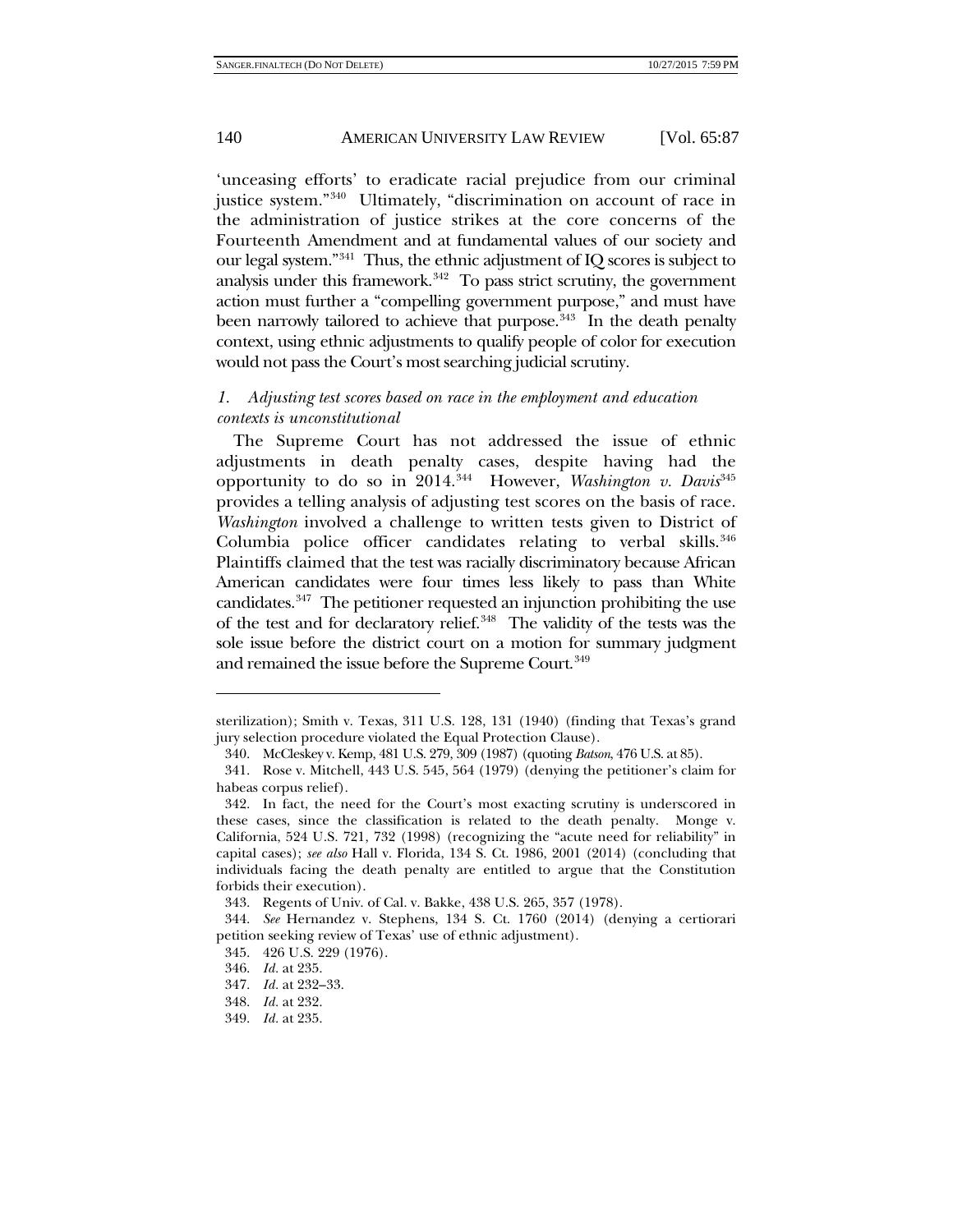In rejecting the plaintiff's challenge, the Court stated that though the Fifth Amendment<sup>350</sup> prohibits the United States from committing "invidious discrimination," this implied protection does not embrace the idea that the United States violates this clause simply because a law or official act has a "racially disproportionate impact," absent a racially discriminatory purpose.[351](#page-54-1) Therefore, in *Washington*, the Court, apparently putting forth the concept that "our Constitution is color-blind,"[352](#page-54-2) rejected the argument that the test deprived minority applicants of equal protection and should be adjusted to admit more minority applicants.<sup>[353](#page-54-3)</sup>

The prohibition against this type of adjustment, namely adding points to a previously ineligible person's test scores to qualify him for employment, would apply with equal or greater force to a proposed upward adjustment of a test score to make someone eligible for execution.[354](#page-54-4) In *Washington*, the government resisted any consideration for ethnic adjustment of test scores at the peril of African American applicants not gaining employment. In *Atkins* cases, the government is seeking an ethnic adjustment at the peril of African Americans and Latina/os losing their lives. Doctrinally, there is a difference, but the difference weighs heavily in favor of the *Atkins* defendants. Given that using race to determine eligibility for execution requires greater justification than using race to determine employment eligibility[355](#page-54-5) and that the petitioners in *Washington* sought a benefit, not a punishment, when compared to employment cases, ethnic adjustments would not pass the Court's most exacting level of scrutiny.<sup>[356](#page-54-6)</sup>

<span id="page-54-0"></span><sup>350.</sup> The District of Columbia, being under federal control, is subject to the Fifth Amendment constitutional restrictions, whereas the states are subject to the Fifth and the Fourteenth and, in these cases in particular, the Equal Protection Clause of the Fourteenth. In addition, in light of the fact that the *Atkins* cases involve the death penalty, the states are subject to even greater restriction under the Eighth Amendment. *See* Monge v. California, 524 U.S. 721, 734 (1998).

<sup>351.</sup> Washington v. Davis, 426 U.S. 229, 239 (1976).

<span id="page-54-2"></span><span id="page-54-1"></span><sup>352.</sup> Plessy v. Ferguson, 163 U.S. 537, 559 (1896) (Harlan, J., dissenting), *overruled by* Brown v. Bd. of Educ., 347 U.S. 483 (1954).

<sup>353.</sup> *Washington*, 426 U.S. at 236.

<span id="page-54-4"></span><span id="page-54-3"></span><sup>354.</sup> *See Monge*, 524 U.S. at 732 (acknowledging the "acute need for reliability" in capital cases).

<span id="page-54-5"></span><sup>355.</sup> *See id.* (detailing the need for reliability in death penalty context given "its severity and its finality").

<span id="page-54-6"></span><sup>356.</sup> *See supra* Part II.A–C (examining the facts of the *Atkins* cases); *see also* Parents Involved in Cmty. Schools v. Seattle School Dist. No. 1, 551 U.S. 701, 727 (2007) (finding that the school district's racial classification did not pass the muster of strict scrutiny because it was not narrowly tailored to achieve a compelling government interest, and, in fact, was minimally effective in achieving the stated goal).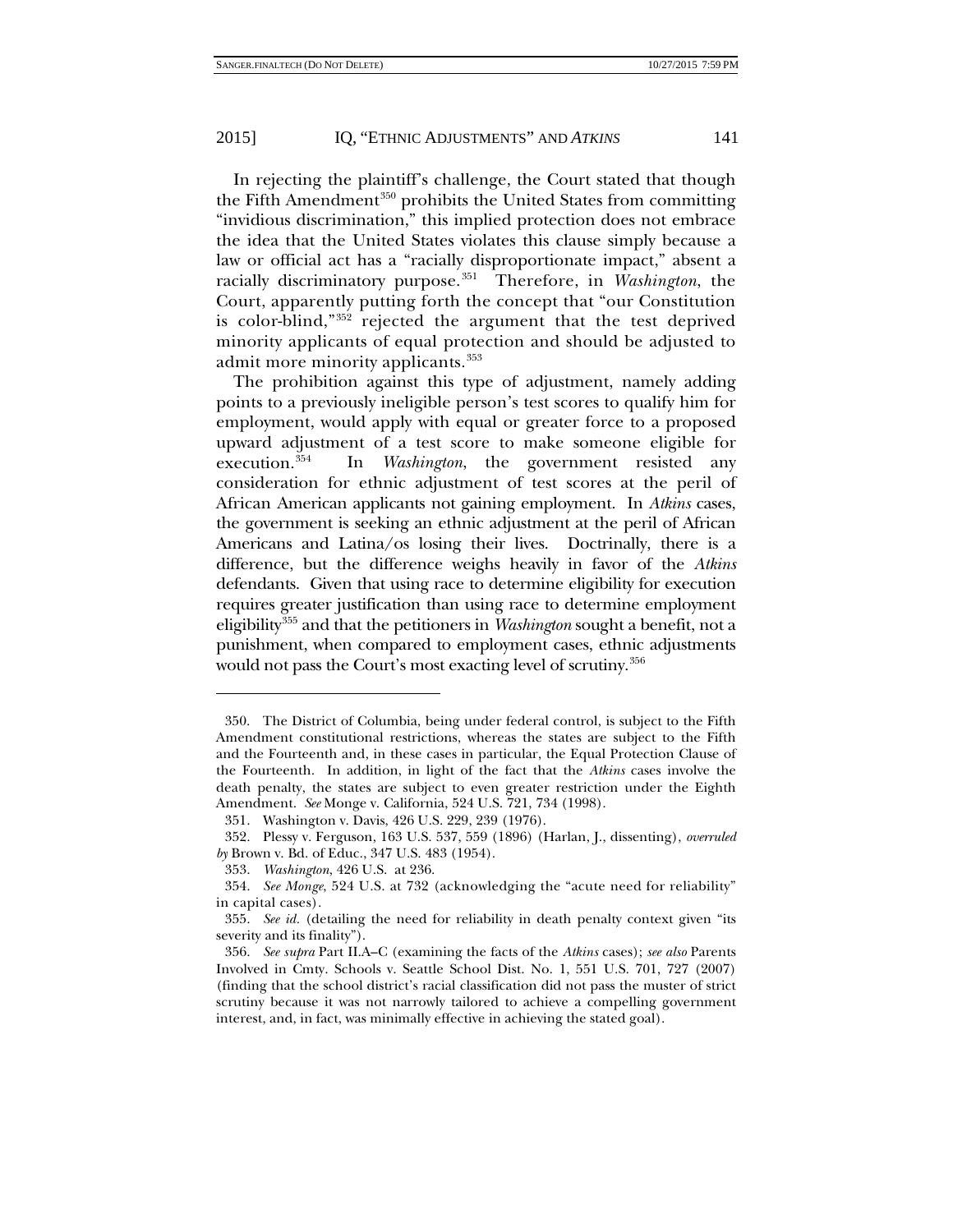Looking to affirmative action in education, in *Gratz v. Bollinger*[357](#page-55-1) the Court rejected the University of Michigan's admissions process, which used a points system that awarded points to applicants for various accolades and generally admitted any applicant that received at least 100 points.<sup>[358](#page-55-2)</sup> The admission office, in calculating points, automatically awarded minority applicants twenty points.<sup>[359](#page-55-3)</sup> Because the point system made race a decisive factor for many minority applicants, the Court found that the practice was not narrowly tailored and thus did not pass strict scrutiny.[360](#page-55-4) Similarly, in *Parents Involved in Community Schools v. Seattle School District No. 1*, the Court struck down an integration scheme, remarking that "race, for some students, [wa]s determinative standing alone,"[361](#page-55-5) a circumstance almost identical to the instant matter.

<span id="page-55-0"></span>Whichever view one may have of affirmative action, no such view could condone creating a situation where more people of a certain race are put to death based on averages.<sup>362</sup> The positive view of affirmative action in the education context posits that there is justice in raising the opportunities of an oppressed group without bestowing similar benefits upon the dominant group.<sup>[363](#page-55-7)</sup> The negative view is that is not fair, assuming it is a zero sum game<sup>[364](#page-55-8)</sup>: for every minority admitted to college or graduate school, a majority member will be excluded, or so the argument goes.<sup>365</sup> However, the death penalty is not a zero-sum game. There is no quota or maximum or minimum total enrollment. Artificially adjusting IQ scores to qualify African Americans or Latina/os for death just puts more people of color to

<sup>357.</sup> 539 U.S. 244 (2003).

<span id="page-55-2"></span><span id="page-55-1"></span><sup>358.</sup> *Id.* at 255.

<sup>359.</sup> *Id.*

<sup>360.</sup> *Id.* at 271–72.

<sup>361.</sup> *Parents Involved*, 551 U.S. at 723.

<span id="page-55-6"></span><span id="page-55-5"></span><span id="page-55-4"></span><span id="page-55-3"></span><sup>362.</sup> *See, e.g.*, Billish v. City of Chi., 989 F.2d 890, 894 (7th Cir. 1993) (en banc) (stating that a public employer cannot make up for biased tests through rough justice and promoting two Black employees); Md. Troopers Ass'n v. Evans, 993 F.2d 1072, 1076 (4th Cir. 1993) ("[T]he use of race as a reparational device risks perpetuating the very race-consciousness such a remedy purports to overcome.").

<sup>363.</sup> *Billish*, 989 F.2d 894; *Maryland Troopers Ass'n*, 993 F.2d at 1076.

<span id="page-55-8"></span><span id="page-55-7"></span><sup>364.</sup> *Cf.* Brad Linderman, Comment, *Diversifying the Workplace: Affirmative Action in the Private Sector after 1991*, 42 S.D. L. REV. 434, 434 (1996) ("People holding this view of affirmative action see the labor pool as a zero-sum game, with affirmative action plans working to select less qualified minorities."). *But see* Ruth Walker, *Diversity: Not a Zero-Sum Game*, CHRISTIAN SCI. MONITOR (May 17, 1995), http://www.csmonitor.com/1995/0517/17204.html (arguing that equality of opportunity should be seen as a gain for everyone).

<span id="page-55-9"></span><sup>365.</sup> *See, e.g.*, Walker, *supra* note [364.](#page-55-0)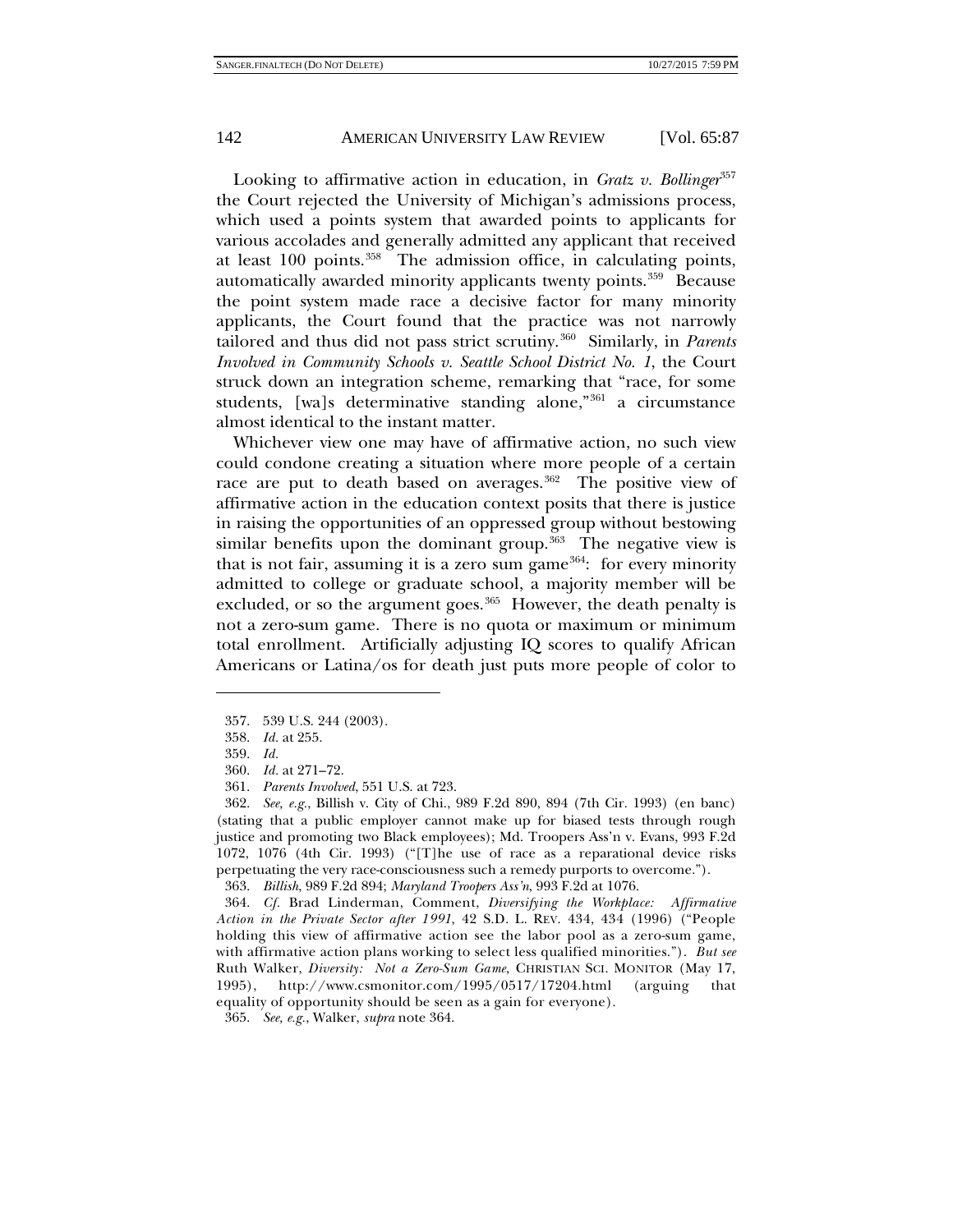death. Failing to "ethnically adjust" scores does not result in more White people being executed. Indeed, strict adherence of the policy would likely result in *fewer* Whites being executed, should White defendants' scores be adjusted based on the average White American. Ultimately, ethnic adjustments' "automatic distribution of [] points has the effect of making 'the factor of race . . . decisive'" for minority defendants facing death.<sup>[366](#page-56-0)</sup>

Thus, given that not all members of a certain race will be exposed to the factors that contribute to the testing disparities, "racial adjustments" to IQ scores inappropriately ascribes these socioeconomic stereotypes to every member of a race, regardless of whether the particular defendant has been affected by them or not. Consequently, minority defendants are deprived of the protections the Court announced in *Atkins* based solely on their race.

Allowing race to be the dispositive factor that determines whether the defendant lives or dies is unconstitutional, unless it can be justified under the Court's most rigorous scrutiny,  $367$  because "[r]ace discrimination within the courtroom raises serious questions as to the fairness of the proceedings conducted there."<sup>[368](#page-56-2)</sup> Thus, the State must offer a compelling government interest for which the solution has been narrowly tailored for ethnic adjustments to pass constitutional muster.<sup>[369](#page-56-3)</sup>

Strict scrutiny "ensures that the means chosen 'fit' th[e] compelling goal so closely that there is little or no possibility that the motive for the classification was illegitimate racial prejudice or stereotype."<sup>370</sup> When it comes to ethnic adjustments to IQ scores, there are no legitimate scientific findings upon which to base the practice.[371](#page-56-5) Comparing a person to members of his or her selfidentified race instead of the population as a whole makes the possibility for error greater.<sup>[372](#page-56-6)</sup> When there is error, it should be read in favor of not executing a defendant. $373$  Thus, employing a practice

<span id="page-56-0"></span><sup>366.</sup> Gratz v. Bollinger, 539 U.S. 244, 272 (2003) (quoting Regents of Univ. of Cal. v. Bakke, 438 U.S. 265, 317 (1978)).

<span id="page-56-1"></span><sup>367.</sup> All racial classifications must satisfy strict scrutiny. *See, e.g.*, Parents Involved in Cmty. Schs. v. Seattle Sch. Dist. No. 1, 551 U.S. 701, 720, 742–43 (2007); Gratz v. Bollinger, 539 U.S. 244, 270 (2003); Adarand Constructors, Inc. v. Pena, 515 U.S. 200, 223–24 (1995). Recall that death penalty cases are held to an even higher standard under the Eighth Amendment. *See* Monge v. California, 524 U.S. 721, 734 (1998).

<span id="page-56-2"></span><sup>368.</sup> Edmonson v. Leesville Concrete Co., 500 U.S. 614, 628 (1991).

<span id="page-56-3"></span><sup>369.</sup> *See, e.g.*, Regents of the Univ. of Cali. v. Bakke, 438 U.S. 265, 357 (1978).

<span id="page-56-5"></span><span id="page-56-4"></span><sup>370.</sup> City of Richmond v. J.A. Croson Co., 488 U.S. 469, 493 (1989).

<sup>371.</sup> *See* discussion *supra* Part III.A.

<sup>372.</sup> *See* discussion *supra* Part III.A.

<span id="page-56-7"></span><span id="page-56-6"></span><sup>373.</sup> *See* Hall v. Florida, 134 S. Ct. 1986, 2001 (2014).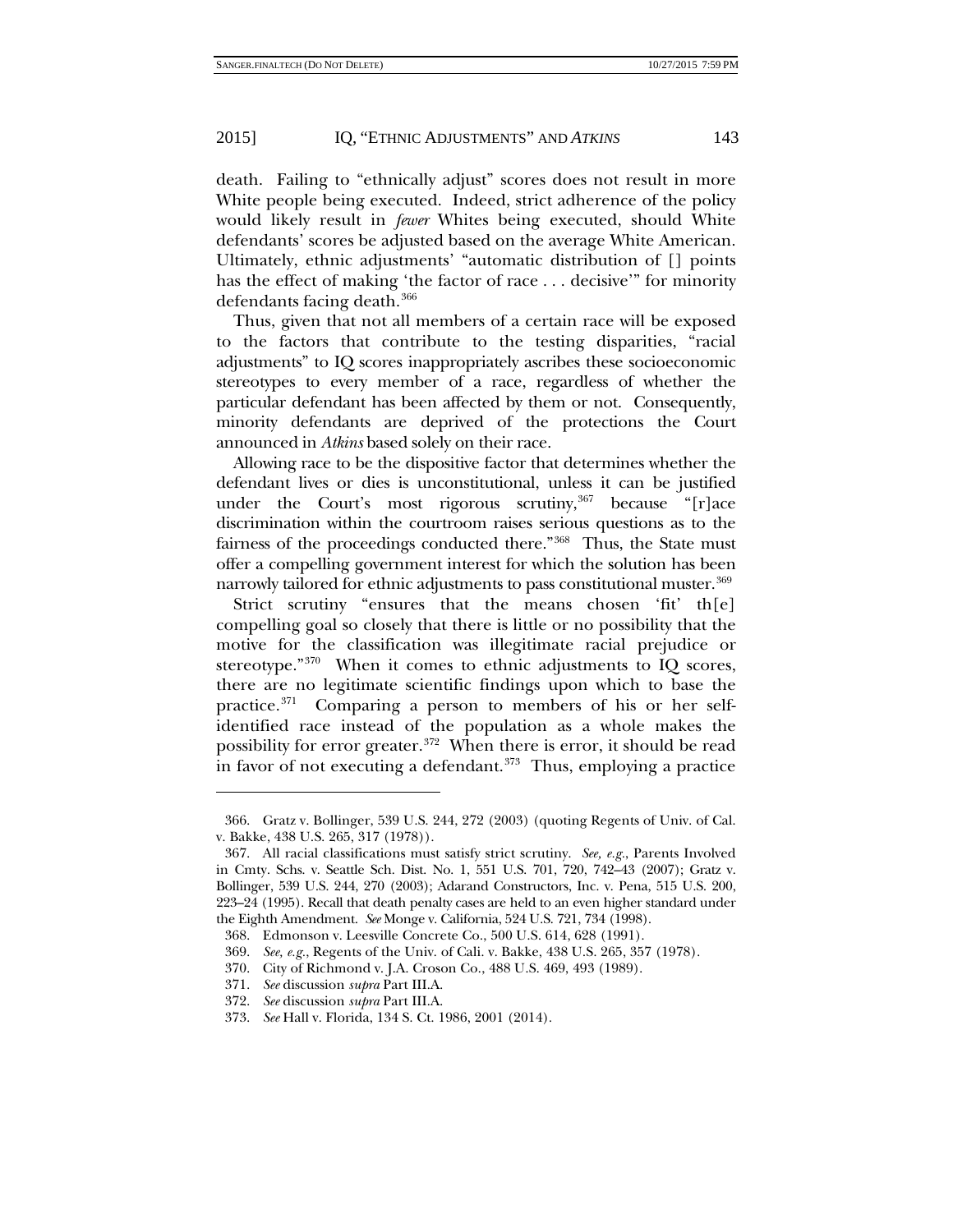based on race that makes the possibility of executing a developmentally disabled person *more* likely is not tailored—let alone narrowly tailored—to any compelling government purpose.<sup>[374](#page-57-0)</sup>

Although it appears from the transcripts that the government has not asserted any interest in adding points to minority defendants' IQ scores, an argument could be made that the government has an interest in fulfilling society's desire for retribution and that convicted criminals be punished for their crimes. However, given the Court's clear statements in *Hall* and its assertion that the rigid application of rules created "an unacceptable risk that persons with intellectual disability will be executed," it can also reasonably be inferred that the Court would not find the need for retribution more "compelling"[375](#page-57-1) than the interest the Court identified in *Hall*: protecting intellectually disabled people *from* execution.[376](#page-57-2) Notwithstanding the lack of a compelling government interest, adding points to a defendant's IQ score based on his or her race, like the Court found in *Gratz*, is not narrowly tailored. Therefore, looking to racial classifications in the context of employment and education and the reasons the Court gave in finding them to violate the Equal Protection Clause, this Article concludes that, without any purported compelling government interest, ethnical adjustments in *Atkins* cases cannot survive strict scrutiny.

# *2. "Ethnic adjustments" have the opposite effect of the "benign" purpose for which they were offered and therefore are not narrowly tailored*

While prosecution experts offer the opinion that "ethnic adjustments" are justified, there is little if any science-based evidence or evidence specifically assessing the circumstances of the individual defendants offered in the particular cases[.377](#page-57-3) Just as in *Washington* and *Gratz*, the *Atkins* cases draw conclusions from some comparison of the average test results of a race-based cohort to the average scores

<sup>374.</sup> *See id.*

<sup>375.</sup> *See id.* at 1990.

<sup>376.</sup> *Id.* at 2001.

<span id="page-57-3"></span><span id="page-57-2"></span><span id="page-57-1"></span><span id="page-57-0"></span><sup>377.</sup> *E.g.*, Maldonado v. Thaler, 625 F.3d 229, 238–39 (5th Cir. 2010) (relying on perceived cultural factors and clinical judgment); Commonwealth v. DeJesus, 58 A.3d 62, 72–73 (Pa. 2012) (attributing disparity in IQ test scores, in part, to the defendant's alleged "criminal socio-culture"); *Ex parte* Smith, No. 1080973, 2010 WL 4148528, at \*1, \*3 (Ala. Oct. 22, 2010) (quoting Smith v. Alabama, No. 971258, 2007 WL 2459291 (Ala. Aug. 31, 2007)) (adjusting IQ scores based on "exposure to domestic violence, poverty, cultural deprivation, ethnicity, [and] perhaps intoxication").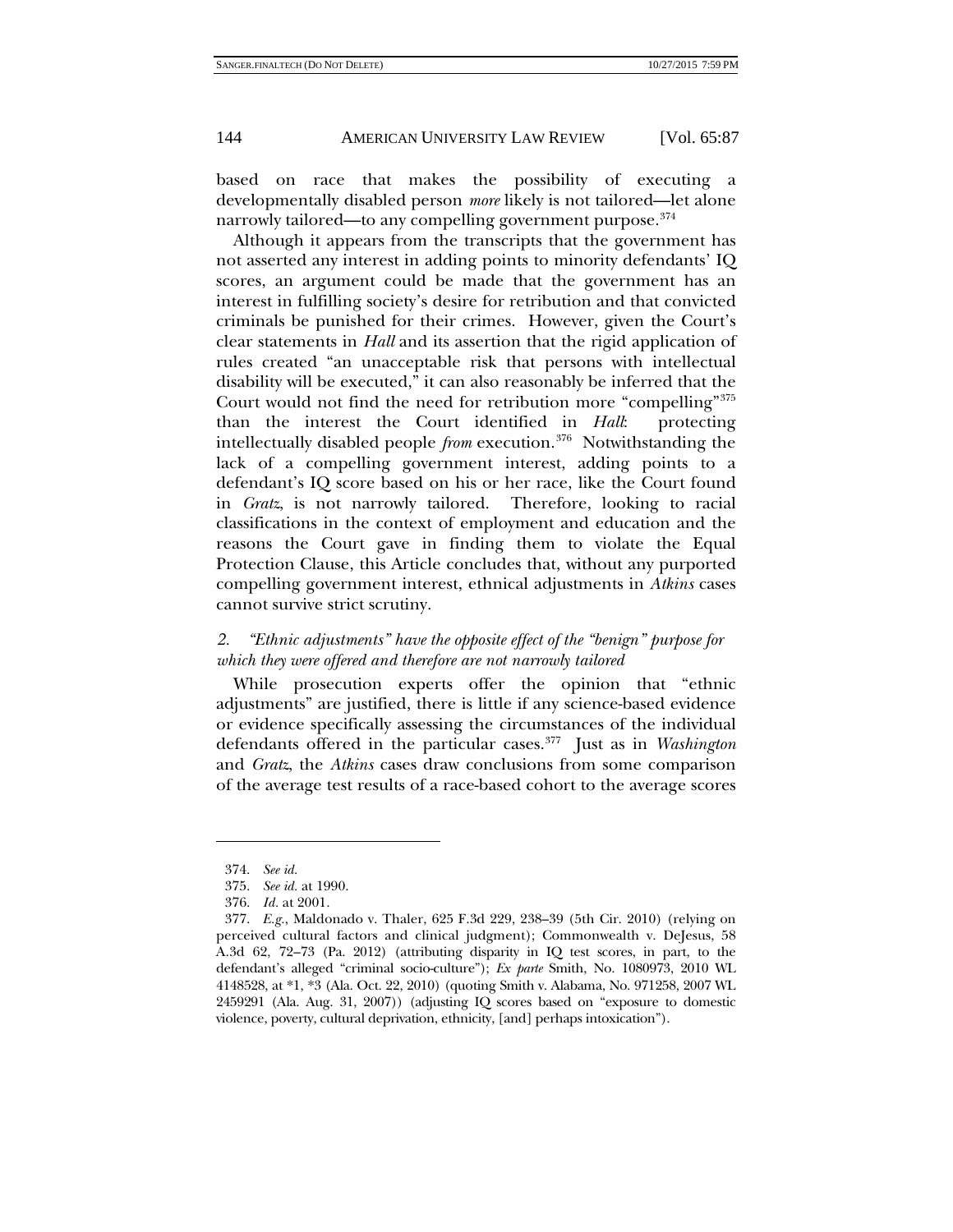of the larger group.[378](#page-58-0) Unlike *Washington* and *Gratz*, however, in cases where the state upwardly adjusted a minority defendant's IQ score, the court did not evaluate its merits using strict judicial scrutiny.<sup>379</sup> In the cases this Article analyzes, the State did not demonstrate, other than by generalized race-based results, that there was any scientific basis for inflating the defendant's IQ score based on race.

Ironically, the old paradigm actually compounds the unfairness of ethnic adjustments. Because death row is populated disproportionately by people of color<sup>[380](#page-58-2)</sup> and by people who have suffered childhood abuse, poverty, stress, and trauma,  $381$  the adjustment of those particular individuals' scores adds insult to injury. It is a sad fact, but one that capital case practitioners and others involved in the capital punishment system see all the time: people who are charged with capital crimes,  $382$ and especially those sentenced to death,<sup>[383](#page-58-5)</sup> are more likely to have experienced adverse environmental influences. In addition, they are also quite likely to have parents or grandparents who have passed down some of the traits through multigenerational epigenetic effects.<sup>[384](#page-58-6)</sup>

381. Haney, *supra* not[e 285,](#page-44-9) at 562–63.

<span id="page-58-0"></span><sup>378.</sup> *See, e.g.*, Hernandez v. Stephens, 537 F. App'x 531, 539 (5th Cir. 2013) (per curiam) (comparing the defendant's IQ to a Mexican cohort), *cert. denied*, 134 S. Ct. 1760 (2014); *In re* Champion, 322 P.3d 50, 67 (Cal. 2014) (acquiescing in the view that it is preferable to use a race-based cohort instead of a community-based sample when scaling IQ scores).

<sup>379.</sup> *See generally Hernandez*, 537 F. App'x at 531; *In re Champion*, 322 P.3d at 50.

<span id="page-58-2"></span><span id="page-58-1"></span><sup>380.</sup> Christopher Hartney & Linh Vuong, *Created Equal: Racial and Ethnic Disparities in the US Criminal Justice System*, NAT'L COUNCIL ON CRIME & DELINQ. 1, 2 (2009) ("African Americans make up [thirteen percent] of the general US population, yet they constitute [twenty-eight percent] of all arrests, [forty percent] of all inmates held in prisons and jails, and [forty-two percent] of the population on death row.").

<span id="page-58-4"></span><span id="page-58-3"></span><sup>382.</sup> This may be due to being involved in risky behavior, various impairments, or to discriminatory investigations. *See* BRYAN STEVENSON, JUST MERCY: A STORY OF JUSTICE AND REDEMPTION 16 (2014).

<span id="page-58-5"></span><sup>383.</sup> Haney, *supra* note [285,](#page-44-9) at 548–49 (referring to the association between the "accident[] of birth" and crime).

<span id="page-58-6"></span><sup>384.</sup> The genetic and epigenetic etiology of limitations on intelligence are described here for the purpose of explaining both the mechanism and the phenotypic/biological results of adverse environmental influences. However, even in the limited scope of an *Atkins* hearing, trial and post-conviction practitioners have to be aware that science cannot be a substitute for telling the story. It is important to tell the story of the client in the course of *Atkins* hearings as well as in the presentation of mitigation evidence during the capital trial itself. In the *Atkins* context, the story of the client is important to describe the "deficits in adaptive behavior," which is the second criterion in a determination of intellectual disability. Practitioners should be aware that the science, in and of itself, is not likely to have a significant effect on the perception of criminal responsibility or the determination of a more lenient punishment. *See, e.g.*, Paul S. Applebaum et al., *Effects of Behavioral*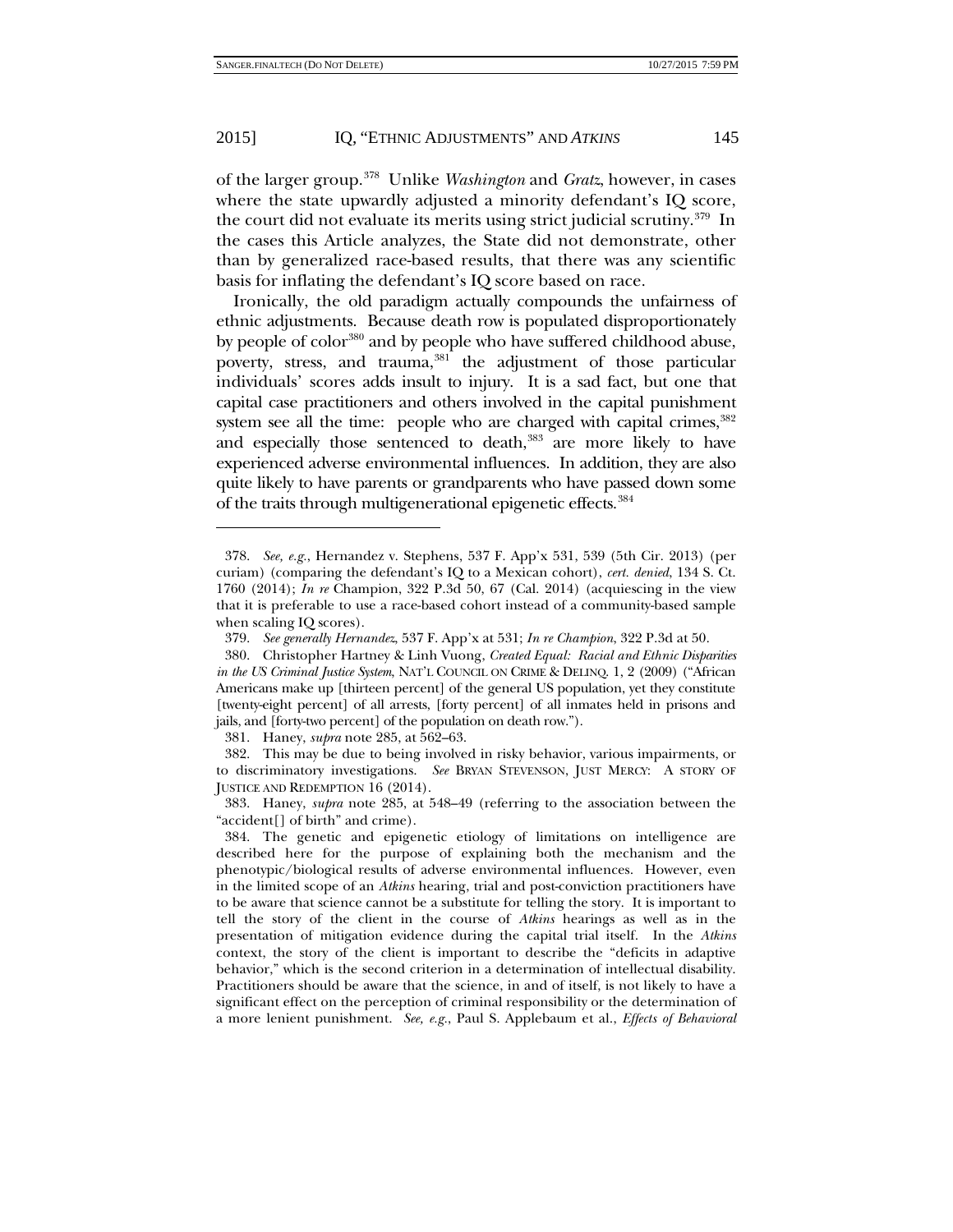-

# 146 AMERICAN UNIVERSITY LAW REVIEW [Vol. 65:87

Thus defendants seeking *Atkins* relief are likely to be the very same individuals who suffered epigenetic harm.[385](#page-59-0) They are among the individuals whose lower IQ scores served to lower the group IQ scores. It compounds the problem that these individuals are also subject to ethnic adjustments for which there is no scientific justification.

It is cruel, both as a violation of the Constitution's Eighth Amendment and fundamental decency, that certain prosecution experts capitalize on an emotional argument that lacks a basis in constitutional law, logic, clinical analysis or evidence, to ethnically adjust IQ scores. This exploits adverse environmental factors and increases the likelihood of imposing the death penalty on the intellectually disabled. This remains a pressing problem that researchers, high courts in states that maintain the death penalty, and the U.S. Supreme Court itself need to address.

#### **CONCLUSION**

The idea of racially classifying a person and then using "ethnic adjustments" to increase his or her IQ score, thereby qualifying that person for execution, is logically, clinically, and constitutionally unsound.[386](#page-59-1) In fact, when looked at more closely, it is a wonder how the practice has gone largely unchallenged over the last few years. The courts throughout the death penalty states, including those in California and Texas, seem remarkably insensitive to the issue, while condoning or acquiescing in a practice that is unendorsed by logic, clinical practice, or the Constitution.

The death penalty is—ethnic adjustments notwithstanding—a polarizing issue that can lead to different beliefs in the underlying facts.[387](#page-59-2) It is intrinsically bound with emotional issues of retribution

*Genetic Evidence on Perceptions of Criminal Responsibility and Appropriate Punishment*, 21 PSYCHOL., PUB. POL'Y & L. 134, 141 (2015).

<span id="page-59-0"></span><sup>385.</sup> *See, e.g.*, Van Tran v. Colson, 764 F.3d 594, 599, 601 (6th Cir. 2013) (detailing the arguments proffered by the defendant illustrating a life of neglect and abuse under an *Atkins* claim); *see also* Michael Perlin, *Power and Greed and the Corruptible Seed: Mental Disability, Prosecutorial Misconduct, and the Death Penalty*, 43 J. AM. ACAD. PSYCHIATRY & L. 266, 266–67 (2015) ("The death penalty is disproportionately imposed in cases involving defendants with mental disabilities (referring both to those with mental illness and those with intellectual disabilities).").

<span id="page-59-1"></span><sup>386.</sup> Brief of Public Law Scholars, *supra* note [121,](#page-21-5) at 4 (citing Justice Harlan's dissent in *Plessy v. Ferguson*: "[o]ur constitution is color blind." 163 U.S. 537, 559 (1896) (Harlan, J., dissenting)); *see* Charles, *supra* note [276,](#page-43-0) at 197 (noting that ethnicity correlates with greater poverty).

<span id="page-59-2"></span><sup>387.</sup> LESS SUPPORT FOR DEATH PENALTY, PEW RES. CTR. (2015), [http://www.people](http://www.people-press.org/files/2015/04/04-16-15-Death-penalty-release.pdf)[press.org/files/2015/04/04-16-15-Death-penalty-release.pdf](http://www.people-press.org/files/2015/04/04-16-15-Death-penalty-release.pdf) (showing that, in a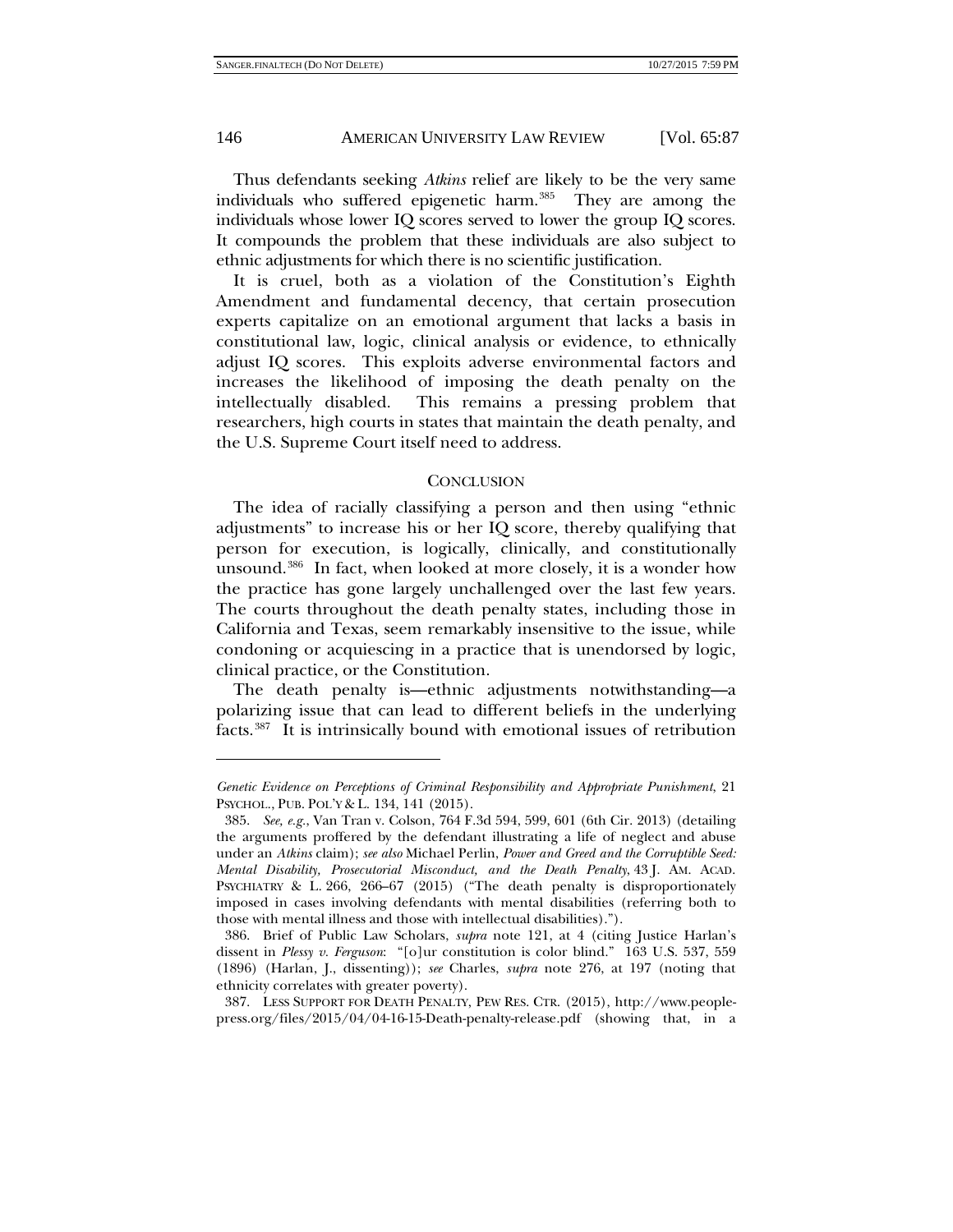-

# 2015] IQ, "ETHNIC ADJUSTMENTS" AND *ATKINS* 147

and vengeance, which carry the potential of clouding arguments about the practice itself. In addition, the death penalty involves murder, often violent and always tragic. The sheer fact of human suffering and death evokes visceral responses.<sup>388</sup> Just discussing the death penalty sometimes leads to *ad hominen* arguments, instead of the type of scholarly arguments for which one might hope, especially from the courts.<sup>389</sup> These factors may avoid or distract from an analysis of the death penalty's virtues and the merits of tactics employed in obtaining death judgments and executions. Perhaps the practice of "ethnic adjustments" was not given close scrutiny simply because of these distractions.

Compounding matters, race is also an extremely emotional issue in American culture.<sup>[390](#page-60-2)</sup> It has long been established that the perception of groups can lead to illusory correlations.<sup>391</sup> Perceptions of race may lead to explicit or implicit assumptions and a failure of the observer to objectively assess the facts. $392$  As discussed in this Article, the conflicting concepts of race and the concern about trying to avoid

March 2015 survey of 1500 adults, "a majority ([sixty-three percent]) says that when someone commits a crime like murder, the death penalty is morally justified; just [thirty-one percent] say it is morally wrong, even in cases of murder." However, whether someone is in favor of the death penalty or opposes it strongly colors his or her belief in the underlying facts. For example, sixty-three percent of proponents believe that there is a risk of putting an innocent person to death, while eighty-four percent of the opponents believe so; forty-nine percent of proponents think it is a crime deterrent while seventy-eight percent of opponents think it is not. *Id.*

<span id="page-60-0"></span><sup>388.</sup> *See, e.g.*, Glossip v. Gross, 135 S. Ct. 2726, 2753–55 (2015) (Thomas, J., concurring). In *Glossip*, Justice Thomas's primary contribution to the opinion was to chronicle the heinous details of the homicides in cases that had come before the Court. *Id.*

<span id="page-60-1"></span><sup>389.</sup> In *Glossip*, Justice Scalia attempted to trump Justice Breyer's dissenting opinion by using rhetorical references to *Groundhog Day*, (Columbia Pictures 1993), and by saying that "[a] vocal minority of the Court, waiving over their heads a ream of the most recent abolitionist studies (a superabundant genre) as though they have discovered lost folios of Shakespeare" insist that the death penalty be abolished. *Glossip*, 135 S. Ct. at 2746–50 (Scalia, J., concurring).

<sup>390.</sup> *See, e.g.*, ALEXANDER, *supra* not[e 243;](#page-38-6) WILKERSON, *supra* note [243.](#page-38-6)

<span id="page-60-3"></span><span id="page-60-2"></span><sup>391.</sup> *See, e.g.*, Kate Ratliff & Brian Nosek, *Creating Distinct Implicit and Explicit Attitudes with an Illusory Correlation Paradigm*, 46 J. EXPERIMENTAL SOC. PSYCHOL. 721– 28 (2010) (even in controlled laboratory settings, subtle conditioning can lead to both implicit and explicit attitude formation toward a group).

<span id="page-60-4"></span><sup>392.</sup> *See* Anthony Page, *Batson's Blind Spot: Unconscious Stereotyping and the Peremptory Challenge*, 88 B.U. L. REV. 155, 184–85 (2005) (arguing that research has shown the existence of unconscious stereotyping, where both implicit and explicit "negative attitudes" manifest as race-based discrimination).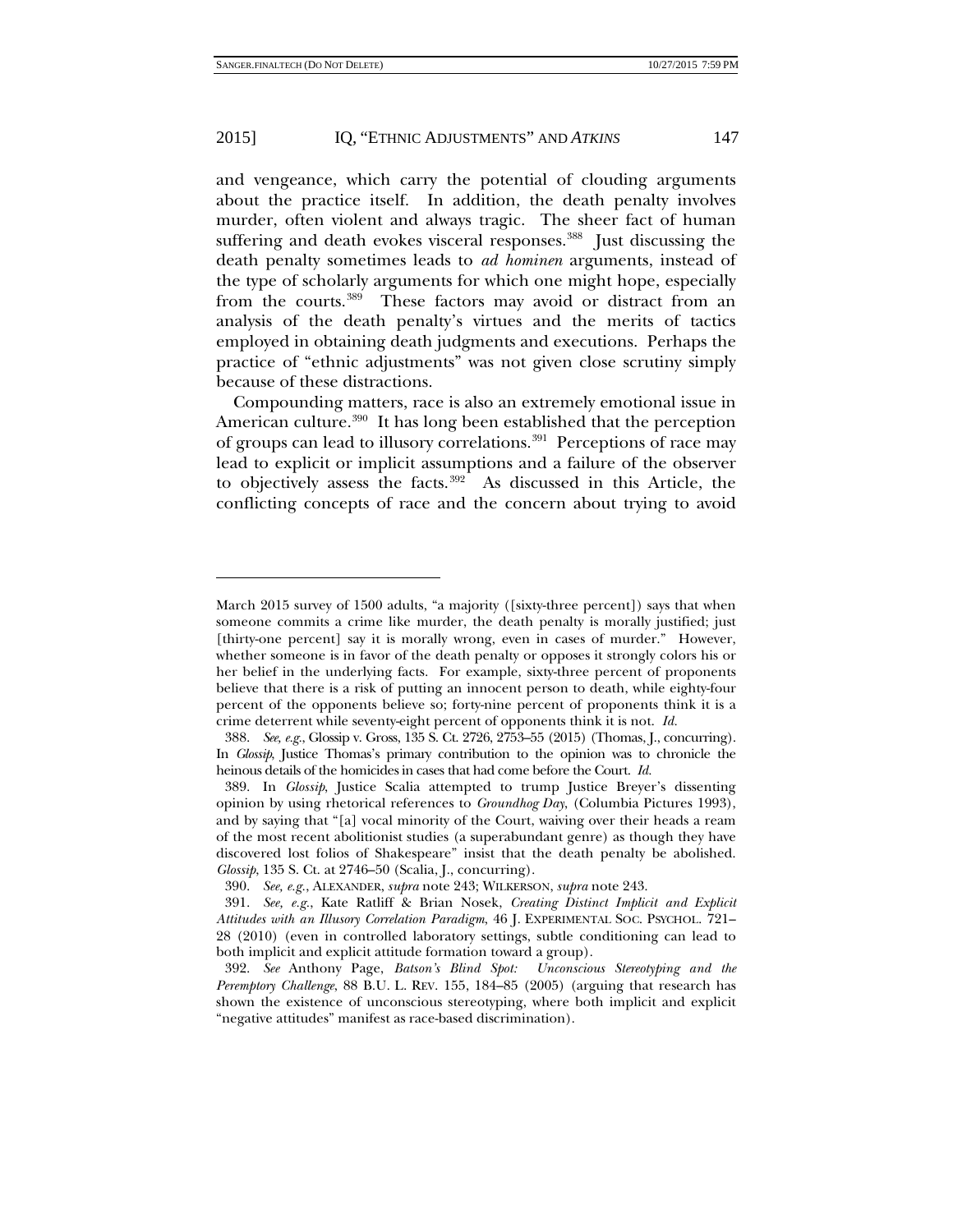the appearance of being racist probably had the effect of undermining an objective evaluation of "ethnic adjustments."[393](#page-61-0)

Viewed objectively, however, the practice of "ethnic adjustments" does not survive strict logical, clinical, or constitutional scrutiny. "Ethnic adjustments" are not based on the logic of IQ testing: the intelligence quotient of an individual is that of the individual compared to the overall societal norm; it is not a comparison to a particular cohort.[394](#page-61-1) In addition, "ethnic adjustments" are not clinically supported for diagnosing intellectual disability or for any forensic purpose[.395](#page-61-2) By any objective reading of the extensive case law from the U.S. Supreme Court, "ethnic adjustments," which qualify people of color for the death penalty by adjusting scores based solely on their race, are unconstitutional under the Equal Protection Clause of the Fourteenth Amendment.<sup>[396](#page-61-3)</sup>

Furthermore, any correlations between the average IQ test scores of racial cohorts (or average scores of cohorts to the overall community norm) are not attributable to race and are heavily influenced by race-neutral environmental factors.<sup>[397](#page-61-4)</sup> Those raceneutral environmental factors include the effects of the environment of childhood abuse, stress, poverty, and trauma.<sup>398</sup> Such adverse environmental (but race-neutral) factors likely result in phenotypic manifestations, which include epigenetic changes affecting intellectual ability and result in greater numbers of persons with intellectual disabilities within that population.<sup>399</sup> The individuals whose intellectual ability is adversely affected by those harmful environmental factors are disproportionately represented by minority groups and among those facing the death penalty in the United States.<sup>[400](#page-61-7)</sup>

Therefore, the actual recipients of death sentences—the people on death row—are poor, of color, and have disproportionately been subjected to stress, poverty, abuse, and trauma. $401$  These very people are likely to suffer from actual phenotypic/biological impairment in intellectual functioning that can be passed down by way of programmed epigenetic gene expression through generations. The

<span id="page-61-1"></span><span id="page-61-0"></span><sup>393.</sup> *See supra* note[s 242–](#page-37-6)55 and accompanying text.

<span id="page-61-2"></span><sup>394.</sup> *See supra* note[s 232–](#page-36-7)38 and accompanying text.

<sup>395.</sup> *See supra* Part III.A.

<span id="page-61-3"></span><sup>396.</sup> *See supra* Part V.

<span id="page-61-4"></span><sup>397.</sup> *See supra* Part V.

<sup>398.</sup> *See supra* Part V.

<span id="page-61-7"></span><span id="page-61-6"></span><span id="page-61-5"></span><sup>399.</sup> *See supra* Part V.

<sup>400.</sup> *See* Haney, *supra* not[e 285,](#page-44-9) at 562–63.

<span id="page-61-8"></span><sup>401.</sup> *See supra* Part V.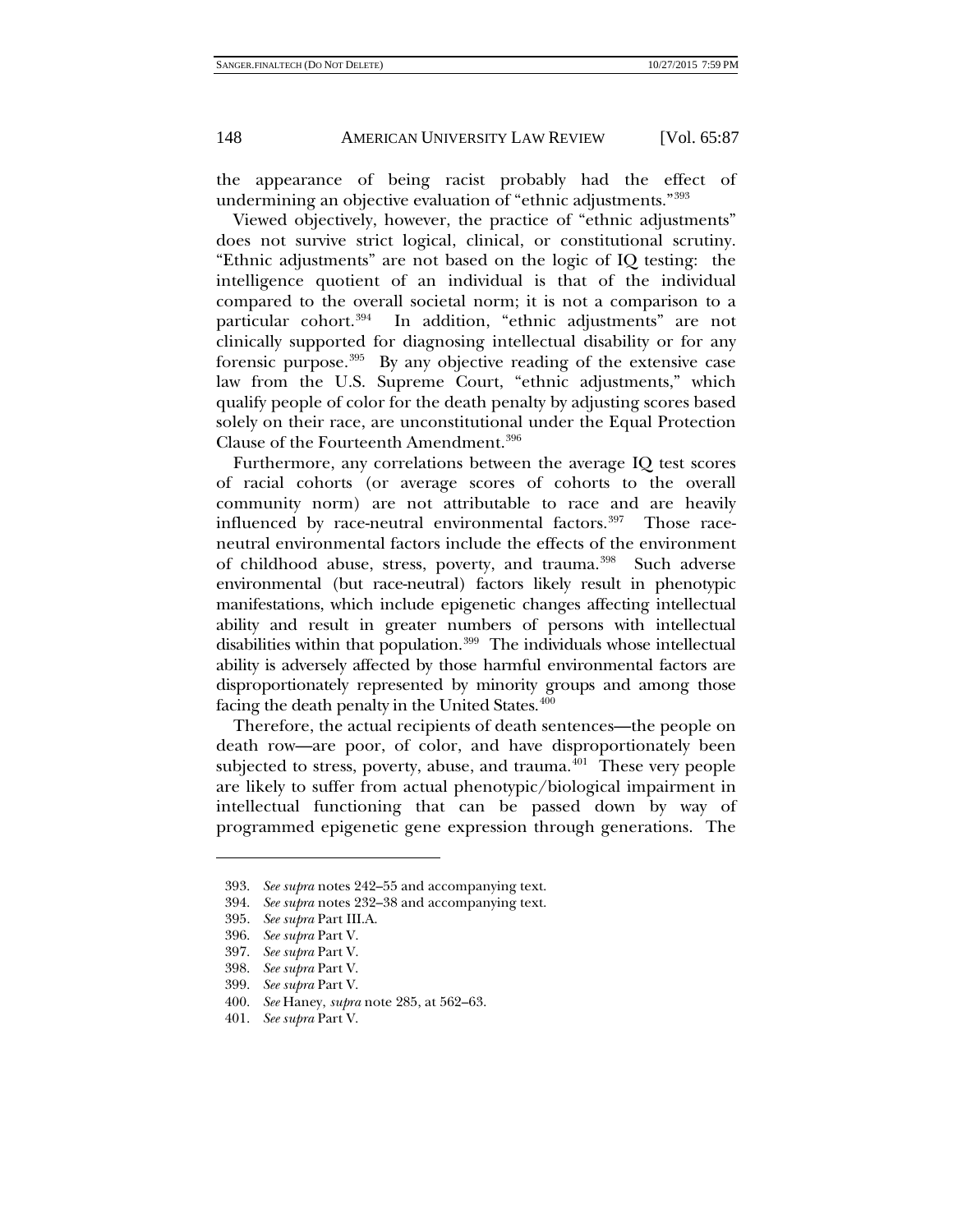ironic result is that the actual victims of these environmental effects not only depress the average of whatever cohort to which they belong, but "ethnic adjustments" make them more likely to be executed, even though they are likely actually intellectually disabled.

Perhaps a more profound conclusion of this Article may be that the project of attempting to determine who should live and die is an endeavor lost from the beginning. Perhaps there is no way to devise a just means to implement an unjust result. If the state's executing prisoners is wrong, there can be no right way to do it. Justices Breyer and Ginsberg<sup>[402](#page-62-0)</sup> joined the group of three predecessor-dissenters on the Supreme Court over the last forty-three years<sup>[403](#page-62-1)</sup> who have concluded that the death penalty is unconstitutional in all circumstances.[404](#page-62-2) Justice Breyer, whose dissenting opinion in *Glossip v. Gross*[405](#page-62-3) was joined by Justice Ginsberg, cited several reasons for his position that the death penalty was "cruel and unusual" under the Eighth Amendment,<sup>[406](#page-62-4)</sup> including lack of reliability, arbitrariness, excessive delays, and the decline in use of the death penalty among the states.<sup>407</sup>

<sup>402.</sup> Glossip v. Gross, 135 S. Ct. 2726, 2755 (2015).

<span id="page-62-1"></span><span id="page-62-0"></span><sup>403.</sup> Justices William Brennan, Thurgood Marshall and Harry Blackmun. At the time of *Furman v. Georgia*, 408 U.S. 238 (1972), both Justice Brennan and Justice Marshall in concurring opinions took the position that the death penalty itself was unconstitutional for all purposes. *Id.* at 305–06 (Brennan, J., concurring); *id.* at 358– 60 (Marshall, J., concurring). Until their respective retirements in 1990 and 1991, Justices Brennan and Marshall continued to maintain that the death penalty itself was unconstitutional and dissented in every subsequent case in which the Court upheld the death sentence. They routinely went so far as to dissent from the denial of *certiorari* in death penalty cases. *See, e.g.*, Smith v. Hopper, 436 U.S. 950 (1978); Michael Mello, *Adhering to our Views: Justices Brennan and Marshall and the Relentless Dissent to Death as a Punishment*, 22 FLA. STATE U. L. REV. 591, 593–96 (1995). With respect specifically to Justice Blackmun, see Callins v. Collins, 510 U.S. 1141, 1145 (1994) (Blackmun, J., dissenting).

<span id="page-62-2"></span><sup>404.</sup> Note that Justices Powell and Stevens, after retirement, came to the same conclusion. Justice Powell was interviewed at length by his biographer who concluded that "[e]xperience taught him that the death penalty cannot be decently administered." JOHN C. JEFFRIES, JUSTICE LEWIS F. POWELL, JR.: A BIOGRAPHY 451 (1994). Justice Stevens, after retirement, finally voiced his opposition to the death penalty. *See* Tasneem Nashrulla, *Former Supreme Court Justice Confirms Texas Once Executed An Innocent Man*, BUZZFEED (Jan. 26, 2015), http://www.buzzfeed.com/ tasneemnashrulla/former-supreme-court-justice-confirms-texas-once-executed-

an#.yo7Mr1Pym; John Paul Stevens, *On the Death Sentence*, N.Y. REV. OF BOOKS (Dec. 23, 2010), http://www.nybooks.com/articles/archives/2010/dec/23/death-sentence.

<sup>405.</sup> Glossip v. Gross, 135 S. Ct. 2726, 2755 (2015).

<span id="page-62-4"></span><span id="page-62-3"></span><sup>406.</sup> *Id.* at 2755 (declaring that the Court "recognized that a 'claim that punishment is excessive is judged not by the standards that prevailed in 1685 when Lord Jeffreys presided over the "Bloody Assizes" or when the Bill of Rights was